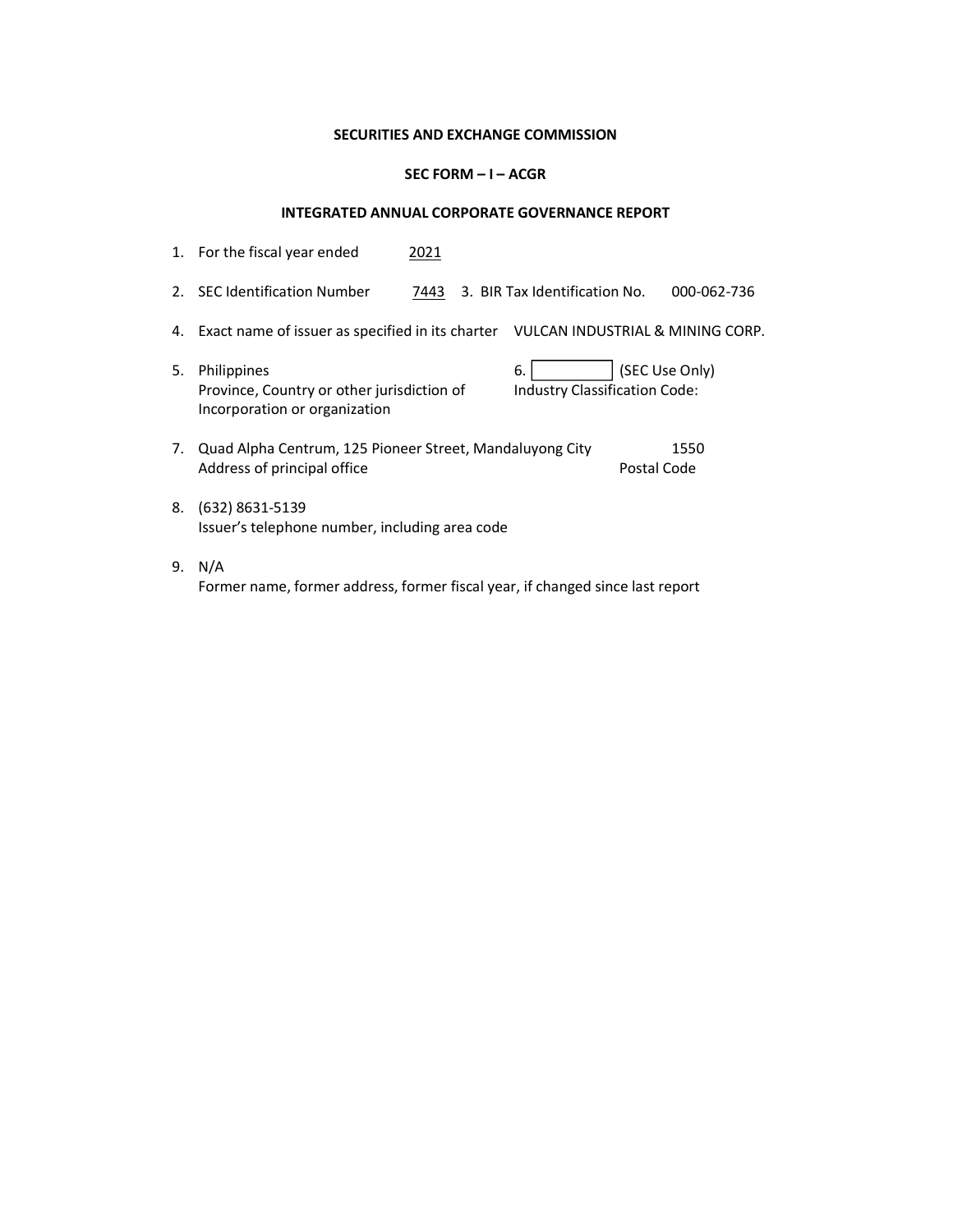| <b>INTEGRATED ANNUAL CORPORATE GOVERNANCE REPORT</b><br><b>VULCAN INDUSTRIAL &amp; MNING CORP.</b>                                                                                                                               |                                              |                                                                                                                                                                                                                                                                                                                                                                  |                                                                                                                                                                                                                                                                                                                                    |
|----------------------------------------------------------------------------------------------------------------------------------------------------------------------------------------------------------------------------------|----------------------------------------------|------------------------------------------------------------------------------------------------------------------------------------------------------------------------------------------------------------------------------------------------------------------------------------------------------------------------------------------------------------------|------------------------------------------------------------------------------------------------------------------------------------------------------------------------------------------------------------------------------------------------------------------------------------------------------------------------------------|
|                                                                                                                                                                                                                                  | <b>COMPLIANT / NON -</b><br><b>COMPLIANT</b> | <b>ADDITIONAL INFORMATION</b>                                                                                                                                                                                                                                                                                                                                    | <b>EXPLANATION</b>                                                                                                                                                                                                                                                                                                                 |
| <b>The Board's Governance Responsibilities</b>                                                                                                                                                                                   |                                              |                                                                                                                                                                                                                                                                                                                                                                  |                                                                                                                                                                                                                                                                                                                                    |
| stakeholders.                                                                                                                                                                                                                    |                                              | Principle 1: The company should be headed by a competent, working board to foster the long-term success of the corporation, and to sustain its<br>competitiveness and profitability in a manner consistent with its corporate objectives and the long-term best interests of its shareholders and other                                                          |                                                                                                                                                                                                                                                                                                                                    |
| <b>Recommendation 1.1</b>                                                                                                                                                                                                        |                                              |                                                                                                                                                                                                                                                                                                                                                                  |                                                                                                                                                                                                                                                                                                                                    |
| 1. Board is composed of directors with<br>collective working knowledge,<br>experience or expertise that is<br>relevant to the company's<br>industry/sector<br>Board has an appropriate mix of<br>2.<br>competence and expertise. | Compliant                                    | The Board represents a diverse mix of<br>professionals equipped with the necessary<br>competencies to properly discharge<br>his/her duties and to exercise<br>independent judgment on various matters<br>requiring board ratification.                                                                                                                           | http://www.vulcanminingcorp.com/h<br>ome1 directorsofficers1.html<br>https://www.vulcanminingcorp.com<br>/disclosures21/VUL 2022 0513 se<br>c17a annual2021 with afs.pdf                                                                                                                                                           |
| Directors remain qualified for their<br>3.<br>positions individually and<br>collectively to enable them to fulfill<br>their roles and responsibilities and<br>respond to the needs of the<br>organization.                       | Compliant<br>Compliant                       | Please see the Corporation's Annual<br>Report, Definitive Information Statement<br>for the year 2021 and Annual Corporate<br>Governance Report (ACGR) for 2016 and<br>Amended Manual on Corporate<br>Governance adopted on May 2017,<br>uploaded on the Corporation's website,<br>for information on the directors'<br>qualifications, experience and expertise. | https://www.vulcanminingcorp.com<br>/disclosures21/VUL 2021 1018 se<br>c definitive info statement 2021.p<br>df<br>https://www.vulcanminingcorp.com<br>/disclosures17/VUL 2017 0530 se<br>cform $a$ cgr $2016$ .pdf<br>http://www.vulcanminingcorp.com/di<br>sclosures17/VUL 2017 0531 amende<br>d corporate governance manual.pdf |
| <b>Recommendation 1.2</b>                                                                                                                                                                                                        |                                              |                                                                                                                                                                                                                                                                                                                                                                  |                                                                                                                                                                                                                                                                                                                                    |
| Board is composed of a majority of<br>1.<br>non-executive directors                                                                                                                                                              | Compliant                                    | Please see the Corporation's Annual<br>Report and Definitive Information                                                                                                                                                                                                                                                                                         | https://www.vulcanminingcorp.com<br>/disclosures21/VUL 2022 0513 se                                                                                                                                                                                                                                                                |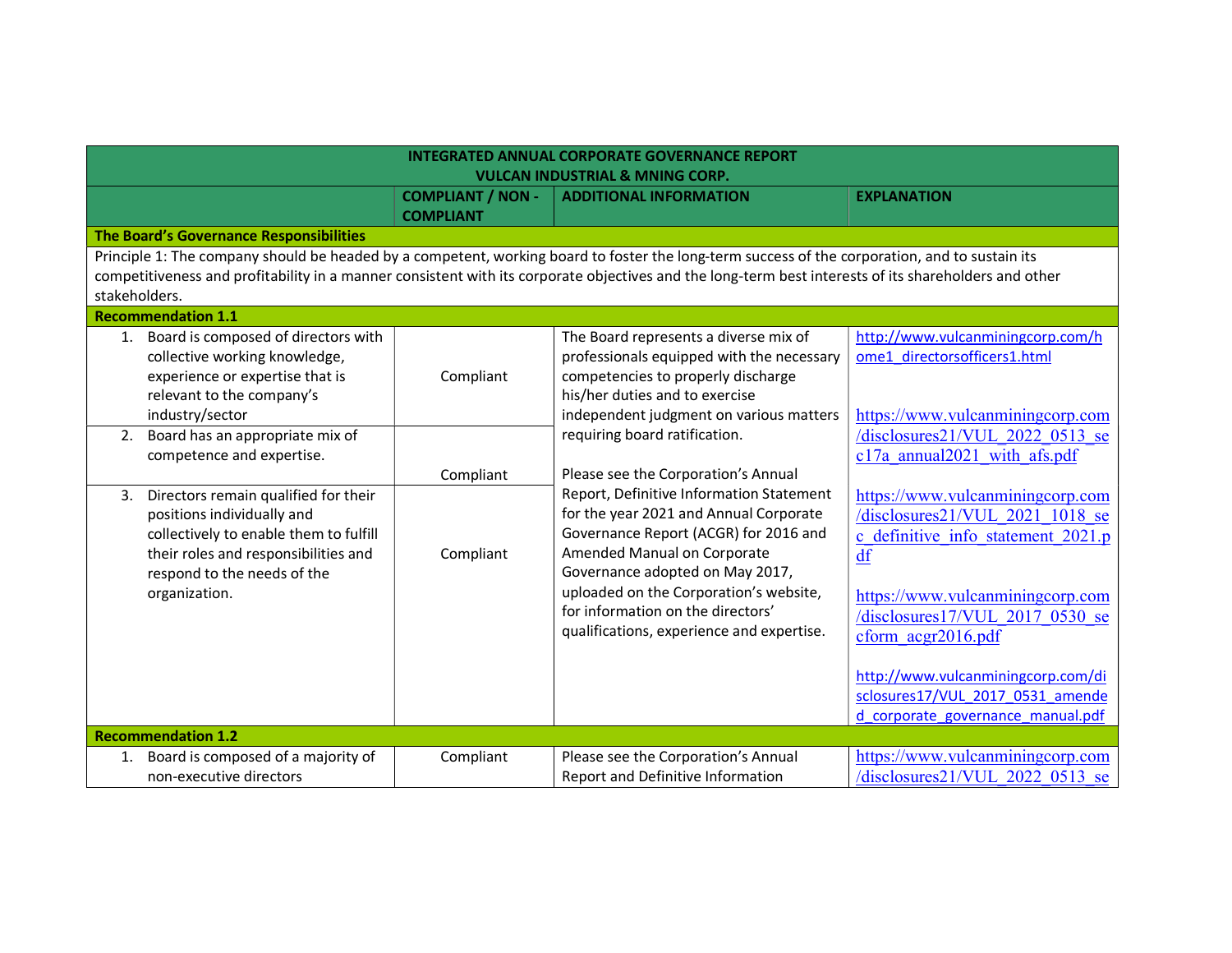|                                                                                                                        |           | Statement for the year 2021.                                                                                                                                                                                                                                                                                                                         | c17a annual2021 with afs.pdf<br>https://www.vulcanminingcorp.com<br>/disclosures21/VUL 2021 1018 se<br>c definitive info statement 2021.p<br>df                                                                                                                     |
|------------------------------------------------------------------------------------------------------------------------|-----------|------------------------------------------------------------------------------------------------------------------------------------------------------------------------------------------------------------------------------------------------------------------------------------------------------------------------------------------------------|---------------------------------------------------------------------------------------------------------------------------------------------------------------------------------------------------------------------------------------------------------------------|
| <b>Recommendation 1.3</b>                                                                                              |           |                                                                                                                                                                                                                                                                                                                                                      |                                                                                                                                                                                                                                                                     |
| 1. Company provides in its Board<br>Charter and Manual on Corporate<br>Governance a policy on training of<br>directors | Compliant | Please see the Corporation's website.                                                                                                                                                                                                                                                                                                                | https://www.vulcanminingcorp.com/d<br>ocuments/VUL 2019 vimc board ch<br>arter.pdf                                                                                                                                                                                  |
| Company has an orientation<br>2.<br>program for first time directors                                                   | Compliant | Please see the Corporation's Amended<br>Manual on Corporate Governance as                                                                                                                                                                                                                                                                            | https://www.vulcanminingcorp.com/c<br>g1 manualcorpgovernance1.html                                                                                                                                                                                                 |
| Company has relevant annual<br>3.<br>continuing training for all directors                                             | Compliant | adopted by the Board on May 2017<br>The certificates of attendance in<br>seminars/trainings are uploaded in the<br>corporation's website.                                                                                                                                                                                                            | https://www.vulcanminingcorp.com/d<br>ocuments/VUL 2021 corporate gove<br>rnance seminar.pdf                                                                                                                                                                        |
| <b>Recommendation 1.4</b>                                                                                              |           |                                                                                                                                                                                                                                                                                                                                                      |                                                                                                                                                                                                                                                                     |
| Board has a policy on board<br>1.<br>diversity                                                                         | Compliant | Please see the Corporation's Amended<br>Manual on Corporate Governance as<br>adopted by the Board on May 2017, ACGR<br>2016, and the latest General Information<br>Sheet (GIS).<br>Out of the eleven incumbent directors,<br>three (3) of them are female, namely,<br>Sofia G. Pagauitan, Ma. Hilarnie Mercurie<br>P. Parada and Elizabeth C. Timbol | http://www.vulcanminingcorp.com/di<br>sclosures17/VUL 2017 0531 amende<br>d corporate governance manual.pdf<br>http://www.vulcanminingcorp.com/di<br>sclosures17/VUL 2017 0530 secform<br>acgr2016.pdf<br>https://www.vulcanminingcorp.com/g<br>is/VUL 2021 gis.pdf |
| <b>Optional: Recommendation 1.4</b>                                                                                    |           |                                                                                                                                                                                                                                                                                                                                                      |                                                                                                                                                                                                                                                                     |
| 1. Company has a policy on and<br>discloses measurable objectives for                                                  | Compliant | Please see the Corporation's Amended<br>Manual on Corporate Governance as                                                                                                                                                                                                                                                                            | http://www.vulcanminingcorp.com/di<br>sclosures17/VUL 2017 0531 amende                                                                                                                                                                                              |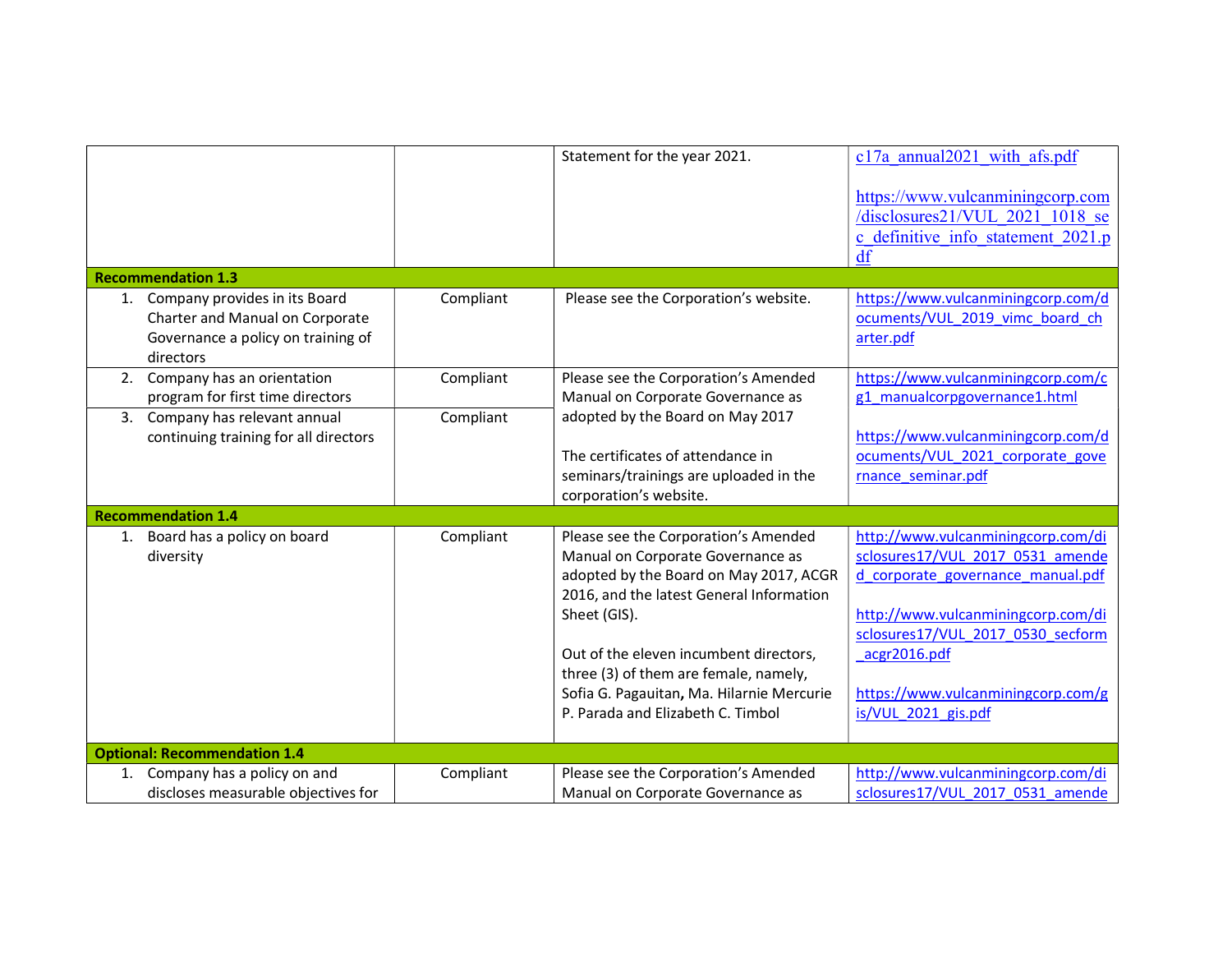|    | implementing its board diversity<br>and reports on progress in achieving<br>its objectives. |           | adopted by the Board on May 2017.                                                                                                                                                                                                                                                                                            | d corporate governance manual.pdf                                                                                                                                                                                                                                                |
|----|---------------------------------------------------------------------------------------------|-----------|------------------------------------------------------------------------------------------------------------------------------------------------------------------------------------------------------------------------------------------------------------------------------------------------------------------------------|----------------------------------------------------------------------------------------------------------------------------------------------------------------------------------------------------------------------------------------------------------------------------------|
|    | <b>Recommendation 1.5</b>                                                                   |           |                                                                                                                                                                                                                                                                                                                              |                                                                                                                                                                                                                                                                                  |
|    | 1. Board is assisted by a Corporate<br>Secretary.                                           | Compliant | The Board is assisted by the incumbent<br>corporate secretary.                                                                                                                                                                                                                                                               | http://www.vulcanminingcorp.com/di<br>sclosures17/VUL 2017 0531 amende                                                                                                                                                                                                           |
| 2. | Corporate Secretary is a separate<br>individual from the Compliance<br>Officer.             | Compliant | Please see the Corporation's Amended<br>Manual on Corporate Governance, Annual                                                                                                                                                                                                                                               | d corporate governance manual.pdf<br>https://www.vulcanminingcorp.com                                                                                                                                                                                                            |
| 3. | Corporate Secretary is not a<br>member of the Board of Directors                            | Compliant | Report, Definitive Information Statement<br>and General Information Sheet (GIS) for<br>the year 2021                                                                                                                                                                                                                         | /disclosures21/VUL 2021 1018 se<br>c definitive info statement 2021.p<br>df<br>https://www.vulcanminingcorp.com                                                                                                                                                                  |
|    |                                                                                             |           | The Corporate Secretary is not a member<br>of the Board of Directors and he is<br>assisted by his Assistant Corporate<br>Secretary, who is also the Corporate<br>Information Officer.                                                                                                                                        | /disclosures21/VUL 2022 0513 se<br>c17a annual2021 with afs.pdf<br>https://www.vulcanminingcorp.com/g<br>is/VUL 2021 gis.pdf                                                                                                                                                     |
| 4. | Corporate Secretary attends<br>training/s on corporate governance                           | Compliant | The Corporate Secretary is required to<br>attend the annual corporate governance<br>seminar.<br>Please see the Corporation's Amended<br>Manual on Corporate Governance as<br>adopted by the Board on May 2017, ACGR<br>2016, , and Certificates of Attendance on<br>Corporate Governance Seminar uploaded<br>on the website. | http://www.vulcanminingcorp.com/di<br>sclosures17/VUL 2017 0531 amende<br>d corporate governance manual.pdf<br>http://www.vulcanminingcorp.com/di<br>sclosures17/VUL 2017 0530 secform<br>acgr2016.pdf<br>https://www.vulcanminingcorp.com/d<br>ocuments/VUL 2021 corporate gove |
|    | <b>Optional: Recommendation 1.5</b>                                                         |           |                                                                                                                                                                                                                                                                                                                              | rnance seminar.pdf                                                                                                                                                                                                                                                               |
|    | 1. Corporate Secretary distributes                                                          | Compliant | The corporate secretary distributes the                                                                                                                                                                                                                                                                                      |                                                                                                                                                                                                                                                                                  |
|    | materials for board meetings at                                                             |           | materials of board meetings electronically                                                                                                                                                                                                                                                                                   |                                                                                                                                                                                                                                                                                  |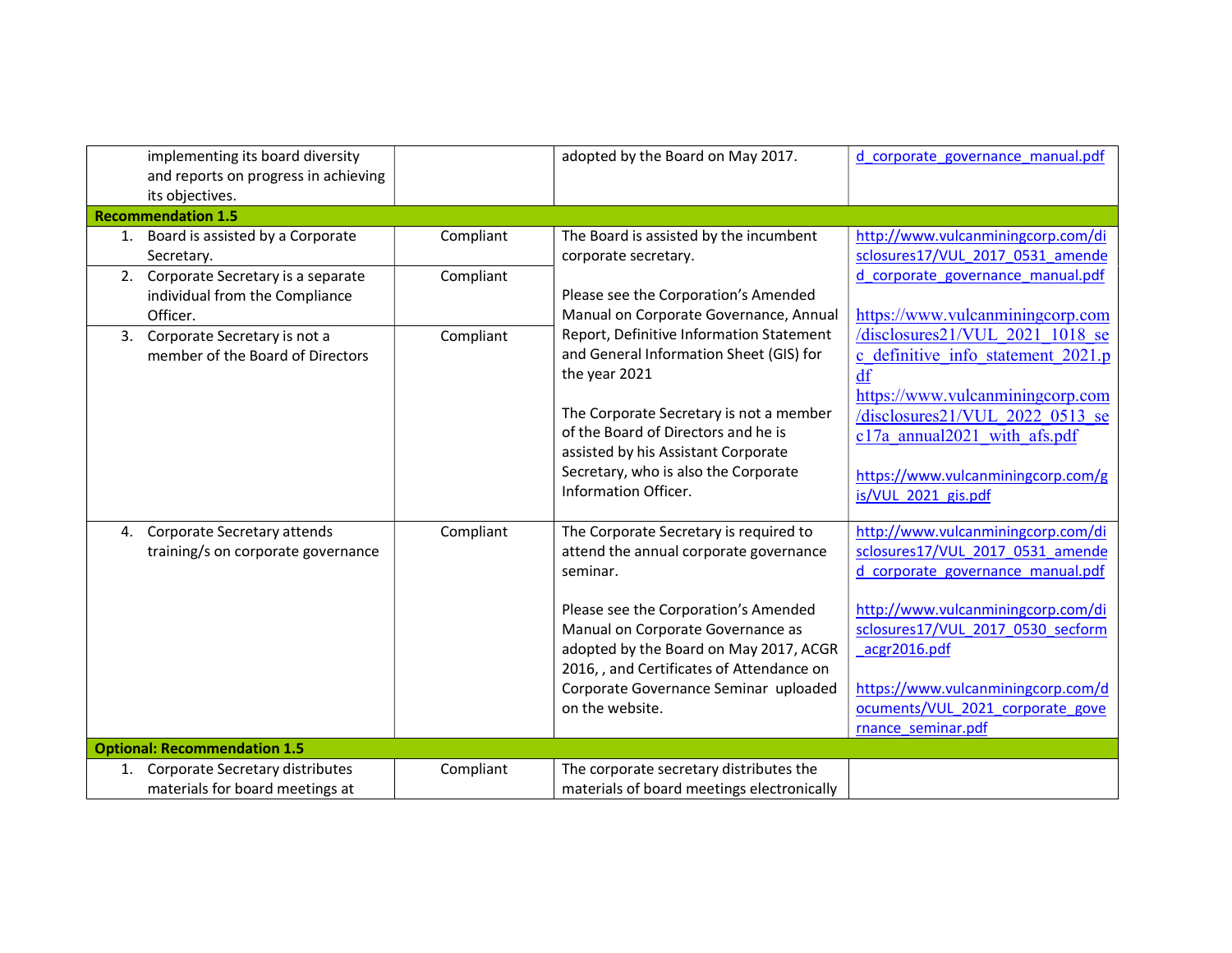|    | least five (5) business days before<br>scheduled meeting.                                                                                 |               | by email days before the scheduled<br>meeting, for faster communication, and to<br>comply with the current paperless<br>campaign for Global Climate Change<br>awareness.                                                                                                                           |                                                                                                             |
|----|-------------------------------------------------------------------------------------------------------------------------------------------|---------------|----------------------------------------------------------------------------------------------------------------------------------------------------------------------------------------------------------------------------------------------------------------------------------------------------|-------------------------------------------------------------------------------------------------------------|
|    | <b>Recommendation 1.6</b>                                                                                                                 |               |                                                                                                                                                                                                                                                                                                    |                                                                                                             |
| 1. | Board is assisted by a Compliance<br>Officer.                                                                                             | Compliant     | Mr. Edgardo V. Caringal is the Chief<br>Compliance Officer and at the same time                                                                                                                                                                                                                    | Board of Directors and Executive<br><b>Officers</b>                                                         |
|    | 2. Compliance Officer has a rank of<br>Senior Vice-President or an<br>equivalent position with adequate<br>stature and authority in the   | Compliant     | he is a member of the Board of Directors,<br>while Jose T. Naccorda, Jr. is the SEC<br>Compliance Officer                                                                                                                                                                                          | https://www.vulcanminingcorp.com/h<br>ome1 executiveofficers1.html<br>https://www.vulcanminingcorp.com/h    |
|    | corporation                                                                                                                               |               | Both of the Compliance Officers has a                                                                                                                                                                                                                                                              | ome1 directorsofficers1.html                                                                                |
| 3. | Compliance Officer is not a member<br>of the board.                                                                                       | Non-Compliant | rank of Senior Vice-President                                                                                                                                                                                                                                                                      |                                                                                                             |
| 4. | Compliance Officer attends<br>training/s on corporate governance.                                                                         | Compliant     | The certificates of attendance in<br>seminars/trainings are uploaded in the<br>corporation's website.                                                                                                                                                                                              | https://www.vulcanminingcorp.com/d<br>ocuments/VUL 2021 corporate gove<br>rnance seminar.pdf                |
|    |                                                                                                                                           |               |                                                                                                                                                                                                                                                                                                    |                                                                                                             |
|    |                                                                                                                                           |               | Principle 2: The fiduciary roles, responsibilities and accountabilities of the Board as provided under the law, the company's articles and by-laws, and<br>other legal pronouncements and guidelines should be clearly made known to all directors as well as stockholders and other stakeholders. |                                                                                                             |
|    | <b>Recommendation 2.1</b>                                                                                                                 |               |                                                                                                                                                                                                                                                                                                    |                                                                                                             |
|    | 1. Directors act on a fully informed<br>basis, in good faith, with due<br>diligence and care, and in the best<br>interest of the company. | Compliant     | Please see the Corporation's Amended<br>Manual on Corporate Governance as<br>adopted by the Board on May 2017.                                                                                                                                                                                     | http://www.vulcanminingcorp.com/di<br>sclosures17/VUL 2017 0531 amende<br>d corporate governance manual.pdf |
|    | <b>Recommendation 2.2</b>                                                                                                                 |               |                                                                                                                                                                                                                                                                                                    |                                                                                                             |
|    | 1. Board oversees the development,<br>review and approval of the<br>company's business objectives and<br>strategy.                        | Compliant     | The Board reviews and approves company<br>business objectives and strategies during<br>board meetings, and monitors the<br>implementation of the same in order to                                                                                                                                  | http://www.vulcanminingcorp.com/di<br>sclosures17/VUL 2017 0531 amende<br>d corporate governance manual.pdf |
|    | 2. Board oversees and monitors the                                                                                                        | Compliant     | sustain the company's long-term viability                                                                                                                                                                                                                                                          |                                                                                                             |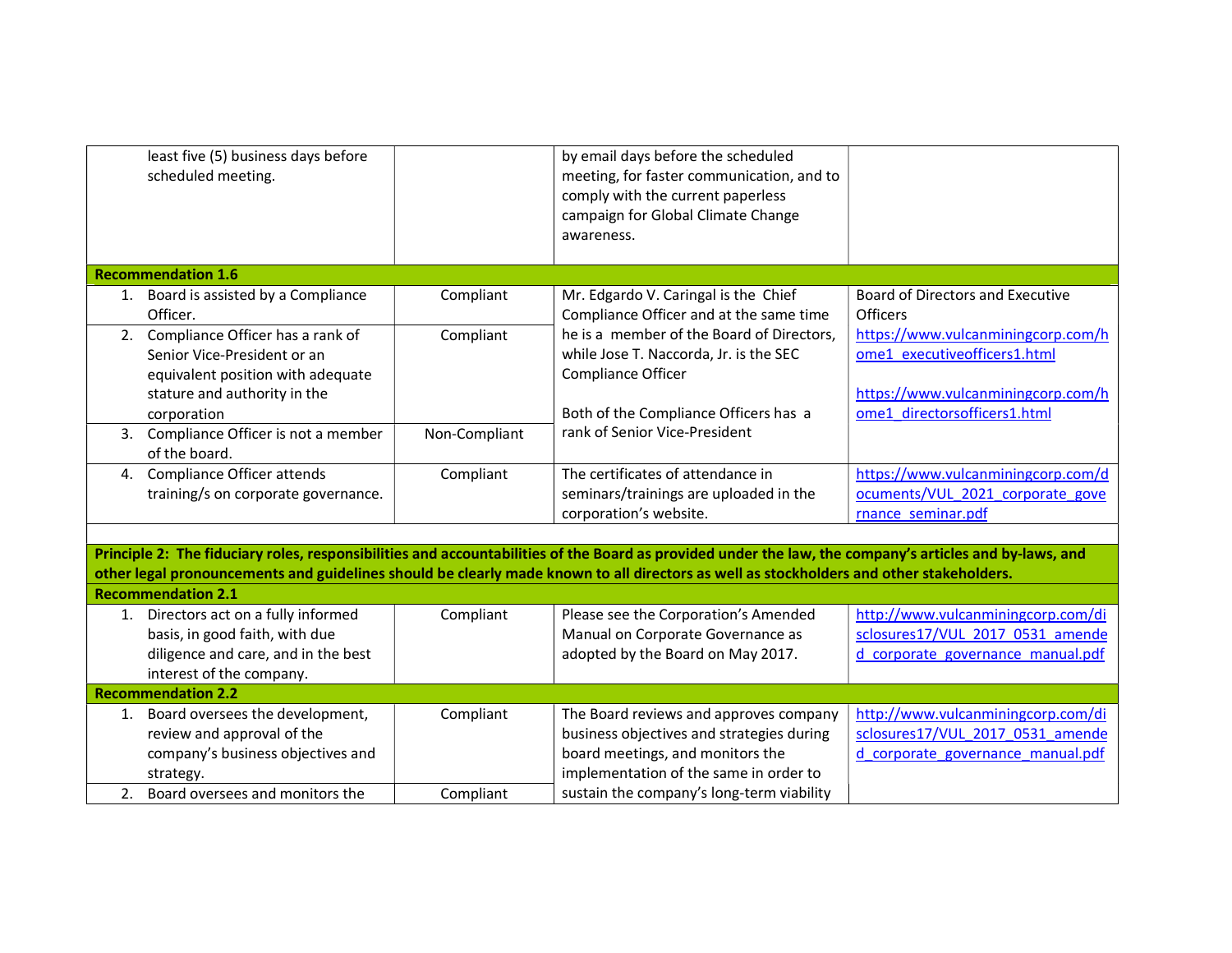| implementation of the company's<br>business objectives and strategy                                                                                                         |               | and strength.<br>Please see the Corporation's Amended<br>Manual on Corporate Governance as<br>adopted by the Board on May 2017.                                                                                                                                    |                                                                                                                                                                                                                                                                                                                                                                                                       |
|-----------------------------------------------------------------------------------------------------------------------------------------------------------------------------|---------------|--------------------------------------------------------------------------------------------------------------------------------------------------------------------------------------------------------------------------------------------------------------------|-------------------------------------------------------------------------------------------------------------------------------------------------------------------------------------------------------------------------------------------------------------------------------------------------------------------------------------------------------------------------------------------------------|
| <b>Supplement to Recommendation 2.2</b>                                                                                                                                     |               |                                                                                                                                                                                                                                                                    |                                                                                                                                                                                                                                                                                                                                                                                                       |
| 1. Board has a clearly defined and<br>updated vision, mission and core<br>values                                                                                            | Non-compliant |                                                                                                                                                                                                                                                                    | The Company will endeavor to comply<br>as soon as it resumes operations in<br>order to be more relevant to the new<br>business direction of the Company.                                                                                                                                                                                                                                              |
| Board has strategy execution<br>2.<br>process that facilitates effective<br>management performance and is<br>attuned to the company's business<br>environment, and culture. | Compliant     | Please see the Corporation's Amended<br>Manual on Corporate Governance as<br>adopted by the Board on May 2017.                                                                                                                                                     | http://www.vulcanminingcorp.com/di<br>sclosures17/VUL 2017 0531 amende<br>d corporate governance manual.pdf                                                                                                                                                                                                                                                                                           |
| <b>Recommendation 2.3</b>                                                                                                                                                   |               |                                                                                                                                                                                                                                                                    |                                                                                                                                                                                                                                                                                                                                                                                                       |
| Board is headed by a competent<br>1.<br>and qualified Chairperson<br><b>Recommendation 2.4</b>                                                                              | Compliant     | The Chairperson is Mr. Hilario G.<br>Pagauitan. Information on his<br>qualifications may be found in the Annual<br>Report and Definitive Information<br>Statement for the year 2021, Amended<br>Manual on Corporate Governance 2017,<br>and the company's website. | https://www.vulcanminingcorp.com/d<br>isclosures21/VUL 2021 1018 sec def<br>initive info statement 2021.pdf<br>https://www.vulcanminingcorp.com/d<br>isclosures21/VUL 2022 0513 sec17a<br>annual2021 with afs.pdf<br>http://www.vulcanminingcorp.com/di<br>sclosures17/VUL 2017 0531 amende<br>d corporate governance manual.pdf<br>http://www.vulcanminingcorp.com/h<br>ome1 directorsofficers1.html |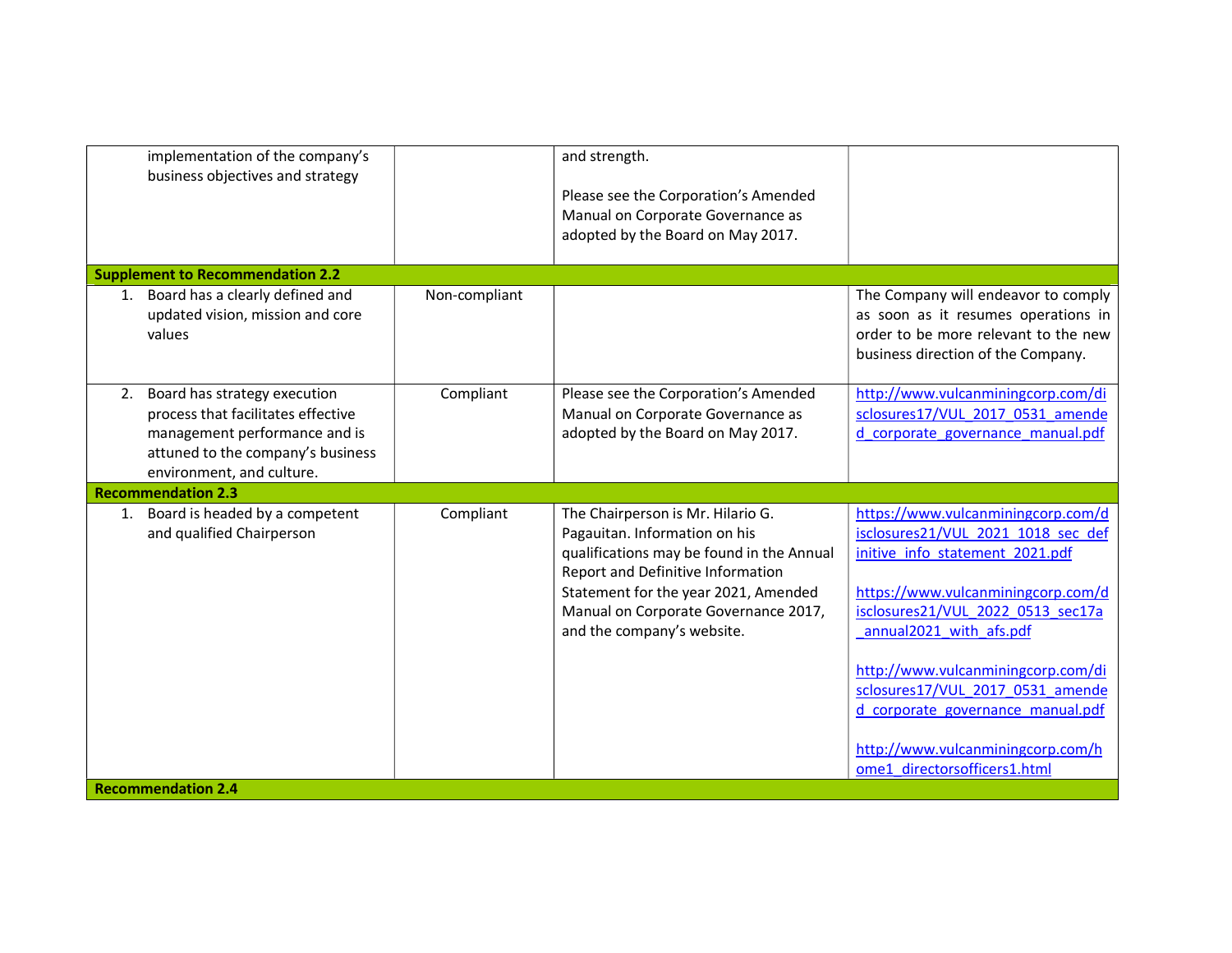| 1.             | Board ensures and adopts an<br>effective succession planning<br>program for directors, key officers<br>and management                                                                                                                                                                                                          | Compliant                           | There is no retirement age policy for<br>directors and key officers, for as long as a<br>director is capable of performing the<br>functions of his office and is able to                                                                                                                                                                                                                                 | http://www.vulcanminingcorp.com/di<br>sclosures17/VUL 2017 0531 amende<br>d corporate governance manual.pdf                                                                                                       |
|----------------|--------------------------------------------------------------------------------------------------------------------------------------------------------------------------------------------------------------------------------------------------------------------------------------------------------------------------------|-------------------------------------|----------------------------------------------------------------------------------------------------------------------------------------------------------------------------------------------------------------------------------------------------------------------------------------------------------------------------------------------------------------------------------------------------------|-------------------------------------------------------------------------------------------------------------------------------------------------------------------------------------------------------------------|
| 2.             | Board adopts a policy on the<br>retirement for directors and key<br>officers.                                                                                                                                                                                                                                                  | Compliant                           | promote the interest of the company.<br>This is also consistent with the policy on<br>maintaining diversity in the board.                                                                                                                                                                                                                                                                                |                                                                                                                                                                                                                   |
|                |                                                                                                                                                                                                                                                                                                                                |                                     | Please see the Corporation's Amended<br>Manual on Corporate Governance as<br>adopted by the Board on May 2017.                                                                                                                                                                                                                                                                                           |                                                                                                                                                                                                                   |
|                | <b>Recommendation 2.5</b>                                                                                                                                                                                                                                                                                                      |                                     |                                                                                                                                                                                                                                                                                                                                                                                                          |                                                                                                                                                                                                                   |
| 1.<br>2.<br>3. | Board aligns the remuneration of<br>key officers and board members<br>with long-term interests of the<br>company<br>Board adapts a policy specifying the<br>relationship between remuneration<br>and performance.<br>Directors do not participate in<br>discussions or deliberations<br>involving his/her own<br>remuneration. | Compliant<br>Compliant<br>Compliant | As the Company has no operations, non-<br>employee directors do not receive<br>compensation for their services as such.<br>Directors only receive reasonable per<br>diem for every meeting they participate<br>in. Directors who are employees of the<br>company or any of its subsidiaries do not<br>receive additional compensation for<br>serving as directors other than the<br>reasonable per diem. | https://www.vulcanminingcorp.com/d<br>isclosures21/VUL 2021 1018 sec def<br>initive info statement 2021.pdf<br>https://www.vulcanminingcorp.com/d<br>isclosures21/VUL 2022 0513 sec17a<br>annual2021 with afs.pdf |
|                |                                                                                                                                                                                                                                                                                                                                |                                     | Please see Annual Report and Information<br>Statement for 2021.                                                                                                                                                                                                                                                                                                                                          |                                                                                                                                                                                                                   |
|                | <b>Optional Recommendation 2.5</b>                                                                                                                                                                                                                                                                                             |                                     |                                                                                                                                                                                                                                                                                                                                                                                                          |                                                                                                                                                                                                                   |
| 1.             | Board approves the remuneration<br>of senior executives.                                                                                                                                                                                                                                                                       |                                     |                                                                                                                                                                                                                                                                                                                                                                                                          |                                                                                                                                                                                                                   |
| 2.             | Company has measurable standards<br>to align the performance-based<br>remuneration of the executive<br>directors and senior executives with                                                                                                                                                                                    |                                     |                                                                                                                                                                                                                                                                                                                                                                                                          |                                                                                                                                                                                                                   |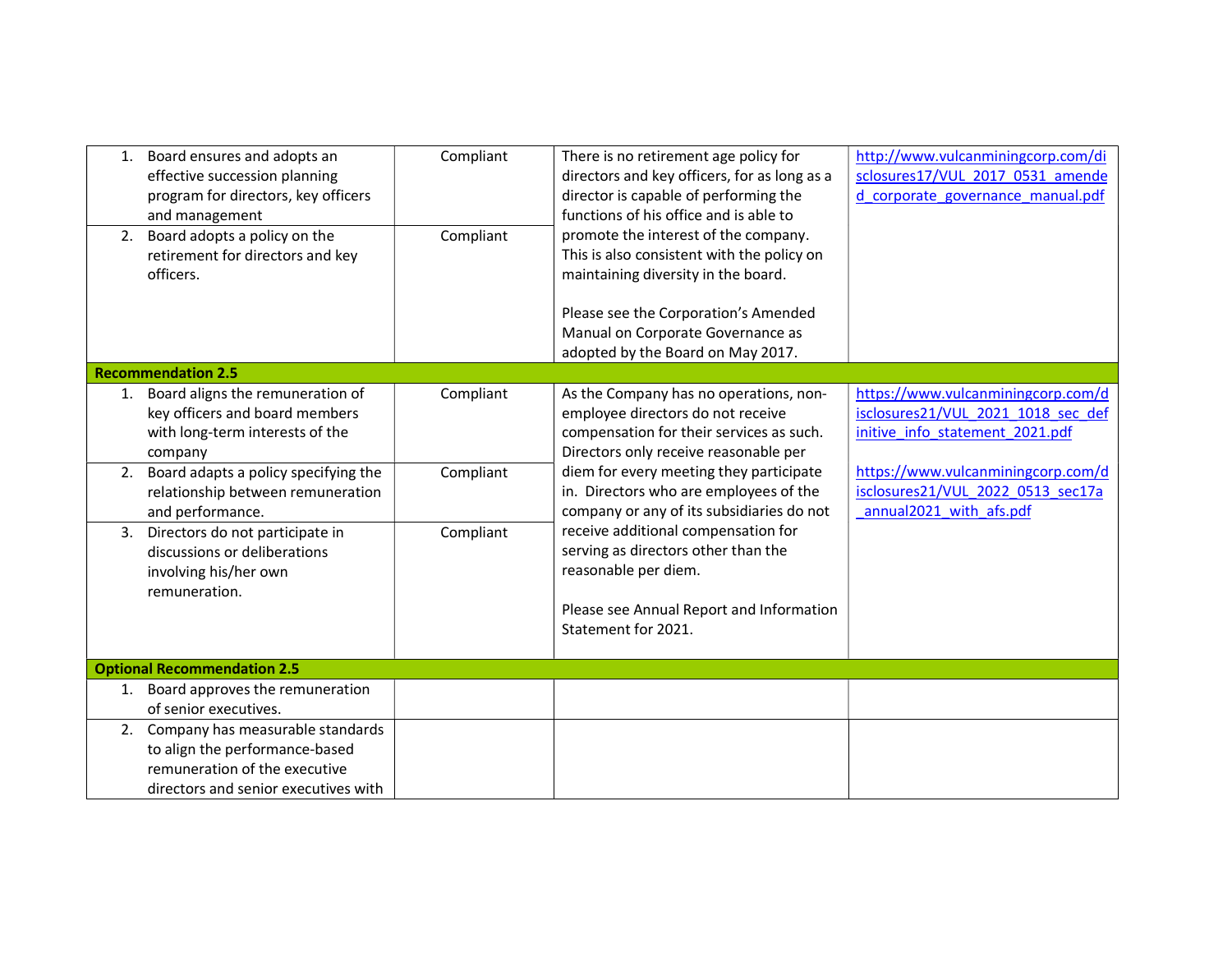|    | long-term interest, such as claw     |           |                                       |                                    |
|----|--------------------------------------|-----------|---------------------------------------|------------------------------------|
|    | back provision and deferred          |           |                                       |                                    |
|    | bonuses.                             |           |                                       |                                    |
|    | <b>Recommendation 2.6</b>            |           |                                       |                                    |
| 1. | Board has a formal and transparent   | Compliant | Please see the Corporation's Amended  |                                    |
|    | nomination and election policy       |           | Manual on Corporate Governance as     | http://www.vulcanminingcorp.com/di |
| 2. | Board nomination and election        | Compliant | adopted by the Board on May 2017, and | sclosures17/VUL 2017 0531 amende   |
|    | policy is disclosed in the company's |           | By-laws.                              | d corporate governance manual.pdf  |
|    | Manual on Corporate Governance.      |           |                                       |                                    |
| 3. | Board nomination and election        | Compliant |                                       | http://www.vulcanminingcorp.com/ao |
|    | policy includes how the company      |           |                                       | i%20and%20bylaws/VUL 2010 0525     |
|    | accepted nominations from            |           |                                       | amended by laws vulcan.pdf         |
|    | minority shareholders.               |           |                                       |                                    |
| 4. | Board nomination and election        | Compliant |                                       |                                    |
|    | policy includes how the board        |           |                                       |                                    |
|    | shortlists candidates.               |           |                                       |                                    |
| 5. | Board nomination and election        | Compliant |                                       |                                    |
|    | policy includes an assessment of the |           |                                       |                                    |
|    | effectiveness of the Board's         |           |                                       |                                    |
|    | processes in the nomination,         |           |                                       |                                    |
|    | election or replacement of a         |           |                                       |                                    |
|    | director.                            |           |                                       |                                    |
| 6. | Board has a process for identifying  | Compliant |                                       |                                    |
|    | the quality of directors that is     |           |                                       |                                    |
|    | aligned with the strategic direction |           |                                       |                                    |
|    | of the company.                      |           |                                       |                                    |
|    | <b>Optional: Recommendation 2.6</b>  |           |                                       |                                    |
| 1. | Company uses professional search     |           |                                       |                                    |
|    | firms or other external sources of   |           |                                       |                                    |
|    | candidates (such as directors).      |           |                                       |                                    |
|    | <b>Recommendation 2.7</b>            |           |                                       |                                    |
| 1. | Board has overall responsibility in  | Compliant |                                       |                                    |
|    | ensuring that there is a group-wide  |           | Please see the Corporation's Amended  |                                    |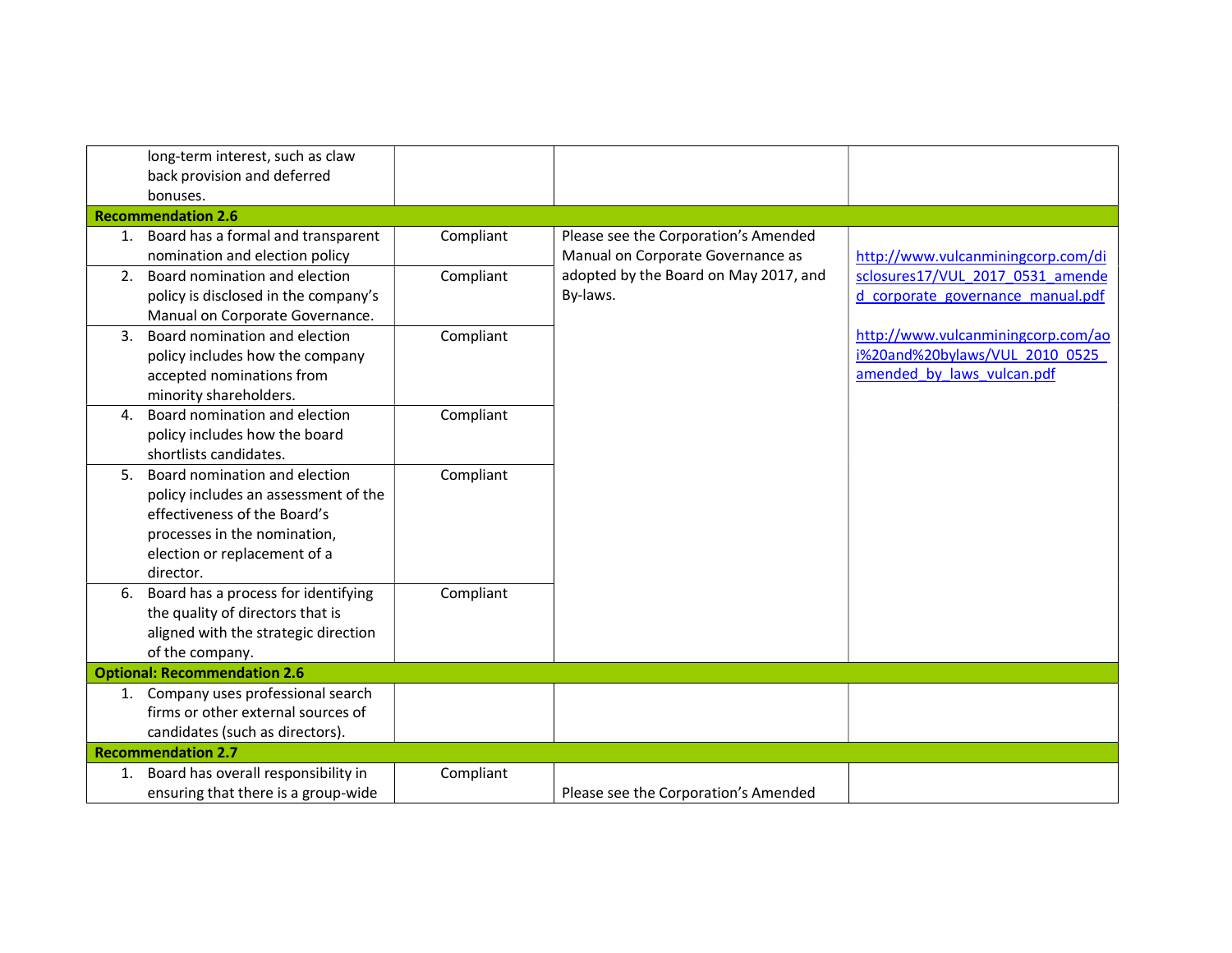|    | policy and system governing related<br>party transactions (RPTs) and other                                                                                                                                                                                                                                                                                                                                                                                        |           | Manual on Corporate Governance as<br>adopted by the Board on May 2017, and                                                                                                                                                                                                                                     | http://www.vulcanminingcorp.com/di                                                                                                                                                                                                                                                                           |
|----|-------------------------------------------------------------------------------------------------------------------------------------------------------------------------------------------------------------------------------------------------------------------------------------------------------------------------------------------------------------------------------------------------------------------------------------------------------------------|-----------|----------------------------------------------------------------------------------------------------------------------------------------------------------------------------------------------------------------------------------------------------------------------------------------------------------------|--------------------------------------------------------------------------------------------------------------------------------------------------------------------------------------------------------------------------------------------------------------------------------------------------------------|
|    | unusual or infrequently occurring<br>transactions.                                                                                                                                                                                                                                                                                                                                                                                                                |           | ACGR 2016.                                                                                                                                                                                                                                                                                                     | sclosures17/VUL 2017 0531 amende<br>d corporate governance manual.pdf                                                                                                                                                                                                                                        |
| 2. | Provide policy includes appropriate<br>review and approval of material<br>RPTs, which and approval of<br>material RPTs, which guarantee<br>fairness and transparency of the<br>transactions.                                                                                                                                                                                                                                                                      | Compliant | All related party transactions are based on<br>prevailing market/commercial rates at the<br>time of the transaction.<br>Where it is required<br>under the<br>Corporation Code to submit corporate<br>matters to stockholders for approval and                                                                  | http://www.vulcanminingcorp.com/di<br>sclosures17/VUL 2017 0530 secform<br>acgr2016.pdf                                                                                                                                                                                                                      |
| 3. | RPT policy encompasses all entities<br>within the group, taking into<br>account their size, structure, risk<br>profile and complexity of<br>operations.                                                                                                                                                                                                                                                                                                           | Compliant | Related<br>such<br>matters<br>Party<br>are<br>Transactions, the related parties involved<br>should inhibit themselves from voting on<br>the matter.<br>All related party transactions are fully<br>disclosed and subjected to regular audit<br>by the external and internal auditors.                          | https://www.vulcanminingcorp.com/d<br>ocuments/VUL 2019 related party t<br>ransaction policy.pdf                                                                                                                                                                                                             |
|    | <b>Supplement to Recommendations 2.7</b>                                                                                                                                                                                                                                                                                                                                                                                                                          |           |                                                                                                                                                                                                                                                                                                                |                                                                                                                                                                                                                                                                                                              |
|    | 1. Board clearly defines the threshold<br>for disclosure and approval of RPTs<br>and categorizes such transactions<br>according to those that are<br>considered de minimis or<br>transactions that need not be<br>reported or announced, those that<br>need prior shareholder approval.<br>The aggregate amount of RPTs<br>within any twelve (12) month period<br>should be considered for purposes<br>of applying the thresholds for<br>disclosure and approval. | Compliant | Please see the Corporation's Amended<br>Manual on Corporate Governance as<br>adopted by the Board on May 2017, ACGR<br>2016, and financial statements for 2021.<br>All RPTs regardless of amount, are subject<br>to approval by the board and are fully<br>disclosed in the company's financial<br>statements. | http://www.vulcanminingcorp.com/di<br>sclosures17/VUL 2017 0531 amende<br>d corporate governance manual.pdf<br>http://www.vulcanminingcorp.com/di<br>sclosures17/VUL 2017 0530 secform<br>acgr2016.pdf<br>https://www.vulcanminingcorp.com/d<br>isclosures21/VUL 2022 0513 sec17a<br>annual2021 with afs.pdf |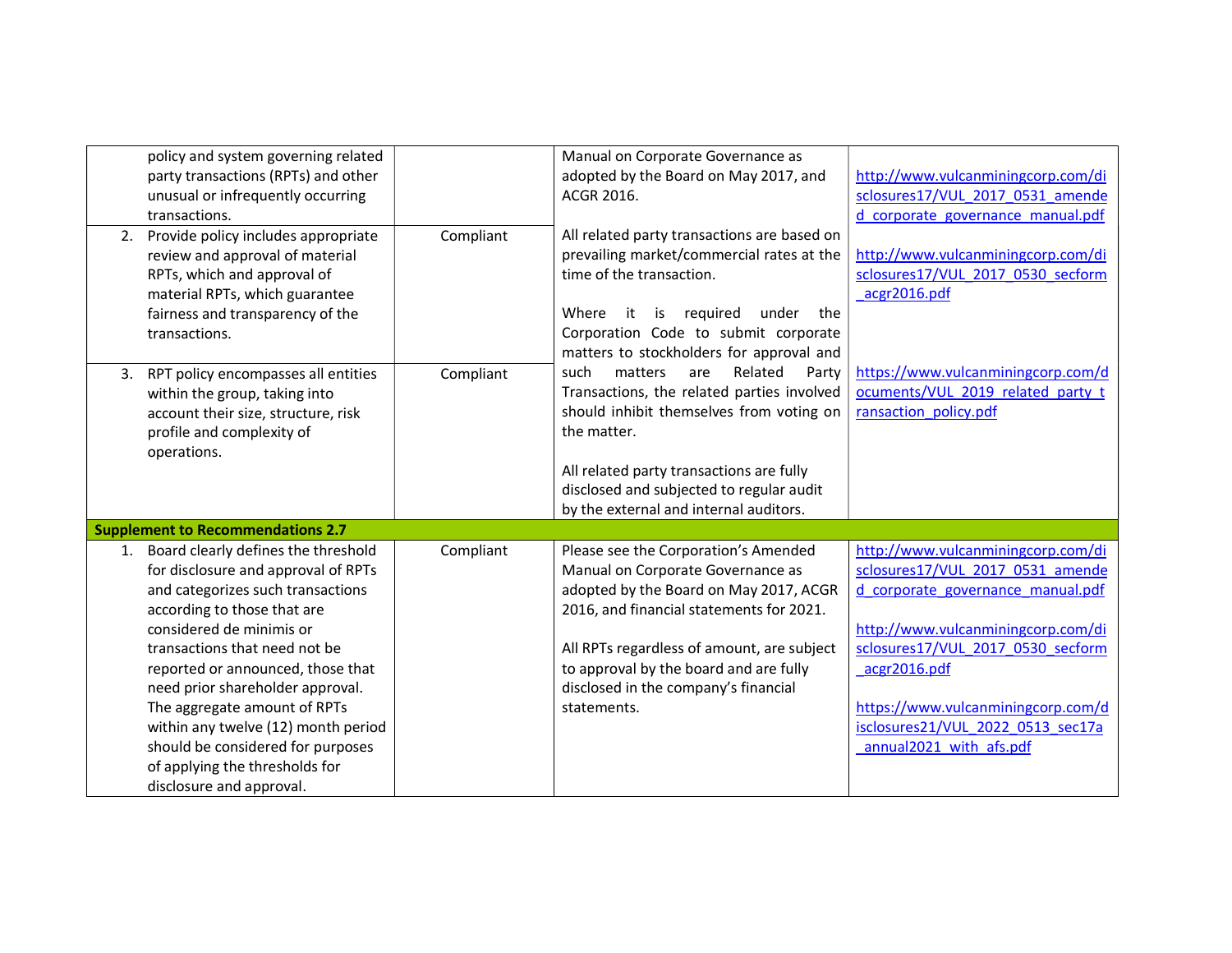|    | 2. Board establishes a voting system<br>whereby a majority of non-related<br>party shareholders approve specific<br>types of related party transactions<br>during shareholders' meetings.                                                                               | Compliant | Please see the Corporation's Amended<br>Manual on Corporate Governance as<br>adopted by the Board on May 2017 and<br>ACGR 2016.                                                                                                                                                                                          | http://www.vulcanminingcorp.com/di<br>sclosures17/VUL 2017 0531 amende<br>d corporate governance manual.pdf<br>http://www.vulcanminingcorp.com/di<br>sclosures17/VUL 2017 0530 secform<br>acgr2016.pdf |
|----|-------------------------------------------------------------------------------------------------------------------------------------------------------------------------------------------------------------------------------------------------------------------------|-----------|--------------------------------------------------------------------------------------------------------------------------------------------------------------------------------------------------------------------------------------------------------------------------------------------------------------------------|--------------------------------------------------------------------------------------------------------------------------------------------------------------------------------------------------------|
|    | <b>Recommendations 2.8</b>                                                                                                                                                                                                                                              |           |                                                                                                                                                                                                                                                                                                                          |                                                                                                                                                                                                        |
| 1. | Board is primarily responsible of<br>Management led by the Chief<br>Executive Officer (CEO) and the<br>heads of the other control functions<br>(Chief Risk Officer, Chief Compliance<br>Officer and Chief Audit Executive)                                              | Compliant | Please see the Corporation's Amended<br>Manual on Corporate Governance as<br>adopted by the Board on May 2017 and<br>ACGR 2016.<br>Board of Directors and Executive Officers<br>https://www.vulcanminingcorp.com/hom<br>e1 executiveofficers1.html<br>https://www.vulcanminingcorp.com/hom<br>e1 directorsofficers1.html | http://www.vulcanminingcorp.com/di<br>sclosures17/VUL 2017 0531 amende<br>d corporate governance manual.pdf<br>http://www.vulcanminingcorp.com/di<br>sclosures17/VUL 2017 0530 secform<br>acgr2016.pdf |
| 2. | Board is primarily responsible for<br>assessing the performance of<br>Management led by the Chief<br>Executive Officer (CEO) and the<br>heads of the other control functions<br>(Chief Risk Officer, Chief<br><b>Compliances Officer and Chief Audit</b><br>Executive). | Compliant | Please see the Corporation's Amended<br>Manual on Corporate Governance as<br>adopted by the Board on May 2017, and<br>ACGR 2016.                                                                                                                                                                                         |                                                                                                                                                                                                        |
|    | <b>Recommendations 2.9</b>                                                                                                                                                                                                                                              |           |                                                                                                                                                                                                                                                                                                                          |                                                                                                                                                                                                        |
|    | 1. Board establishes an effective<br>performance management<br>framework that ensures that                                                                                                                                                                              | Compliant | Please see the Corporation's Amended<br>Manual on Corporate Governance 2017<br>and ACGR 2016.                                                                                                                                                                                                                            | http://www.vulcanminingcorp.com/di<br>sclosures17/VUL 2017 0531 amende<br>d corporate governance manual.pdf                                                                                            |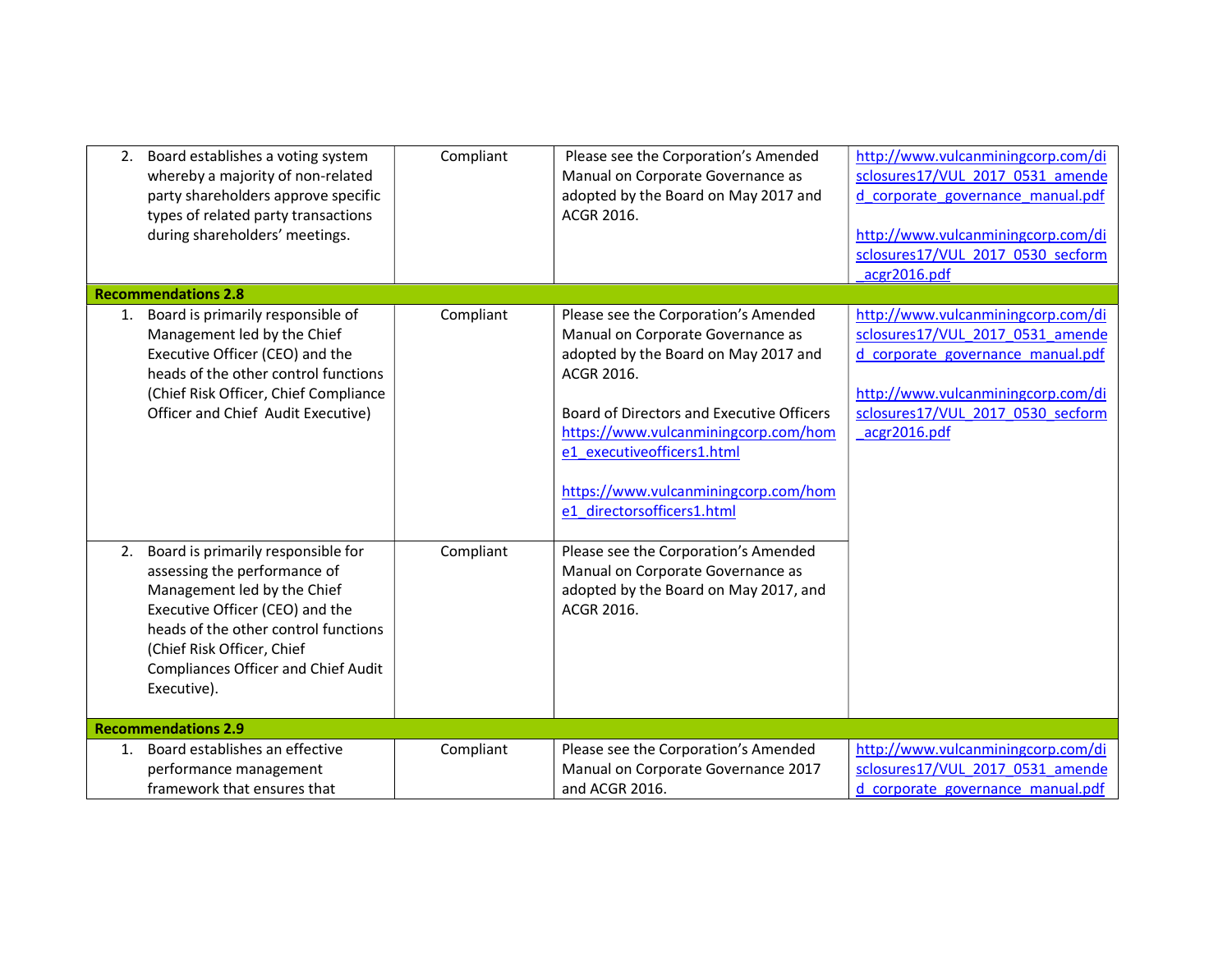| 2.<br>3. | Management's performance is at<br>par with the standards set by the<br>Board and Senior Management.<br>Board establishes an effective<br>performance management<br>framework that ensures that<br>personnel's performance is at par<br>with the standards set by the Board<br>and Senior Management | Compliant |                                                                                                                                                            | http://www.vulcanminingcorp.com/di<br>sclosures17/VUL 2017 0530 secform<br>acgr2016.pdf                                                           |
|----------|-----------------------------------------------------------------------------------------------------------------------------------------------------------------------------------------------------------------------------------------------------------------------------------------------------|-----------|------------------------------------------------------------------------------------------------------------------------------------------------------------|---------------------------------------------------------------------------------------------------------------------------------------------------|
|          | <b>Recommendations 2.10</b>                                                                                                                                                                                                                                                                         |           |                                                                                                                                                            |                                                                                                                                                   |
| 1.       | Board oversees that an appropriate<br>internal control system is in place.                                                                                                                                                                                                                          | Compliant | Please see the Corporation's Amended<br>Manual on Corporate Governance 2017                                                                                | http://www.vulcanminingcorp.com/di<br>sclosures17/VUL 2017 0531 amende                                                                            |
| 2.       | The internal control system includes<br>a mechanism for monitoring and<br>managing potential conflict of<br>interest of the Management<br>members and shareholders.                                                                                                                                 | Compliant | and ACGR 2016.                                                                                                                                             | d corporate governance manual.pdf<br>http://www.vulcanminingcorp.com/di<br>sclosures17/VUL 2017 0530 secform<br>acgr2016.pdf                      |
| 3.       | Board approves the internal Audit<br>Charter                                                                                                                                                                                                                                                        | Compliant |                                                                                                                                                            |                                                                                                                                                   |
|          | <b>Recommendations 2.11</b>                                                                                                                                                                                                                                                                         |           |                                                                                                                                                            |                                                                                                                                                   |
| 1.       | Board oversees that the company<br>has in place a sound enterprise risk<br>management (ERM) framework to<br>effectively identify, monitor, assess<br>and manage key business risks.                                                                                                                 | Compliant | Please see the Corporation's Amended<br>Manual on Corporate Governance as<br>adopted by the Board on May 2017, and<br>ACGR 2016 and the company's website. | http://www.vulcanminingcorp.com/di<br>sclosures17/VUL 2017 0531 amende<br>d corporate governance manual.pdf<br>http://www.vulcanminingcorp.com/di |
| 2.       | The risk management framework<br>guides the board in identifying<br>units/business lines and enterprise-<br>level risk exposures, as well as the<br>effectiveness of risk management<br>strategies.<br><b>Recommendations 2.12</b>                                                                  | Compliant |                                                                                                                                                            | sclosures17/VUL 2017 0530 secform<br>acgr2016.pdf<br>https://www.vulcanminingcorp.com/d<br>ocuments/VUL 2019 risk manageme<br>nt policy.pdf       |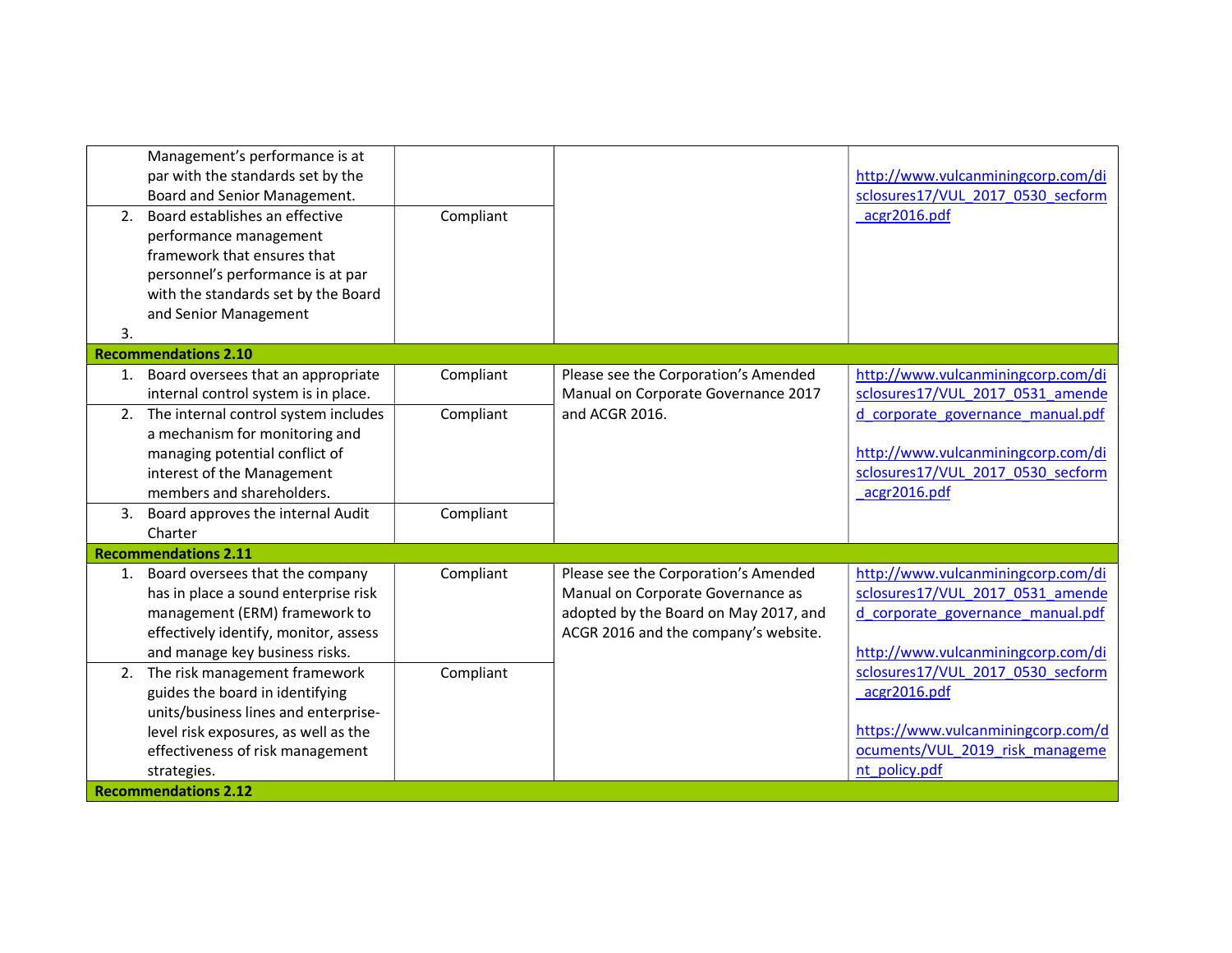| 1.<br>roles, responsibilities and<br>fiduciary role.                                     | Board has a Board Charter that<br>formalizes and clearly states its<br>accountabilities in carrying out its                                          | Compliant |                                                                                                                                                                                                                                                                                                                                                                                                                                                            | https://www.vulcanminingcorp.com/d<br>ocuments/VUL 2019 vimc board ch<br>arter.pdf                          |
|------------------------------------------------------------------------------------------|------------------------------------------------------------------------------------------------------------------------------------------------------|-----------|------------------------------------------------------------------------------------------------------------------------------------------------------------------------------------------------------------------------------------------------------------------------------------------------------------------------------------------------------------------------------------------------------------------------------------------------------------|-------------------------------------------------------------------------------------------------------------|
| 2.<br>their functions.                                                                   | Board Charter serves as a guide to<br>the directors in the performance of                                                                            | Compliant |                                                                                                                                                                                                                                                                                                                                                                                                                                                            |                                                                                                             |
| 3.<br>and posted on the company's<br>website                                             | Board Charter is publicly available                                                                                                                  | Compliant |                                                                                                                                                                                                                                                                                                                                                                                                                                                            |                                                                                                             |
| <b>Additional Recommendation to Principle 2</b>                                          |                                                                                                                                                      |           |                                                                                                                                                                                                                                                                                                                                                                                                                                                            |                                                                                                             |
| 1.<br>policy                                                                             | Board has a clear insider trading                                                                                                                    | Compliant | https://www.vulcanminingcorp.com/docu<br>ments/VUL 2019 insider trading policy.<br>pdf                                                                                                                                                                                                                                                                                                                                                                     |                                                                                                             |
| <b>Optional Principle 2</b>                                                              |                                                                                                                                                      |           |                                                                                                                                                                                                                                                                                                                                                                                                                                                            |                                                                                                             |
| 1. Company has a policy on granting                                                      | loans to directors, either forbidding<br>the practice or ensuring that the<br>transaction is conducted at arm's<br>length basis and at market rates. |           |                                                                                                                                                                                                                                                                                                                                                                                                                                                            |                                                                                                             |
| 2. Company discloses the types of<br>decision requiring board of<br>director's approval. |                                                                                                                                                      |           |                                                                                                                                                                                                                                                                                                                                                                                                                                                            |                                                                                                             |
|                                                                                          |                                                                                                                                                      |           |                                                                                                                                                                                                                                                                                                                                                                                                                                                            |                                                                                                             |
|                                                                                          |                                                                                                                                                      |           | Principle 3: Board committees should be set up to the extent possible to support the effective performance of the Board's functions, particularly with<br>respect to audit, risk management, related party transactions, and other key corporate governance concerns, such as nomination and remuneration. The<br>composition, functions and responsibilities of all committees established should be contained in a publicly available Committee Charter. |                                                                                                             |
| <b>Recommendation 3.1</b>                                                                |                                                                                                                                                      |           |                                                                                                                                                                                                                                                                                                                                                                                                                                                            |                                                                                                             |
| 1.<br>that focus on specific board<br>functions to aid in the optimal                    | Board establishes board committees                                                                                                                   | Compliant | Please see the Corporation's Amended<br>Manual on Corporate Governance 2017,<br>ACGR 2016, SEC Form 17C on the results                                                                                                                                                                                                                                                                                                                                     | http://www.vulcanminingcorp.com/di<br>sclosures17/VUL 2017 0531 amende<br>d corporate governance manual.pdf |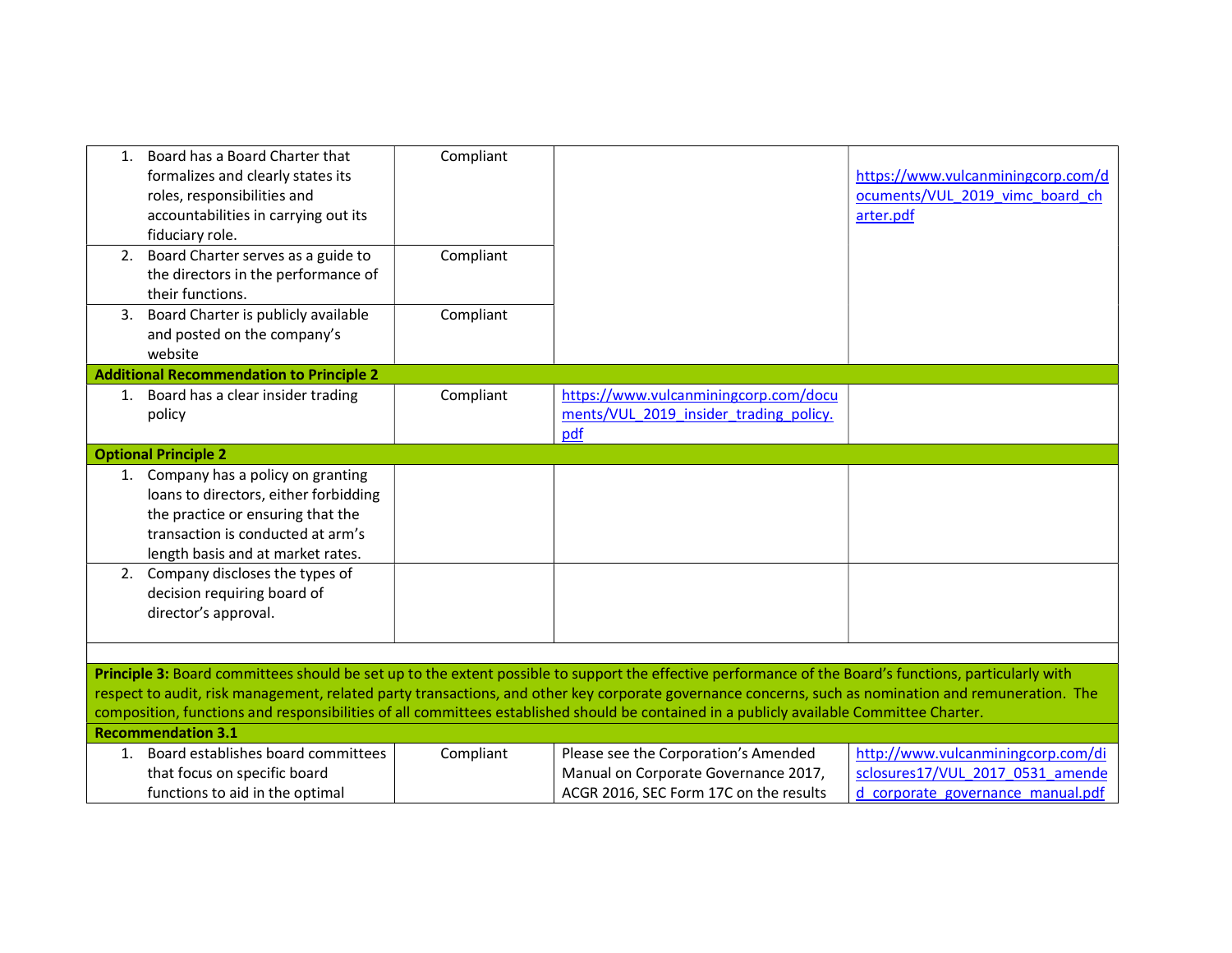| performance of its roles and<br>responsibilities.                                                                                                                                                                                                          |           | of annual stockholders meeting 2021.                                                                                                                                                                                                                                                                                                                                                                                                                          | http://www.vulcanminingcorp.com/di<br>sclosures17/VUL 2017 0530 secform<br>acgr2016.pdf<br>https://www.vulcanminingcorp.com/d<br>isclosures21/VUL 2021 1108 pse res<br>ults of asm.pdf                                                                                                                         |
|------------------------------------------------------------------------------------------------------------------------------------------------------------------------------------------------------------------------------------------------------------|-----------|---------------------------------------------------------------------------------------------------------------------------------------------------------------------------------------------------------------------------------------------------------------------------------------------------------------------------------------------------------------------------------------------------------------------------------------------------------------|----------------------------------------------------------------------------------------------------------------------------------------------------------------------------------------------------------------------------------------------------------------------------------------------------------------|
| <b>Recommendation 3.2</b>                                                                                                                                                                                                                                  |           |                                                                                                                                                                                                                                                                                                                                                                                                                                                               |                                                                                                                                                                                                                                                                                                                |
| 1. Board establishes an Audit<br>Committee to enhance its oversight<br>capability over the company's<br>financial reporting, internal control<br>system, internal and external audit<br>processes, and compliance with<br>applicable laws and regulations. | Compliant | Ms. Elizabeth C. Timbol, independent<br>director, chairs the current Audit and Risk<br>Oversight Committee.<br>The Audit Committee has the<br>responsibility of recommending to the<br>Board of Directors the appointment<br>and/or removal of the Corporation's<br>external auditor.<br>Please see the Corporation's Amended<br>Manual on Corporate Governance 2017,<br>SEC Form 17C on the results of annual<br>stockholders meeting 2021 and ACGR<br>2016. | http://www.vulcanminingcorp.com/di<br>sclosures17/VUL 2017 0531 amende<br>d corporate governance manual.pdf<br>http://www.vulcanminingcorp.com/di<br>sclosures17/VUL 2017 0530 secform<br>acgr2016.pdf<br>https://www.vulcanminingcorp.com/d<br>isclosures21/VUL 2021 1108 pse res<br>ults org meeting bod.pdf |
| 2. Audit Committee is composed of at<br>least three appropriately qualified<br>non-executive directors, the<br>majority of whom including the<br>Chairman is independent.                                                                                  | Compliant | Please see the Corporation's Definitive<br>Information Statement of 2021 and SEC<br>Form 17C on the results of the<br>organizational meeting of the board for<br>2021                                                                                                                                                                                                                                                                                         | https://www.vulcanminingcorp.com/d<br>isclosures21/VUL 2021 1018 sec def<br>initive info statement 2021.pdf<br>https://www.vulcanminingcorp.com/d<br>isclosures21/VUL 2021 1108 pse res                                                                                                                        |
| 3. All the members of the committee<br>have relevant background,<br>knowledge, skills and or experience                                                                                                                                                    | Compliant | Please see the Corporation's Definitive<br>Information Statement of 2021 and ACGR<br>2016.                                                                                                                                                                                                                                                                                                                                                                    | ults org meeting bod.pdf<br>http://www.vulcanminingcorp.com/di                                                                                                                                                                                                                                                 |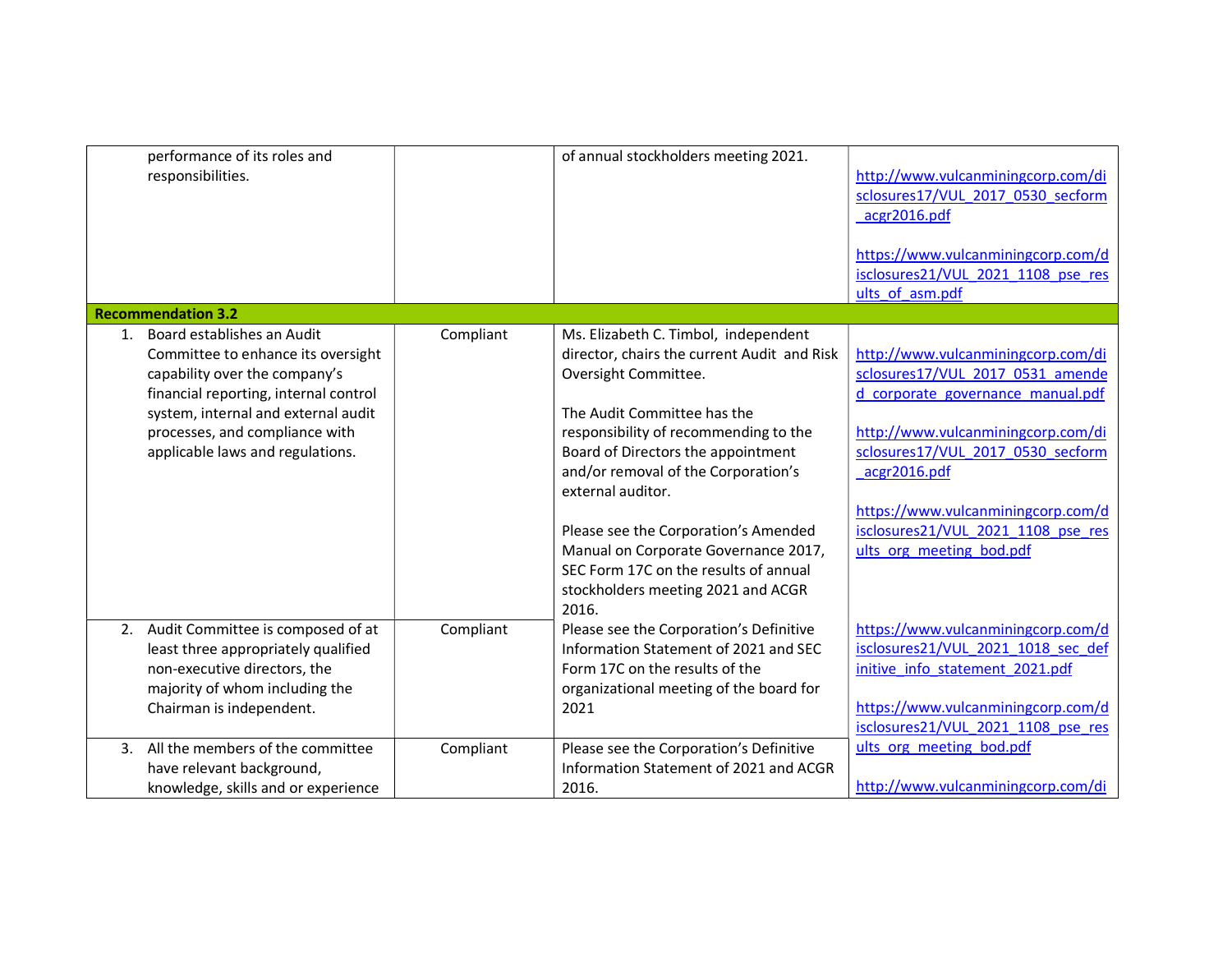|              | in the areas of accounting, auditing<br>and finance.                                                                                                                                                                                                                          |               |                                                                                                                                                                                                              | sclosures17/VUL 2017 0530 secform<br>acgr2016.pdf                                                                                                                                                                   |
|--------------|-------------------------------------------------------------------------------------------------------------------------------------------------------------------------------------------------------------------------------------------------------------------------------|---------------|--------------------------------------------------------------------------------------------------------------------------------------------------------------------------------------------------------------|---------------------------------------------------------------------------------------------------------------------------------------------------------------------------------------------------------------------|
| $\mathbf{4}$ | The Chairman of the Audit<br>Committee is not the Chairman of<br>the Board or of or of any other<br>committee                                                                                                                                                                 | Non-Compliant | The Chairperson of the Audit and Risk<br>Oversight Committee (AROC) is also the<br>Chairman of Related Party Transactions<br>Committee.                                                                      |                                                                                                                                                                                                                     |
|              | <b>Supplement to Recommendation 3.2</b>                                                                                                                                                                                                                                       |               |                                                                                                                                                                                                              |                                                                                                                                                                                                                     |
|              | 1. Audit Committee approves all non-<br>audit services conducted by the<br>external auditor.                                                                                                                                                                                  | Compliant     | Please see the Corporation's Amended<br>Manual on Corporate Governance 2017.                                                                                                                                 | http://www.vulcanminingcorp.com/di                                                                                                                                                                                  |
| 2.           | Audit Committee conducts regular<br>meetings and dialogues with the<br>external audit team without anyone<br>from management present.                                                                                                                                         | Compliant     | Due to non-operations, the Audit<br>Committee meets once a year with the<br>external audit team to discuss and<br>approve the audited financial statements.                                                  | sclosures17/VUL 2017 0531 amende<br>d corporate governance manual.pdf                                                                                                                                               |
|              | <b>Optional: Recommendation 3.2</b>                                                                                                                                                                                                                                           |               |                                                                                                                                                                                                              |                                                                                                                                                                                                                     |
|              | 1. Audit Committee meets at least four<br>times during the year.                                                                                                                                                                                                              |               |                                                                                                                                                                                                              |                                                                                                                                                                                                                     |
| 2.           | Audit Committee approves the<br>appointment and removal of the<br>internal auditor.                                                                                                                                                                                           |               |                                                                                                                                                                                                              |                                                                                                                                                                                                                     |
|              | <b>Recommendation 3.3</b>                                                                                                                                                                                                                                                     |               |                                                                                                                                                                                                              |                                                                                                                                                                                                                     |
|              | 1. Board establishes a Corporate<br>Governance Committee tasked to<br>assist the Board in the performance<br>of its corporate governance<br>responsibilities, including the<br>functions that were formerly<br>assigned to a Nomination and<br><b>Remuneration Committee.</b> | Compliant     | Please see the Corporation's Amended<br>Manual on Corporate Governance as<br>adopted by the Board on May 2017, and<br>SEC Form 17C on the results of the<br>organizational meeting of the board for<br>2021. | http://www.vulcanminingcorp.com/di<br>sclosures17/VUL 2017 0531 amende<br>d corporate governance manual.pdf<br>https://www.vulcanminingcorp.com/d<br>isclosures21/VUL 2021 1108 pse res<br>ults org meeting bod.pdf |
| 2.           | Corporate Governance Committee<br>is composed of at least three                                                                                                                                                                                                               | Non-compliant | Please see the SEC Form 17C on the<br>results of the organizational meeting of                                                                                                                               | The Corporation currently has only<br>two independent directors as                                                                                                                                                  |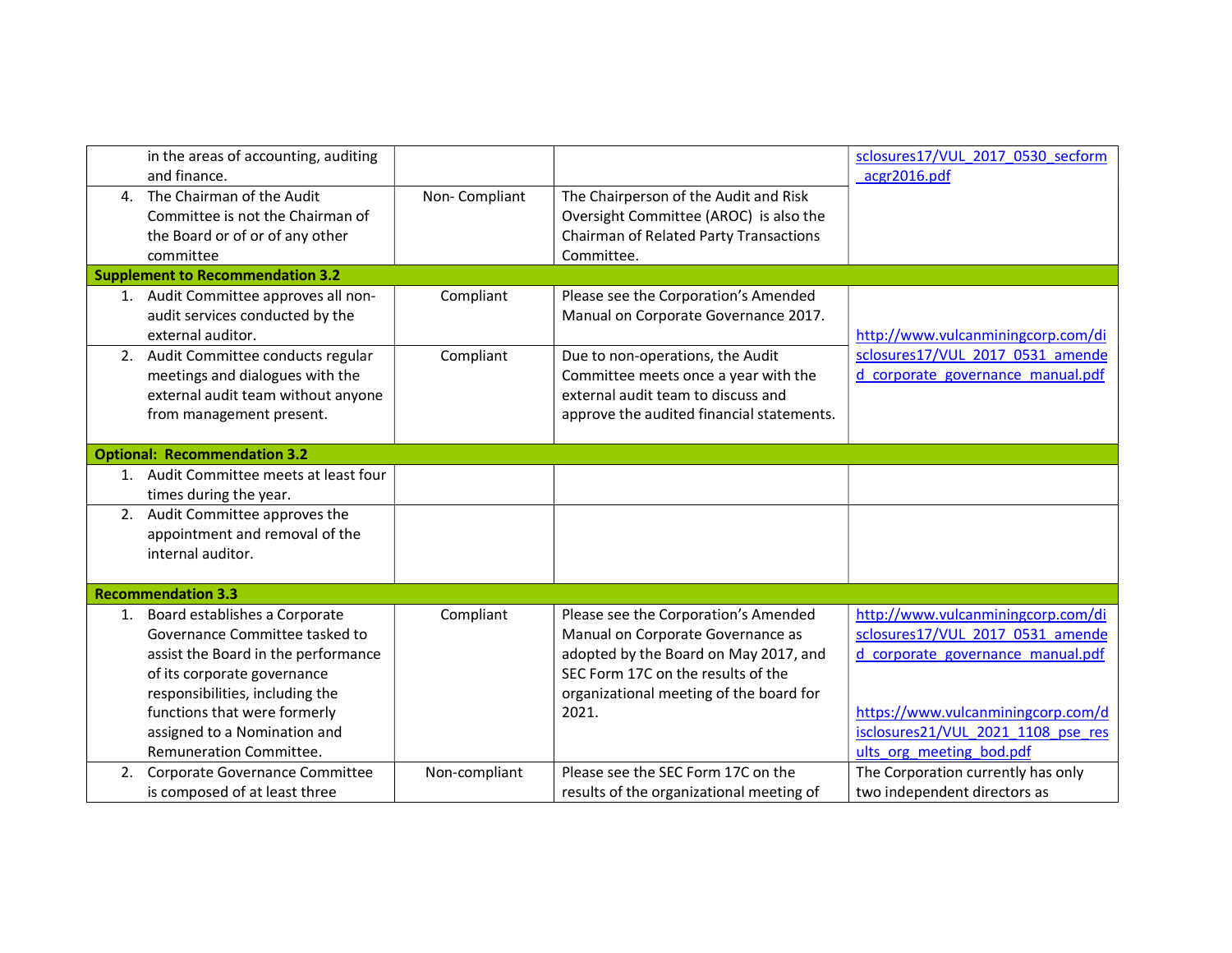| members, all of whom should be<br>independent directors.                                                                                                                                                                          |           | the board for 2021.<br>https://www.vulcanminingcorp.com/discl<br>osures21/VUL 2021 1108 pse results or<br>g meeting bod.pdf                                                                                                                                                                                                                                                                                                                                                                      | provided in the by-laws. Based on the<br>assessment of the Board of Directors,<br>full compliance with this<br>recommendation is not yet necessary<br>taking into account the size, structure,<br>risk profile and non-operations of the<br>Corporation. |
|-----------------------------------------------------------------------------------------------------------------------------------------------------------------------------------------------------------------------------------|-----------|--------------------------------------------------------------------------------------------------------------------------------------------------------------------------------------------------------------------------------------------------------------------------------------------------------------------------------------------------------------------------------------------------------------------------------------------------------------------------------------------------|----------------------------------------------------------------------------------------------------------------------------------------------------------------------------------------------------------------------------------------------------------|
| 3. Chairman of the Corporate<br>Governance Committee is an<br>independent director.                                                                                                                                               | Compliant | Please see the SEC Form 17C on the<br>results of the organizational meeting of<br>the board for 2021.<br>https://www.vulcanminingcorp.com/discl<br>osures21/VUL 2021 1108 pse results or<br>g meeting bod.pdf                                                                                                                                                                                                                                                                                    | Independent Director, Mr. Earl J.<br>Torres is the Chairman of the<br>Corporate Governance Committee                                                                                                                                                     |
| <b>Optional: Recommendation 3.3</b>                                                                                                                                                                                               |           |                                                                                                                                                                                                                                                                                                                                                                                                                                                                                                  |                                                                                                                                                                                                                                                          |
| 1. Corporate Governance Committee<br>meets at least twice the year.                                                                                                                                                               | Compliant | The Corporate Governance committee<br>meets at least twice a year to accept and<br>screen nominations for election to the<br>board.                                                                                                                                                                                                                                                                                                                                                              |                                                                                                                                                                                                                                                          |
| <b>Recommendation 3.4</b>                                                                                                                                                                                                         |           |                                                                                                                                                                                                                                                                                                                                                                                                                                                                                                  |                                                                                                                                                                                                                                                          |
| 1. Board establishes a separate Board<br>Risk Oversight Committee (BROC)<br>that should be responsible for the<br>oversight of a company's Enterprise<br>Risk Management system to ensure<br>its functionality and effectiveness. | Compliant | Please see the Corporation's Amended<br>Manual on Corporate Governance as<br>adopted by the Board on May 2017.<br>The Audit and Risk Oversight Committee<br>discharges the functions of the Audit and<br>BROC as part of the annual review of<br>corporation's financial statements. Based<br>on the assessment of the Board of<br>Directors, full compliance with this<br>recommendation is not necessary taking<br>into account the size, structure, risk<br>profile and non-operations of the | http://www.vulcanminingcorp.com/di<br>sclosures17/VUL 2017 0531 amende<br>d corporate governance manual.pdf                                                                                                                                              |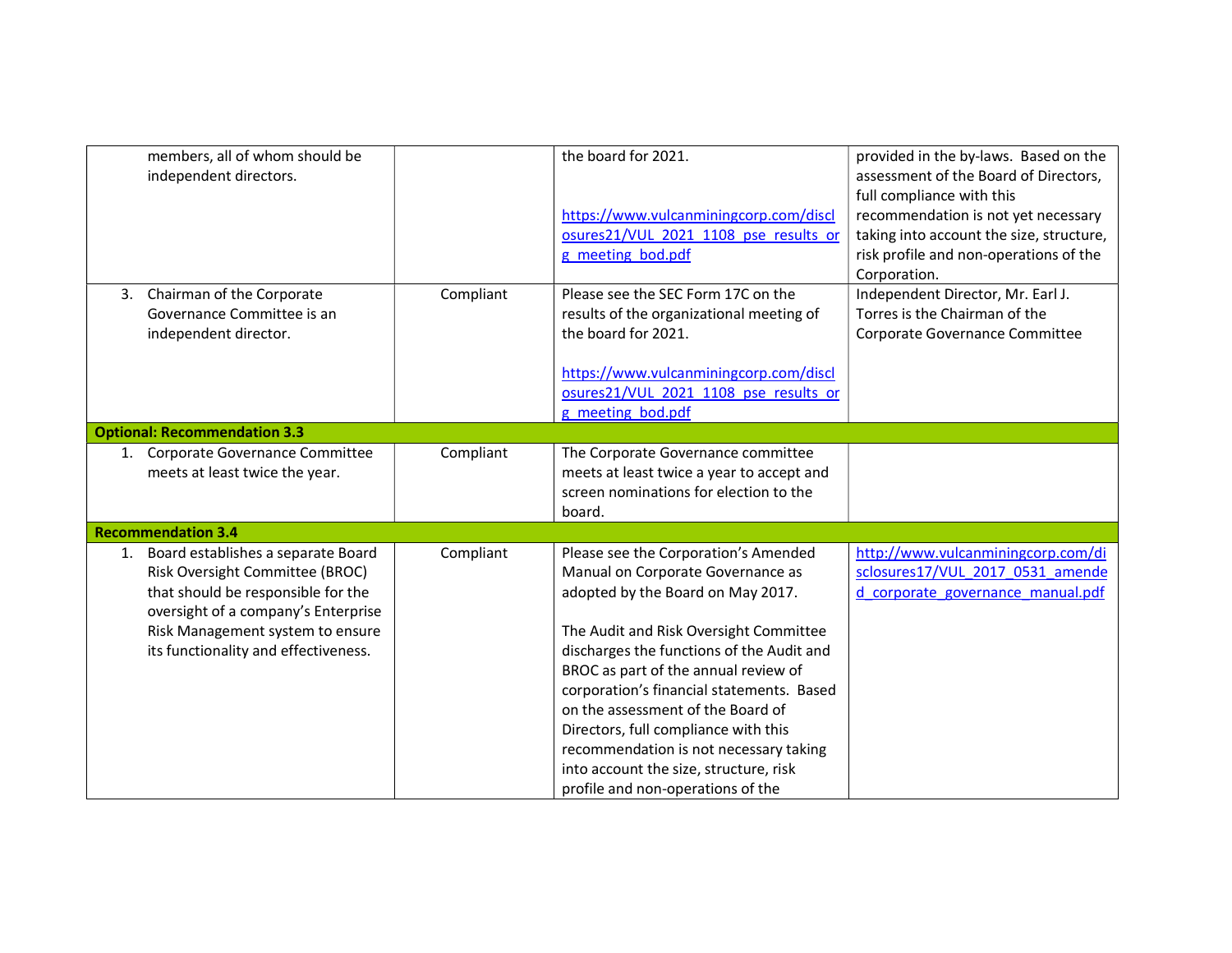|                |                                                                                                                                                                     |               | corporation.                                                                                                                                                                                                                   |                                                                                                                                                                                                                                                                                                                                                                                                                                 |
|----------------|---------------------------------------------------------------------------------------------------------------------------------------------------------------------|---------------|--------------------------------------------------------------------------------------------------------------------------------------------------------------------------------------------------------------------------------|---------------------------------------------------------------------------------------------------------------------------------------------------------------------------------------------------------------------------------------------------------------------------------------------------------------------------------------------------------------------------------------------------------------------------------|
| 2.             | BROC is composed of at least three<br>members, the majority of whom<br>should be independent directors,<br>including the Chairman.                                  | Compliant     |                                                                                                                                                                                                                                | The Audit and Risk Oversight<br>Committee is composed of three<br>members, two of whom are<br>independent directors. The<br>Corporation has only two independent<br>directors based on its by-laws. Based<br>on the assessment of the Board of<br>Directors, full compliance with this<br>recommendation is not necessary<br>taking into account the size, structure,<br>risk profile and non-operations of the<br>Corporation. |
| 3 <sup>1</sup> | The Chairman of the BROC is not the<br>Chairman of the Board or of any<br>other committee.                                                                          | Non-Compliant | The Chairman of Audit and Risk Oversight<br>Committee is also the Chairman of<br>Related Party Transaction Committee.<br>Please see the SEC Form 17C on the<br>results of the organizational meeting of<br>the board for 2021. | https://www.vulcanminingcorp.com/d<br>isclosures21/VUL 2021 1108 pse res<br>ults org meeting bod.pdf                                                                                                                                                                                                                                                                                                                            |
|                | 4. At least one member of the BROC<br>has relevant thorough knowledge<br>and experience on risk and risk<br>management.                                             | Compliant     | Please see the SEC Form 17C on the<br>results of the organizational meeting of<br>the board for 2021.                                                                                                                          | https://www.vulcanminingcorp.com/d<br>isclosures21/VUL 2021 1108 pse res<br>ults org meeting bod.pdf                                                                                                                                                                                                                                                                                                                            |
|                | <b>Recommendation 3.5</b>                                                                                                                                           |               |                                                                                                                                                                                                                                |                                                                                                                                                                                                                                                                                                                                                                                                                                 |
| 1.             | Board establishes a Related Party<br>Transactions (RPT) Committee,<br>which is tasked with reviewing all<br>materials related party transactions<br>of the company. | Compliant     | Please see the Corporation's Amended<br>Manual on Corporate Governance 2017.<br>Please see the SEC Form 17C on the<br>results of the organizational meeting of<br>the board for 2021.                                          | http://www.vulcanminingcorp.com/di<br>sclosures17/VUL 2017 0531 amende<br>d corporate governance manual.pdf<br>https://www.vulcanminingcorp.com/d<br>isclosures21/VUL 2021 1108 pse res<br>ults org meeting bod.pdf                                                                                                                                                                                                             |
|                | 2. RPT Committee is composed of at                                                                                                                                  | Compliant     | Please see SEC Form 17C on the results of                                                                                                                                                                                      | The RPT Committee is composed of                                                                                                                                                                                                                                                                                                                                                                                                |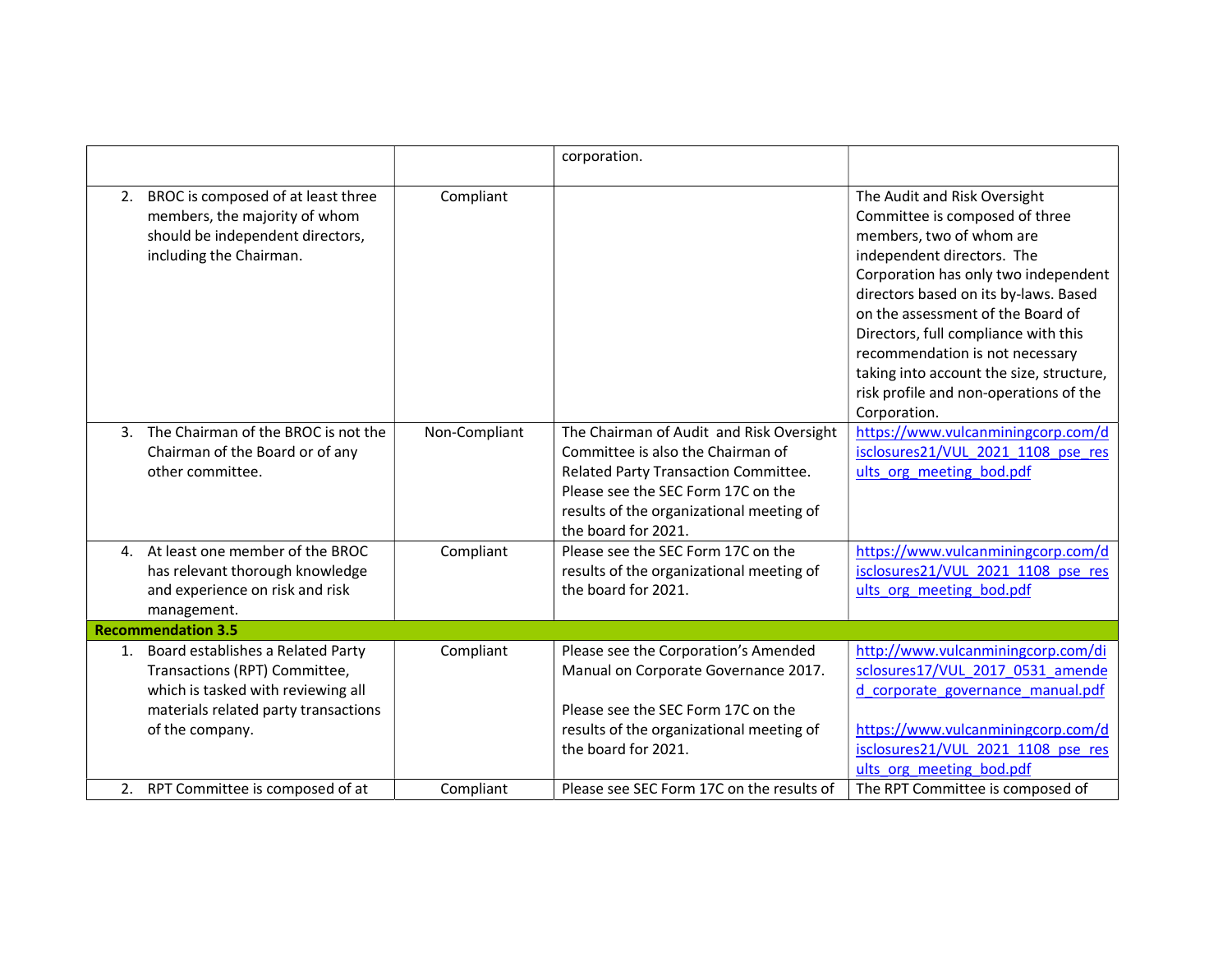| least three non-executive directors,<br>two of whom should be<br>independent, including the<br>Chairman.                                                                                                                                            |           | the organizational meeting of the board<br>for 2021.<br>https://www.vulcanminingcorp.com/discl<br>osures21/VUL 2021 1108 pse results or<br>g meeting bod.pdf | three directors, one of whom is non-<br>executive directors, and two of whom<br>are independent, including the<br>Chairman.                                                                            |
|-----------------------------------------------------------------------------------------------------------------------------------------------------------------------------------------------------------------------------------------------------|-----------|--------------------------------------------------------------------------------------------------------------------------------------------------------------|--------------------------------------------------------------------------------------------------------------------------------------------------------------------------------------------------------|
| <b>Recommendation 3.6</b>                                                                                                                                                                                                                           |           |                                                                                                                                                              |                                                                                                                                                                                                        |
| 1. All established committees have a<br>Committee Charter stating in plain<br>terms their respective purposes,<br>memberships, structures,<br>operations, reporting process,<br>resources and other relevant<br>information.                        | Compliant | https://www.vulcanminingcorp.com/cg1<br>committees1.html                                                                                                     | http://www.vulcanminingcorp.com/di<br>sclosures17/VUL 2017 0531 amende<br>d corporate governance manual.pdf<br>http://www.vulcanminingcorp.com/di<br>sclosures17/VUL 2017 0530 secform<br>acgr2016.pdf |
| 2. Committee Charters provide<br>standards for evaluating the<br>performance of the Committees.                                                                                                                                                     | Compliant |                                                                                                                                                              |                                                                                                                                                                                                        |
| 3. Committee Charters were fully<br>disclosed on the company's<br>website.                                                                                                                                                                          | Compliant |                                                                                                                                                              |                                                                                                                                                                                                        |
|                                                                                                                                                                                                                                                     |           |                                                                                                                                                              |                                                                                                                                                                                                        |
|                                                                                                                                                                                                                                                     |           | Principle 4: To show full commitment to the company, the directors should devote the time and attention necessary to properly and effectively perform        |                                                                                                                                                                                                        |
| their duties and responsibilities, including sufficient time to be familiar with the corporation's business.                                                                                                                                        |           |                                                                                                                                                              |                                                                                                                                                                                                        |
| <b>Recommendation 4.1</b>                                                                                                                                                                                                                           |           |                                                                                                                                                              |                                                                                                                                                                                                        |
| 1. The Directors attend and actively<br>participate in all meetings of the<br>Board, Committees and<br>shareholders in person or through<br>tele-/videoconferencing conducted<br>in accordance with the rules and<br>regulations of the Commission. | Compliant | Please see the Corporation's website for<br>the minutes of annual stockholders'<br>meeting 2021 and the ACGR 2016.                                           | http://www.vulcanminingcorp.com/di<br>sclosures17/VUL 2017 0530 secform<br>acgr2016.pdf<br>https://www.vulcanminingcorp.com/d<br>isclosures21/VUL 2021 1108 pse res<br>ults org meeting bod.pdf        |
|                                                                                                                                                                                                                                                     |           |                                                                                                                                                              | https://www.vulcanminingcorp.com/d                                                                                                                                                                     |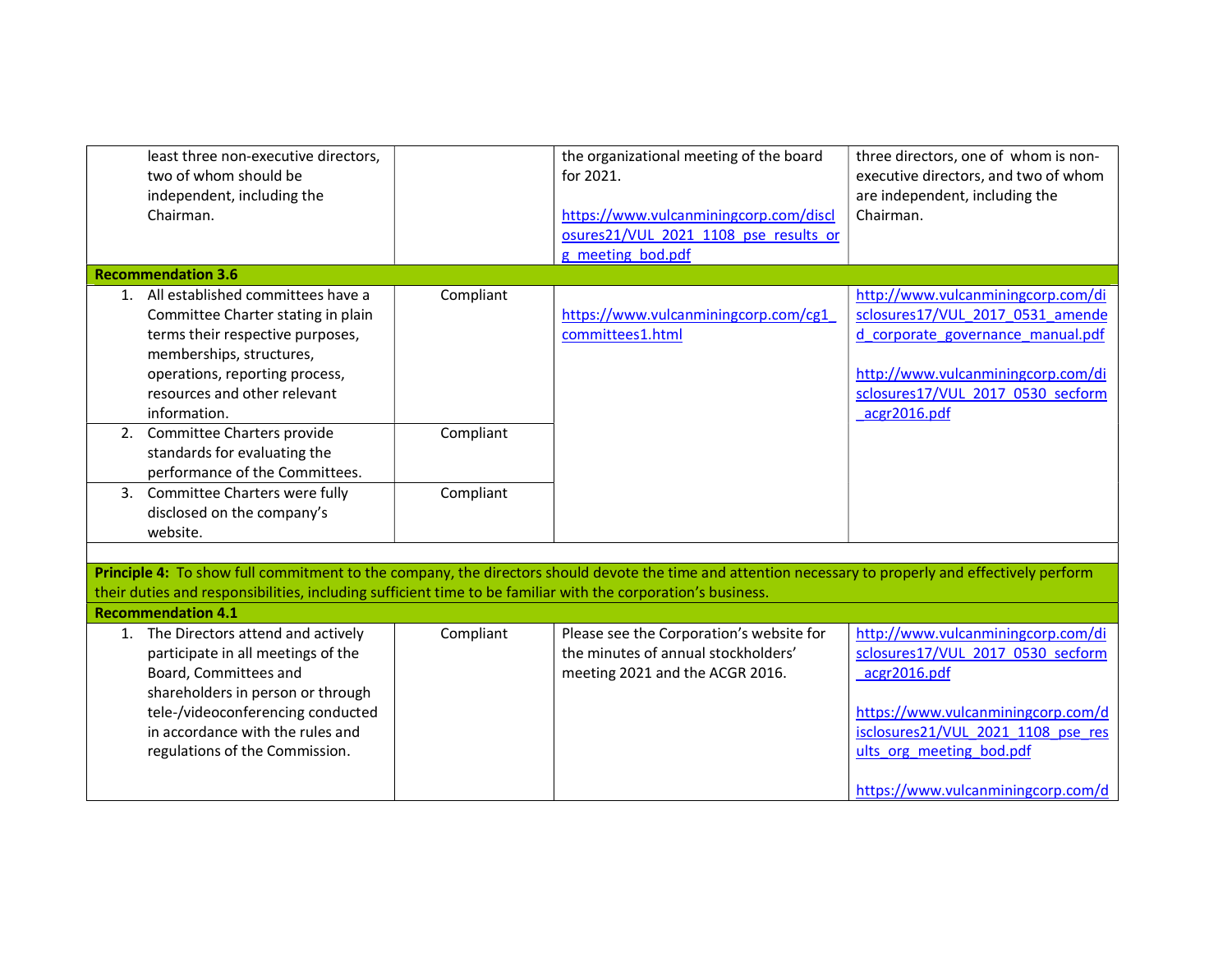|         |                                                                                                                                                                                                                                                                                  |           |                                                                                                                                                                                                                          | iscl1 minutes asm1.html                                                                                                                                                                                                                                                                                                          |
|---------|----------------------------------------------------------------------------------------------------------------------------------------------------------------------------------------------------------------------------------------------------------------------------------|-----------|--------------------------------------------------------------------------------------------------------------------------------------------------------------------------------------------------------------------------|----------------------------------------------------------------------------------------------------------------------------------------------------------------------------------------------------------------------------------------------------------------------------------------------------------------------------------|
|         | 2. The directors review meeting<br>materials for all Board and<br>Committee meetings.                                                                                                                                                                                            | Compliant | Board materials (including materials for<br>presentation and approval) are distributed<br>to the members of the Board days before<br>the actual meeting to give them ample<br>time to review the matters for discussion. |                                                                                                                                                                                                                                                                                                                                  |
|         | 3. The directors ask the necessary<br>questions or seek clarifications and<br>explanations during the Board and<br>Committee meetings.                                                                                                                                           | Compliant | Board members actively participate during<br>presentation of the management report<br>and financial matters that may have a<br>material impact on the Company's<br>financial position.                                   |                                                                                                                                                                                                                                                                                                                                  |
|         | <b>Recommendation 4.2</b>                                                                                                                                                                                                                                                        |           |                                                                                                                                                                                                                          |                                                                                                                                                                                                                                                                                                                                  |
| $1_{-}$ | Non-executive directors<br>concurrently serve in a maximum of<br>five publicly-listed companies to<br>ensure that they have sufficient<br>time to fully prepare for minutes,<br>challenge Management's<br>proposals/views, and oversee the<br>long-term strategy of the company. | Compliant | Please see Definitive Information<br>Statement and Annual Report for 2021<br>and Amended Manual on Corporate<br>Governance 2017.                                                                                         | https://www.vulcanminingcorp.com/d<br>isclosures21/VUL 2021 1018 sec def<br>initive info statement 2021.pdf<br>https://www.vulcanminingcorp.com/d<br>isclosures21/VUL 2022 0513 sec17a<br>annual2021 with afs.pdf<br>http://www.vulcanminingcorp.com/di<br>sclosures17/VUL 2017 0531 amende<br>d corporate governance manual.pdf |
|         | <b>Recommendation 4.3</b>                                                                                                                                                                                                                                                        |           |                                                                                                                                                                                                                          |                                                                                                                                                                                                                                                                                                                                  |
|         | 1. The directors notify the company's<br>board before accepting a<br>directorship in another company.                                                                                                                                                                            | Compliant | As a matter of practice, directors notify<br>the company's board before accepting a<br>directorship in another company.                                                                                                  |                                                                                                                                                                                                                                                                                                                                  |
|         | <b>Optional: Principle 4</b>                                                                                                                                                                                                                                                     |           |                                                                                                                                                                                                                          |                                                                                                                                                                                                                                                                                                                                  |
|         | 1. Company does not have any<br>executive directors who serve in<br>more than two boards of listed<br>companies outside of the group                                                                                                                                             | Compliant | Please see Definitive Information<br>Statement and Annual Report for 2021.                                                                                                                                               | https://www.vulcanminingcorp.com/d<br>isclosures21/VUL 2021 1018 sec def<br>initive info statement 2021.pd<br>https://www.vulcanminingcorp.com/d                                                                                                                                                                                 |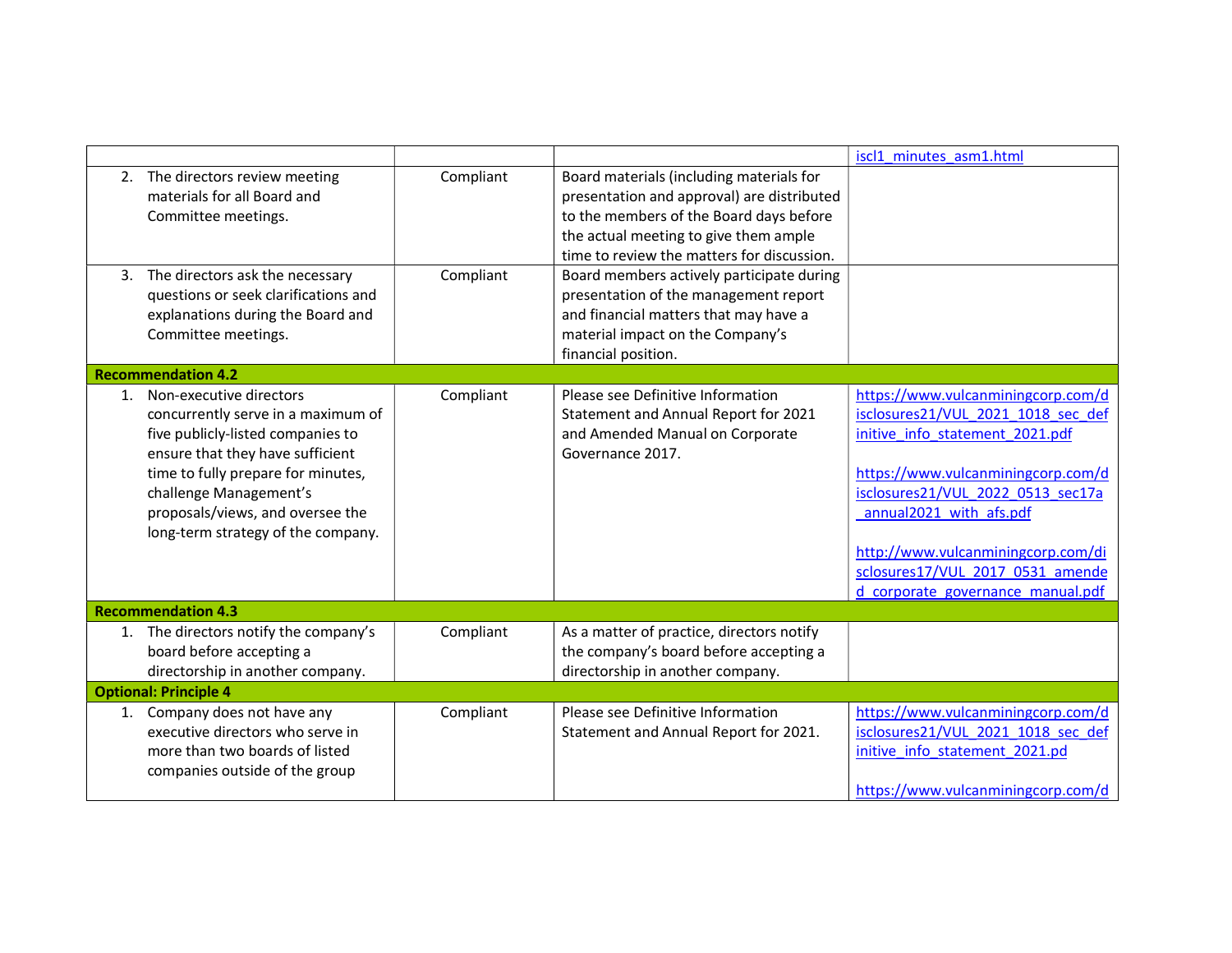|                                                                                                                    |               |                                        | isclosures21/VUL 2022 0513 sec17a<br>annual2021 with afs.pdf |
|--------------------------------------------------------------------------------------------------------------------|---------------|----------------------------------------|--------------------------------------------------------------|
| Company schedules board of<br>2.                                                                                   | Non-compliant |                                        | Due to the busy and sometimes                                |
| directors' meetings before the start                                                                               |               |                                        | conflicting and erratic schedules of the                     |
| of the financial year.                                                                                             |               |                                        | directors as well as the lack of                             |
| 3.                                                                                                                 |               |                                        | operations of the company, board                             |
|                                                                                                                    |               |                                        | meetings are scheduled as the need                           |
|                                                                                                                    |               |                                        | arises.                                                      |
| Board of directors meets at least six<br>$\mathbf{4}$                                                              | Non-compliant |                                        | Due to the lack of operations of the                         |
| times during the year.                                                                                             |               |                                        | company, board meetings are                                  |
|                                                                                                                    |               |                                        | scheduled as the need arises.                                |
|                                                                                                                    |               |                                        | Under by-laws of the Corporation,                            |
| Company requires as minimum<br>5.<br>quorum of at least 2/3 for board                                              | Non-compliant |                                        | unless the law provides for a higher                         |
| decisions.                                                                                                         |               |                                        | number of votes, a majority of the                           |
|                                                                                                                    |               |                                        | whole number of directors shall                              |
|                                                                                                                    |               |                                        |                                                              |
|                                                                                                                    |               |                                        | constitute a quorum for the                                  |
|                                                                                                                    |               |                                        | transaction of business and every                            |
|                                                                                                                    |               |                                        | decision of a majority of a quorum                           |
|                                                                                                                    |               |                                        | assembled as a board shall be valid as                       |
|                                                                                                                    |               |                                        | a corporate act.                                             |
| Principle 5: The Board should endeavor to exercise an objective and independent judgment on all corporate affairs. |               |                                        |                                                              |
| <b>Recommendation 5.1</b>                                                                                          |               |                                        |                                                              |
| 1. The Board has at least 3                                                                                        | Non-compliant | Please see Amended Manual on           | Although the Manual provides for at                          |
| independent directors or such                                                                                      |               | Corporate Governance adopted in May    | least three independent directors, the                       |
| number as to constitute one-third of                                                                               |               | 2017.                                  | Corporation currently has two (2)                            |
| the board, whichever is higher.                                                                                    |               |                                        | independent directors consistent with                        |
|                                                                                                                    |               | http://www.vulcanminingcorp.com/disclo | its by-laws. The Independent                                 |
|                                                                                                                    |               | sures17/VUL 2017 0531 amended corp     | Directors constitute 28.6% of the                            |
|                                                                                                                    |               | orate governance manual.pdf            | Corporation's board membership.                              |
|                                                                                                                    |               |                                        | Based on the assessment of the Board                         |
|                                                                                                                    |               |                                        | of Directors, full compliance with this                      |
|                                                                                                                    |               |                                        | recommendation is not necessary                              |
|                                                                                                                    |               |                                        | taking into account the size, structure,                     |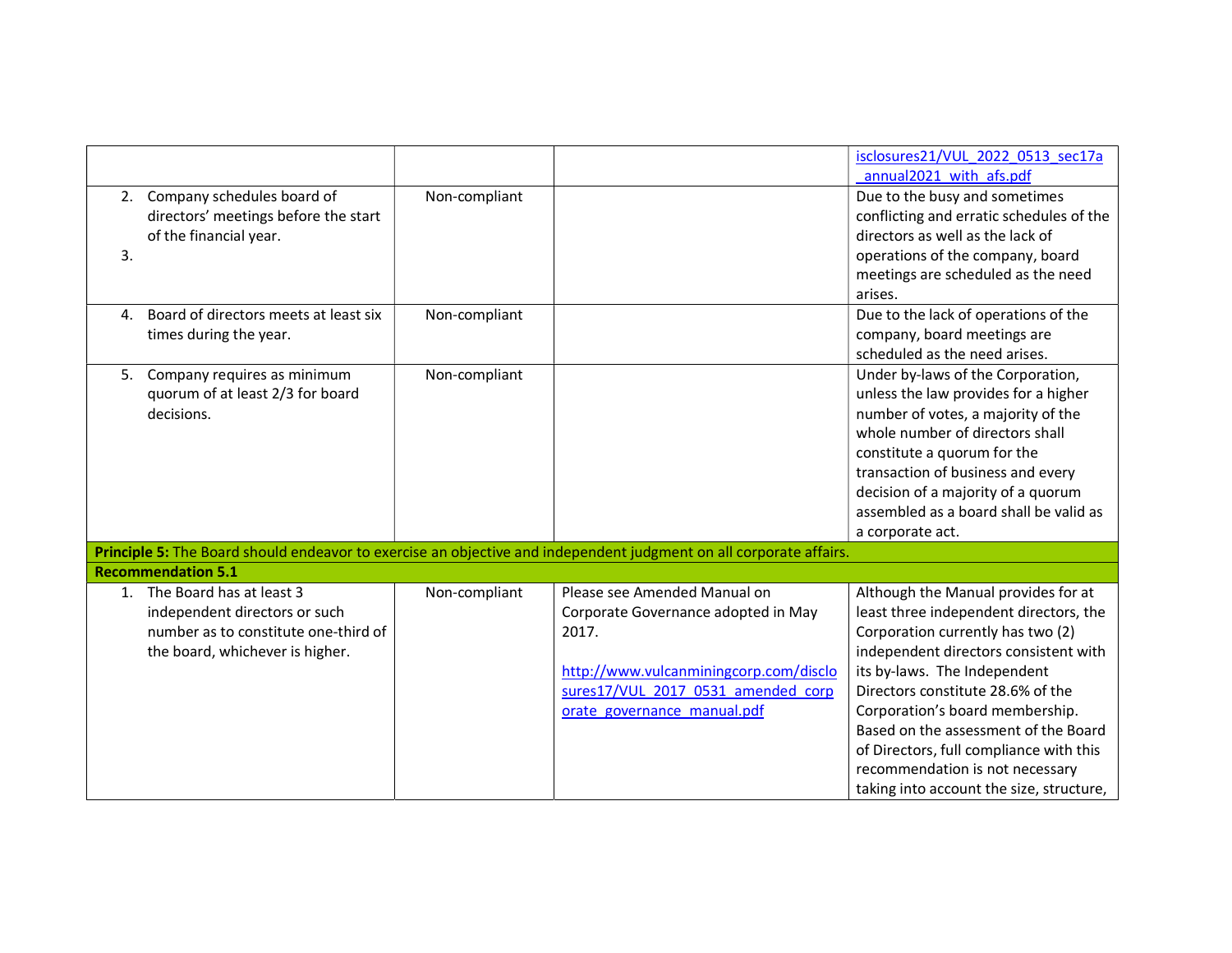|                                                                                                                                                                 |           |                                                                                                                                                                 | risk profile and non-operations of the                                                                                                                                                                                                                                                                                                                                                |
|-----------------------------------------------------------------------------------------------------------------------------------------------------------------|-----------|-----------------------------------------------------------------------------------------------------------------------------------------------------------------|---------------------------------------------------------------------------------------------------------------------------------------------------------------------------------------------------------------------------------------------------------------------------------------------------------------------------------------------------------------------------------------|
|                                                                                                                                                                 |           |                                                                                                                                                                 | corporation.                                                                                                                                                                                                                                                                                                                                                                          |
| <b>Recommendation 5.2</b>                                                                                                                                       |           |                                                                                                                                                                 |                                                                                                                                                                                                                                                                                                                                                                                       |
| The independent directors possess<br>1.<br>all the qualifications and none of<br>the disqualifications to hold the<br>positions.                                | Compliant | Please see the Corporation's by-laws,<br>ACGR 2016, Definitive Information<br>Statement for the year 2021 and the<br>Amended Manual of Corporate<br>Governance. | http://www.vulcanminingcorp.com/ao<br>i%20and%20bylaws/VUL 2010 0525<br>amended by laws vulcan.pdf<br>http://www.vulcanminingcorp.com/di<br>sclosures17/VUL 2017 0530 secform<br>acgr2016.pdf<br>https://www.vulcanminingcorp.com/d<br>isclosures21/VUL 2021 1018 sec def<br>initive info statement 2021.pd<br>http://www.vulcanminingcorp.com/di<br>sclosures17/VUL 2017 0531 amende |
|                                                                                                                                                                 |           |                                                                                                                                                                 | d corporate governance manual.pdf                                                                                                                                                                                                                                                                                                                                                     |
| <b>Supplement to Recommendation 5.2</b>                                                                                                                         |           |                                                                                                                                                                 |                                                                                                                                                                                                                                                                                                                                                                                       |
| Company has no shareholder<br>1.<br>agreements, by-laws provisions, or<br>other arrangements that constrain<br>the directors' ability to vote<br>independently. | Compliant | Please see the Corporation's by-laws,<br>ACGR 2016 and the Amended Manual of<br>Corporate Governance.                                                           | http://www.vulcanminingcorp.com/ao<br>i%20and%20bylaws/VUL 2010 0525<br>amended by laws vulcan.pdf<br>http://www.vulcanminingcorp.com/di<br>sclosures17/VUL 2017 0530 secform<br>acgr2016.pdf<br>http://www.vulcanminingcorp.com/di<br>sclosures17/VUL 2017 0531 amende<br>d corporate governance manual.pdf                                                                          |
| <b>Recommendation 5.3</b>                                                                                                                                       |           |                                                                                                                                                                 |                                                                                                                                                                                                                                                                                                                                                                                       |
| 1. The independent directors serve for                                                                                                                          | Compliant |                                                                                                                                                                 |                                                                                                                                                                                                                                                                                                                                                                                       |
| a cumulative term of nine years                                                                                                                                 |           | Please see the Corporation's Amended                                                                                                                            |                                                                                                                                                                                                                                                                                                                                                                                       |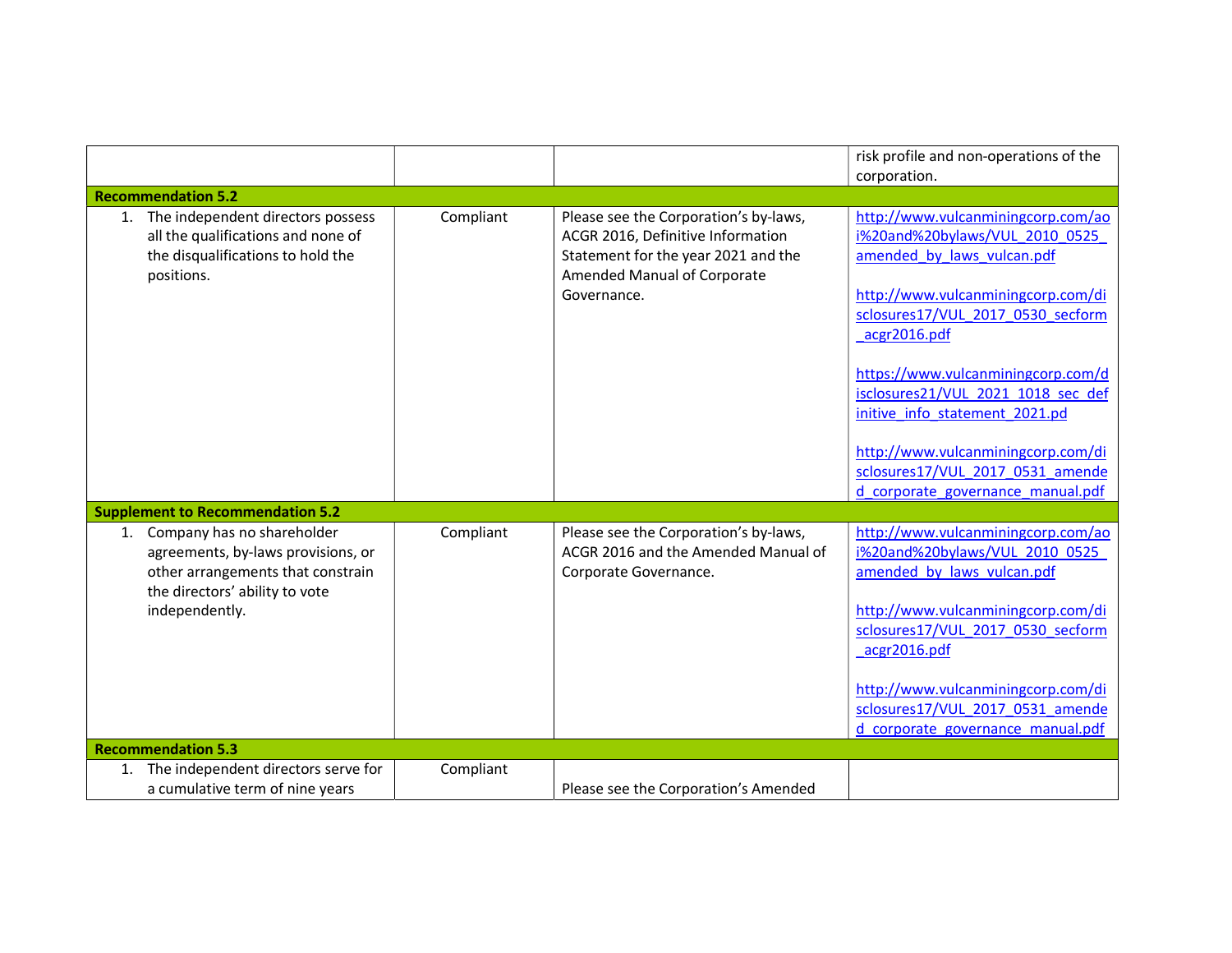|    | (reckoned from 2012)                                                                                                                                                                                                                             |               | Manual on Corporate Governance 2017.                                                                                                                                                                                                                                                                     |                                                                                                                                                                                                                                                                                                                                                                                                                                                                                                                           |
|----|--------------------------------------------------------------------------------------------------------------------------------------------------------------------------------------------------------------------------------------------------|---------------|----------------------------------------------------------------------------------------------------------------------------------------------------------------------------------------------------------------------------------------------------------------------------------------------------------|---------------------------------------------------------------------------------------------------------------------------------------------------------------------------------------------------------------------------------------------------------------------------------------------------------------------------------------------------------------------------------------------------------------------------------------------------------------------------------------------------------------------------|
|    |                                                                                                                                                                                                                                                  |               |                                                                                                                                                                                                                                                                                                          |                                                                                                                                                                                                                                                                                                                                                                                                                                                                                                                           |
|    | 2. The Company bars an independent<br>director from serving such capacity<br>after the term limit of nine years.                                                                                                                                 | Complaint     | http://www.vulcanminingcorp.com/disclo<br>sures17/VUL 2017 0531 amended corp<br>orate governance manual.pdf                                                                                                                                                                                              |                                                                                                                                                                                                                                                                                                                                                                                                                                                                                                                           |
|    | 3. The instance that the company<br>retains an independent director in<br>the same capacity after nine years,<br>the board provides meritorious<br>justification and seeks shareholders'<br>approval during the annual<br>shareholders' meeting. | Compliant     | Please see the Corporation's Amended<br>Manual on Corporate Governance 2017.<br>http://www.vulcanminingcorp.com/disclo<br>sures17/VUL 2017 0531 amended corp<br>orate governance manual.pdf                                                                                                              |                                                                                                                                                                                                                                                                                                                                                                                                                                                                                                                           |
|    | <b>Recommendation 5.4</b>                                                                                                                                                                                                                        |               |                                                                                                                                                                                                                                                                                                          |                                                                                                                                                                                                                                                                                                                                                                                                                                                                                                                           |
|    | 1. The positions of Chairman of the<br>Board and Chief Executive Officer<br>are held by separate individuals.                                                                                                                                    | Non-compliant | Please see the Corporation's Amended<br>Manual on Corporate Governance 2017<br>and ACGR 2016.<br>http://www.vulcanminingcorp.com/disclo<br>sures17/VUL 2017 0531 amended corp<br>orate governance manual.pdf<br>http://www.vulcanminingcorp.com/disclo<br>sures17/VUL_2017_0530_secform_acgr20<br>16.pdf | The Chairman of the Board and CEO is<br>Mr. Mr. Hilario G. Pagauitan<br>Determinations/resolutions<br>of<br>the<br>Board are made by a collegial body<br>wherein the Chairman/CEO has only<br>one vote.<br>In addition, the Board has constituted<br>Nomination,<br>Audit<br>a<br>and<br>Compensation Committees headed by<br>independent<br>directors,<br>and<br>a<br>Management Committee composed of<br>top management, which help identify<br>and suggest strategic plans and<br>proposals to the Board of Directors. |
| 2. | The Chairman of the Board and<br>Chief Executive Officer have clearly                                                                                                                                                                            | Compliant     | Please see the Corporation's ACGR 2016.                                                                                                                                                                                                                                                                  |                                                                                                                                                                                                                                                                                                                                                                                                                                                                                                                           |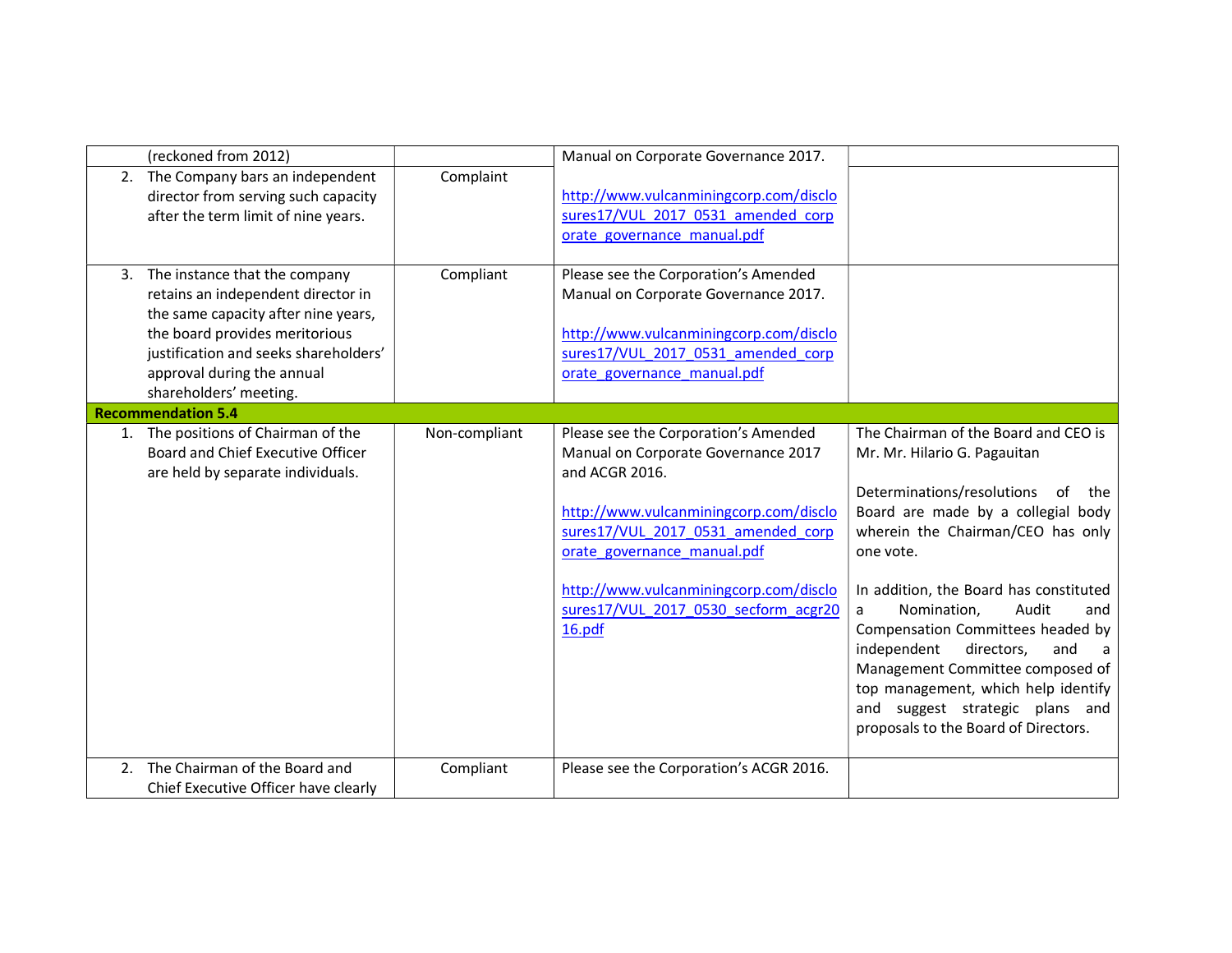|    | defined responsibilities.                                                                                                                                                                                    |               |                                                                                                                                                                                                              |                                                                                                                                                                                                        |
|----|--------------------------------------------------------------------------------------------------------------------------------------------------------------------------------------------------------------|---------------|--------------------------------------------------------------------------------------------------------------------------------------------------------------------------------------------------------------|--------------------------------------------------------------------------------------------------------------------------------------------------------------------------------------------------------|
|    | <b>Recommendation 5.5</b>                                                                                                                                                                                    |               |                                                                                                                                                                                                              |                                                                                                                                                                                                        |
| 1. | If the Chairman of the Board is not<br>an independent director, the board<br>designates a lead director among<br>the independent directors.                                                                  | Non-compliant |                                                                                                                                                                                                              | The Corporation has two independent<br>directors and both are of the same<br>stature and competence. They<br>exercise chairmanship over their<br>respective committees.                                |
|    | <b>Recommendation 5.6</b>                                                                                                                                                                                    |               |                                                                                                                                                                                                              |                                                                                                                                                                                                        |
| 1. | Directors with material interest in a<br>transaction affecting the<br>corporation abstain from taking part<br>in the deliberations on the<br>transaction.                                                    | Compliant     | Please see the Corporation's Amended<br>Manual on Corporate Governance 2017<br>and ACGR 2016.<br>http://www.vulcanminingcorp.com/disclo<br>sures17/VUL 2017 0531 amended corp<br>orate governance manual.pdf | The voting results over such<br>transactions during board meetings<br>are reflected in the minutes.                                                                                                    |
|    | <b>Recommendation 5.7</b>                                                                                                                                                                                    |               |                                                                                                                                                                                                              |                                                                                                                                                                                                        |
|    | 1. The non-executive directors (NED)<br>have separate periodic meetings<br>with the external auditor and heads<br>of the internal audit, compliance<br>and risk functions, without any<br>executive present. | Compliant     | Please see the Corporation's Amended<br>Manual on Corporate Governance 2017<br>and ACGR 2016.                                                                                                                | http://www.vulcanminingcorp.com/di<br>sclosures17/VUL 2017 0531 amende<br>d corporate governance manual.pdf<br>http://www.vulcanminingcorp.com/di<br>sclosures17/VUL 2017 0530 secform<br>acgr2016.pdf |
|    | 2. The meetings are chaired by the<br>lead independent director.                                                                                                                                             | Non-Compliant |                                                                                                                                                                                                              | As previously explained above, the<br>Corporation currently does not have a<br>lead independent director.                                                                                              |
|    | <b>Optional Principle 5</b>                                                                                                                                                                                  |               |                                                                                                                                                                                                              |                                                                                                                                                                                                        |
|    | 1. None of the directors is a former<br>CEO of the company in the past 2<br>years.                                                                                                                           | Compliant     | Please refer to Definitive Information<br>Statement 2021<br>https://www.vulcanminingcorp.com/discl<br>osures21/VUL 2021 1018 sec definitive                                                                  |                                                                                                                                                                                                        |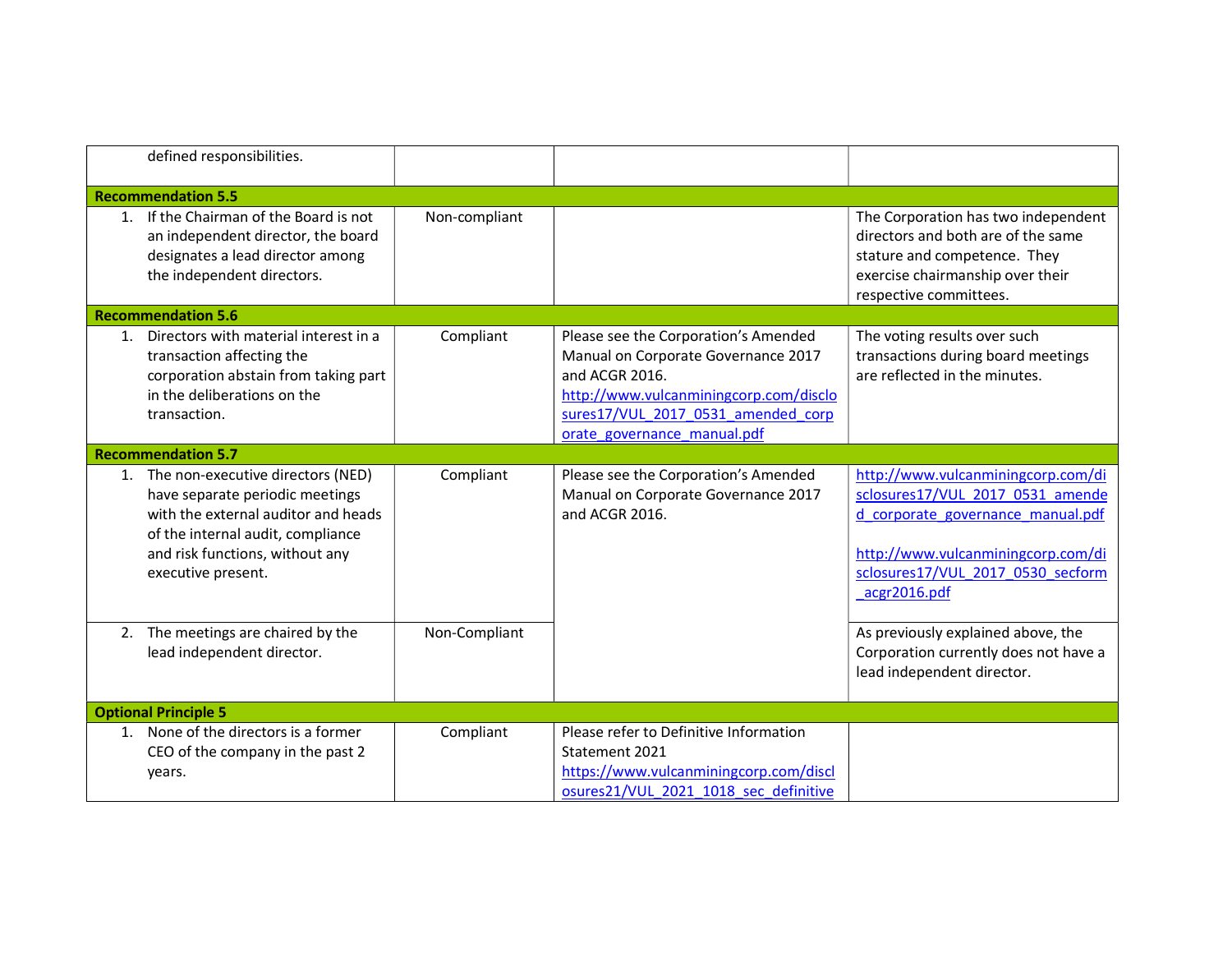|                                                                                                                                      |               | info statement 2021.pdf                                                                                                                                   |                                                                                                                                                                                                                                                                                                                                            |
|--------------------------------------------------------------------------------------------------------------------------------------|---------------|-----------------------------------------------------------------------------------------------------------------------------------------------------------|--------------------------------------------------------------------------------------------------------------------------------------------------------------------------------------------------------------------------------------------------------------------------------------------------------------------------------------------|
| its performance as a body, and assess whether it possess the right mix of backgrounds and competencies.<br><b>Recommendation 6.1</b> |               | Principle 6: The best measure of the Board's effectiveness is through an assessment process. The Board should regularly carry out evaluations to appraise |                                                                                                                                                                                                                                                                                                                                            |
| 1. Board conducts an annual self-<br>assessment of its performance as a<br>whole.                                                    | Compliant     |                                                                                                                                                           | The members of the Board of<br>Directors had completed a self-<br>assessment evaluation form on their<br>evaluation, individually as a director,<br>and collectively as a Board.                                                                                                                                                           |
| The Chairman conducts a self-<br>2 <sub>1</sub><br>assessment of his performance.                                                    | Compliant     | Please see the Corporation's Amended<br>Manual on Corporate Governance 2017<br>and ACGR 2016.                                                             | The members of the Board of<br>Directors had completed a self-<br>assessment evaluation form on their<br>evaluation, individually as a director,<br>and collectively as a Board.                                                                                                                                                           |
| The individual members conduct a<br>3 <sub>1</sub><br>self-assessment of their<br>performance.                                       | Compliant     | http://www.vulcanminingcorp.com/disclo<br>sures17/VUL 2017 0531 amended corp<br>orate governance manual.pdf<br>http://www.vulcanminingcorp.com/disclo     | The members of the Board of<br>Directors had completed a self-<br>assessment evaluation form on their<br>evaluation, individually as a director,<br>and collectively as a Board.                                                                                                                                                           |
| Each committee conducts a self<br>4.<br>assessment of its performance.                                                               | Compliant     | sures17/VUL 2017 0530 secform acgr20<br>16.pdf                                                                                                            | The Corporation currently does not<br>provide for mechanisms on the<br>evaluation of its committees.<br>Based on the assessment of the Board<br>of Directors, full compliance with this<br>recommendation is not necessary<br>taking into account the size, structure,<br>risk profile and complexity of<br>operations of the corporation. |
| Every three years, the assessments<br>5.<br>are supported by an external<br>facilitator.                                             | Non-compliant |                                                                                                                                                           | Due to non-operations and a possible<br>backdoor listing that did not push<br>through, the Board did not see the                                                                                                                                                                                                                           |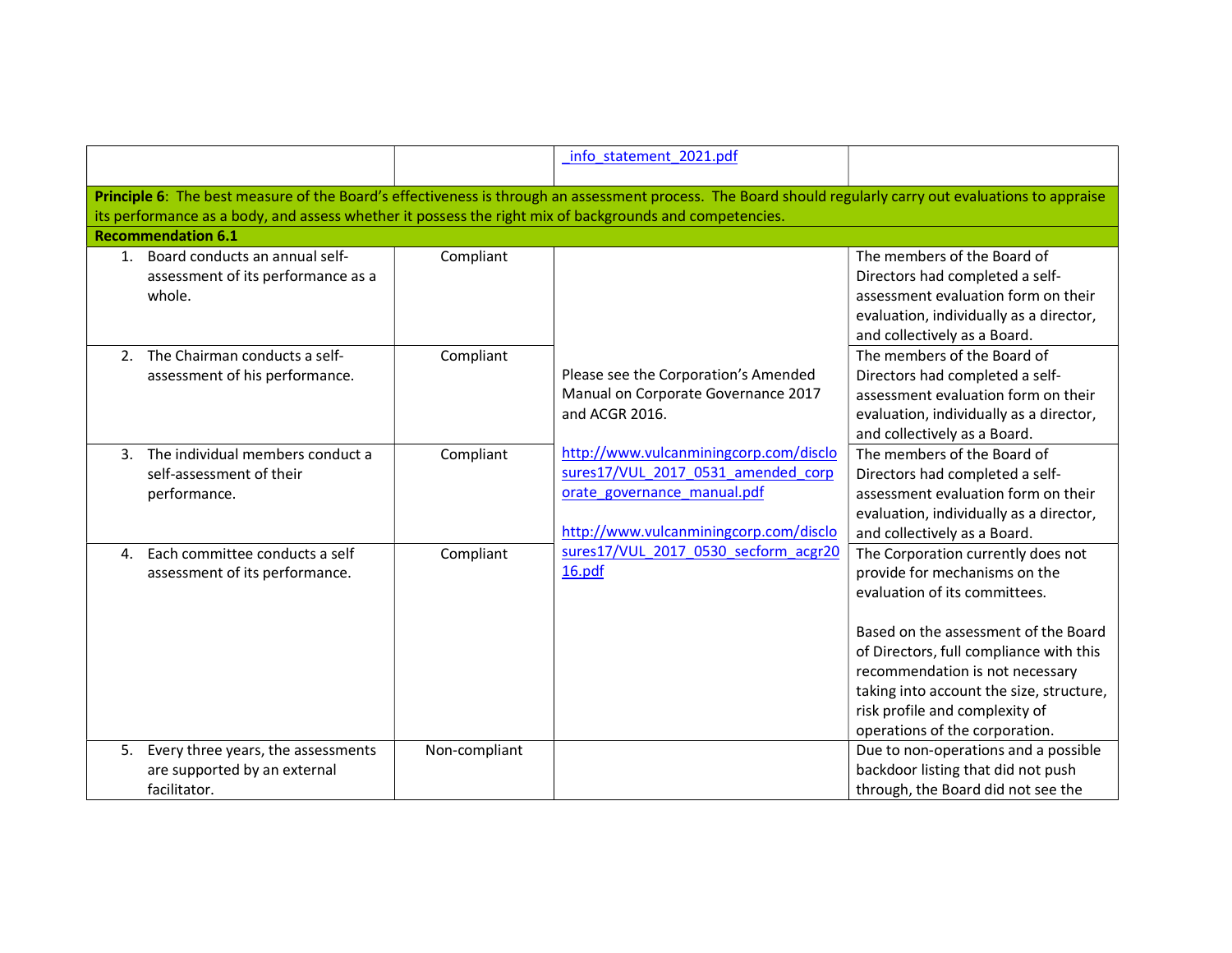|                                                                                                                                                                                                                                                                    |                                                                                                                                         |                                                                                                                                                                                                                          | need for an assessment this year. The<br>Board will consider engaging an                                                                                                                               |  |  |
|--------------------------------------------------------------------------------------------------------------------------------------------------------------------------------------------------------------------------------------------------------------------|-----------------------------------------------------------------------------------------------------------------------------------------|--------------------------------------------------------------------------------------------------------------------------------------------------------------------------------------------------------------------------|--------------------------------------------------------------------------------------------------------------------------------------------------------------------------------------------------------|--|--|
|                                                                                                                                                                                                                                                                    |                                                                                                                                         |                                                                                                                                                                                                                          | external facilitator should the need                                                                                                                                                                   |  |  |
|                                                                                                                                                                                                                                                                    |                                                                                                                                         |                                                                                                                                                                                                                          | arise.                                                                                                                                                                                                 |  |  |
| <b>Recommendation 6.2</b>                                                                                                                                                                                                                                          |                                                                                                                                         |                                                                                                                                                                                                                          |                                                                                                                                                                                                        |  |  |
| Board has in place a system that<br>1.<br>provides, at the minimum, criteria<br>and process to determine the<br>performance of the Board,<br>individual directors and<br>committees.<br>The system allows for a feedback<br>2.<br>mechanism from the shareholders. | Compliant<br>Compliant                                                                                                                  | Please see the Corporation's Amended<br>Manual on Corporate Governance 2017<br>and ACGR 2016.<br>The Corporation's website provides the<br>contact information of the company's<br>investor relations officer who may be | http://www.vulcanminingcorp.com/di<br>sclosures17/VUL 2017 0531 amende<br>d corporate governance manual.pdf<br>http://www.vulcanminingcorp.com/di<br>sclosures17/VUL 2017 0530 secform<br>acgr2016.pdf |  |  |
|                                                                                                                                                                                                                                                                    |                                                                                                                                         | contacted for any concern.                                                                                                                                                                                               | http://www.vulcanminingcorp.com/ir<br>1 irhome1.html                                                                                                                                                   |  |  |
|                                                                                                                                                                                                                                                                    | Principle 7: Members of the Board are duty-bound to apply high ethical standards, taking into account the interest of all stakeholders. |                                                                                                                                                                                                                          |                                                                                                                                                                                                        |  |  |
| <b>Recommendation 7.1</b>                                                                                                                                                                                                                                          |                                                                                                                                         |                                                                                                                                                                                                                          |                                                                                                                                                                                                        |  |  |
| Board adopts a Code of Conduct<br>1.<br>and Ethics, which provide standards                                                                                                                                                                                        | Compliant                                                                                                                               | Please see the Corporation's Amended                                                                                                                                                                                     |                                                                                                                                                                                                        |  |  |
| for professional and ethical                                                                                                                                                                                                                                       |                                                                                                                                         | Manual on Corporate Governance 2017,                                                                                                                                                                                     | http://www.vulcanminingcorp.com/di                                                                                                                                                                     |  |  |
| behavior, as well as articulate                                                                                                                                                                                                                                    |                                                                                                                                         | ACGR 2016 Code of Business Conduct and                                                                                                                                                                                   | sclosures17/VUL 2017 0531 amende                                                                                                                                                                       |  |  |
| acceptable and unacceptable                                                                                                                                                                                                                                        |                                                                                                                                         | Ethics.                                                                                                                                                                                                                  | d corporate governance manual.pdf                                                                                                                                                                      |  |  |
| conduct and practices in internal                                                                                                                                                                                                                                  |                                                                                                                                         |                                                                                                                                                                                                                          | http://www.vulcanminingcorp.com/di                                                                                                                                                                     |  |  |
| and external dealings of the<br>company.                                                                                                                                                                                                                           |                                                                                                                                         |                                                                                                                                                                                                                          | sclosures17/VUL 2017 0530 secform                                                                                                                                                                      |  |  |
| The Code is properly disseminated<br>2.<br>to the Board, senior management                                                                                                                                                                                         | Compliant                                                                                                                               |                                                                                                                                                                                                                          | acgr2016.pdf                                                                                                                                                                                           |  |  |
| and employees.                                                                                                                                                                                                                                                     |                                                                                                                                         |                                                                                                                                                                                                                          | https://www.vulcanminingcorp.com/d                                                                                                                                                                     |  |  |
| The Code is disclosed and made<br>3.<br>available to the public through the<br>company website.                                                                                                                                                                    | Compliant                                                                                                                               |                                                                                                                                                                                                                          | ocuments/VUL 2019 code of condu<br>ct.pdf                                                                                                                                                              |  |  |
| <b>Supplement to Recommendation 7.1</b>                                                                                                                                                                                                                            |                                                                                                                                         |                                                                                                                                                                                                                          |                                                                                                                                                                                                        |  |  |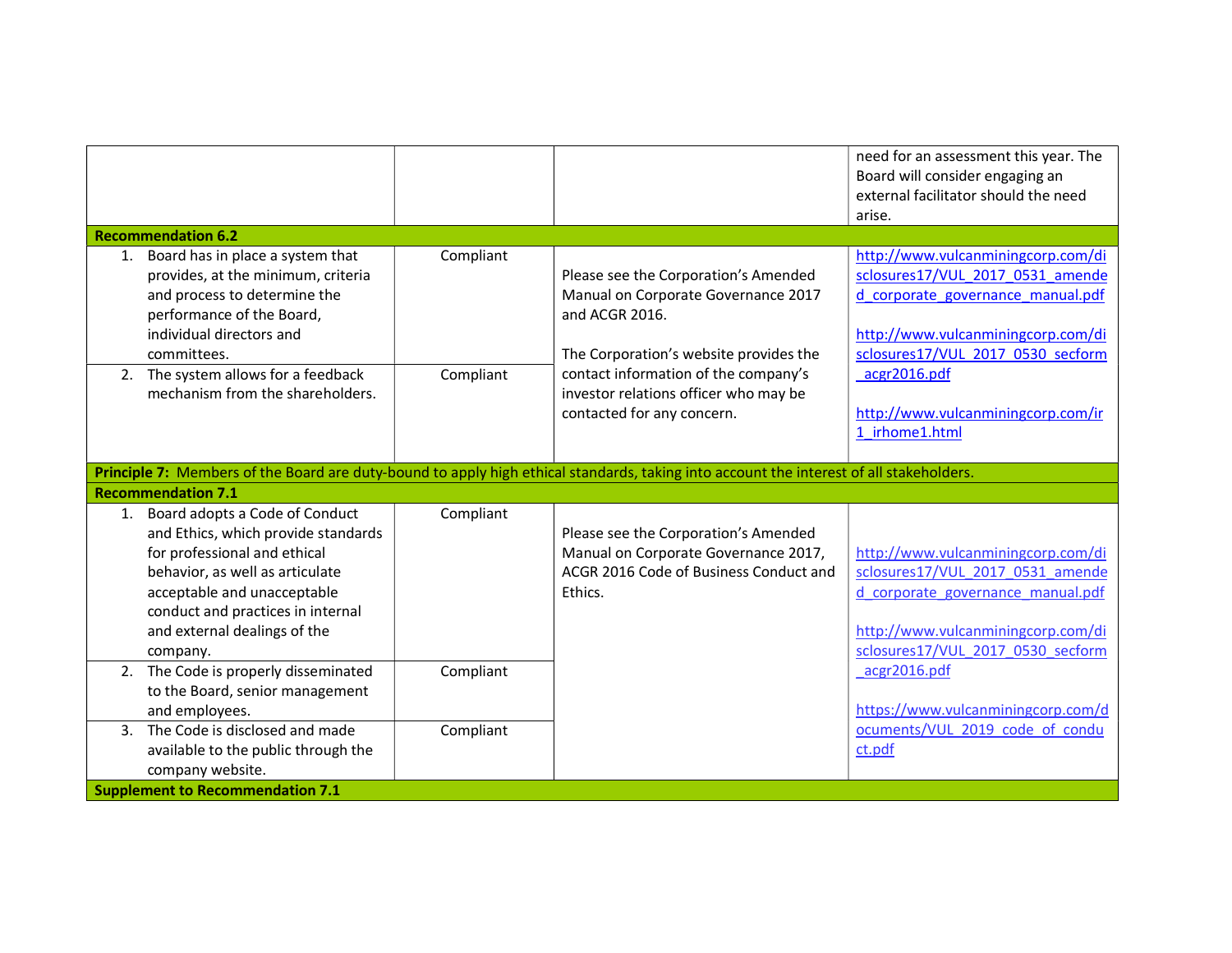| 1. Company has clear and stringent<br>policies and procedures on curbing<br>and penalizing company<br>involvement in offering paying and<br>receiving bribes.                                                                                                                                               | Compliant | Please see the Corporation's ACGR 2016<br>and Code of Business Conduct and Ethics.                                                                  | http://www.vulcanminingcorp.com/di<br>sclosures17/VUL 2017 0530 secform<br>acgr2016.pdf<br>https://www.vulcanminingcorp.com/d<br>ocuments/VUL 2019 code of condu<br>ct.pdf                                                                                                 |
|-------------------------------------------------------------------------------------------------------------------------------------------------------------------------------------------------------------------------------------------------------------------------------------------------------------|-----------|-----------------------------------------------------------------------------------------------------------------------------------------------------|----------------------------------------------------------------------------------------------------------------------------------------------------------------------------------------------------------------------------------------------------------------------------|
| <b>Recommendation 7.2</b>                                                                                                                                                                                                                                                                                   |           |                                                                                                                                                     |                                                                                                                                                                                                                                                                            |
| 1. Board ensures the proper and<br>efficient implementation and<br>monitoring of compliance with the<br>Code of Business Conduct and<br>Ethics.                                                                                                                                                             | Compliant | Please see the Corporation's ACGR 2016<br>and Code of Business Conduct and Ethics.                                                                  | http://www.vulcanminingcorp.com/di<br>sclosures17/VUL 2017 0530 secform<br>acgr2016.pdf                                                                                                                                                                                    |
| 2. Board ensures the proper and<br>efficient implementation and<br>monitoring of compliance with<br>company internal policies.                                                                                                                                                                              | Compliant |                                                                                                                                                     | https://www.vulcanminingcorp.com/d<br>ocuments/VUL 2019 code of condu<br>ct.pdf                                                                                                                                                                                            |
|                                                                                                                                                                                                                                                                                                             |           | Principle 8: The Company should establish corporate disclosure policies and procedures that are practical and in accordance with best practices and |                                                                                                                                                                                                                                                                            |
| regulatory expectations.                                                                                                                                                                                                                                                                                    |           |                                                                                                                                                     |                                                                                                                                                                                                                                                                            |
| <b>Recommendation 8.1</b>                                                                                                                                                                                                                                                                                   |           |                                                                                                                                                     |                                                                                                                                                                                                                                                                            |
| 1. Board establishes corporate<br>disclosure policies and procedures<br>to ensure a comprehensive,<br>accurate, reliable and timely report<br>to shareholders and other<br>stakeholders that give a fair and<br>complete picture of a company's<br>financial condition, results and<br>business operations. | Compliant | Please see various SEC disclosures in the<br>company's website, the Amended Manual<br>on Corporate Governance, and ACGR<br>2016.                    | http://www.vulcanminingcorp.com/di<br>scl1 disclosureshome1.html<br>http://www.vulcanminingcorp.com/di<br>sclosures17/VUL 2017 0531 amende<br>d corporate governance manual.pdf<br>http://www.vulcanminingcorp.com/di<br>sclosures17/VUL 2017 0530 secform<br>acgr2016.pdf |
| <b>Supplement to Recommendations 8.1</b>                                                                                                                                                                                                                                                                    |           |                                                                                                                                                     |                                                                                                                                                                                                                                                                            |
| 1. Company distributes or makes<br>available annual and quarterly                                                                                                                                                                                                                                           | Compliant | The Corporation complies with the<br>disclosure requirements of its annual and                                                                      | http://www.vulcanminingcorp.com/di<br>scl1 disclosureshome1.html                                                                                                                                                                                                           |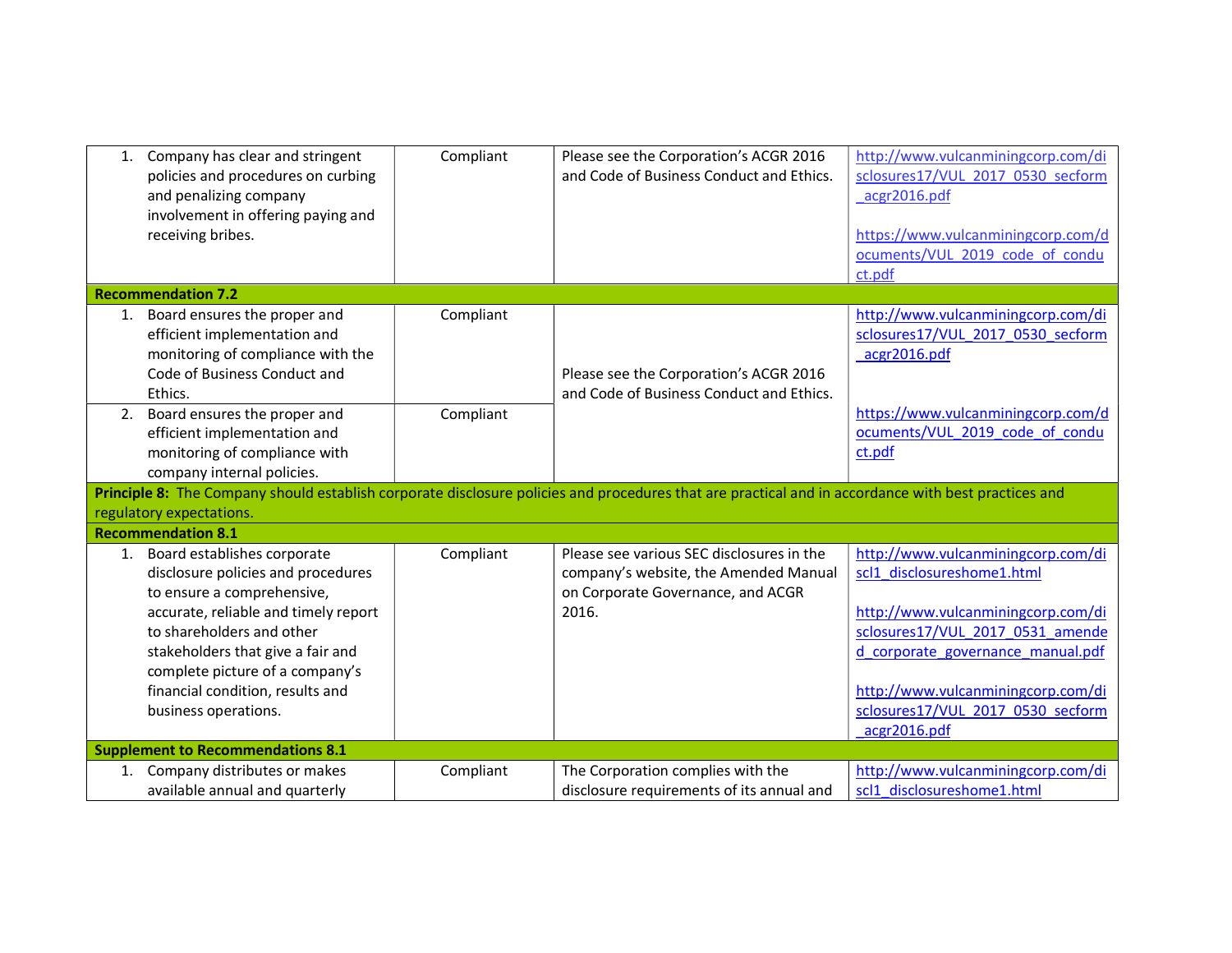| consolidated reports, cash flow<br>statements, and special audit<br>revisions. Consolidated financial<br>statements are published within<br>ninety (90) days from the end of the<br>fiscal year, while interim reports are<br>published within forty-five (45) days<br>from the end of the reporting<br>period.                                                        |           | quarterly consolidated reports.<br>Consolidated financial statements are<br>published within ninety (90) days from the<br>end of the fiscal year, while interim<br>reports are published within forty-five<br>(45) days from the end of the reporting<br>period. |                                                                                                    |
|------------------------------------------------------------------------------------------------------------------------------------------------------------------------------------------------------------------------------------------------------------------------------------------------------------------------------------------------------------------------|-----------|------------------------------------------------------------------------------------------------------------------------------------------------------------------------------------------------------------------------------------------------------------------|----------------------------------------------------------------------------------------------------|
| Company discloses in its annual<br>2.<br>report the principal risks associated<br>with the identity of the company's<br>controlling shareholders; the degree<br>of ownership concentration; cross-<br>holdings among company affiliates;<br>and any imbalances between the<br>controlling shareholders' voting<br>power and overall equity position in<br>the company. | Compliant | Please see the Corporation's Annual<br>Report for the year 2021.                                                                                                                                                                                                 | https://www.vulcanminingcorp.com/d<br>isclosures21/VUL 2022 0513 sec17a<br>annual2021 with afs.pdf |
| <b>Recommendation 8.2</b>                                                                                                                                                                                                                                                                                                                                              |           |                                                                                                                                                                                                                                                                  |                                                                                                    |
| 1. Company has a policy requiring all<br>directors to disclose / report to the<br>company any dealings in the<br>company's shares within three<br>business days.                                                                                                                                                                                                       | Compliant | The Corporation complies and adopts with<br>the SEC's disclosure requirements on any<br>dealings by any of its directors in the<br>Corporation's shares.                                                                                                         | http://www.vulcanminingcorp.com/di<br>scl1 disclosureshome1.html                                   |
| 2. Company has a policy requiring all<br>officers to disclose / report to the<br>company any dealings in the<br>company's shares within three<br>business days.                                                                                                                                                                                                        | Compliant | Please see SEC Form 23B uploaded on the<br>company's website.                                                                                                                                                                                                    |                                                                                                    |
| <b>Supplement to Recommendation 8.2</b>                                                                                                                                                                                                                                                                                                                                |           |                                                                                                                                                                                                                                                                  |                                                                                                    |
| Company discloses the trading of<br>1.<br>the corporation's shares by                                                                                                                                                                                                                                                                                                  | Compliant | Please see the Corporation's Definitive<br>Information Statement of 2021, ACGR                                                                                                                                                                                   | https://www.vulcanminingcorp.com/d                                                                 |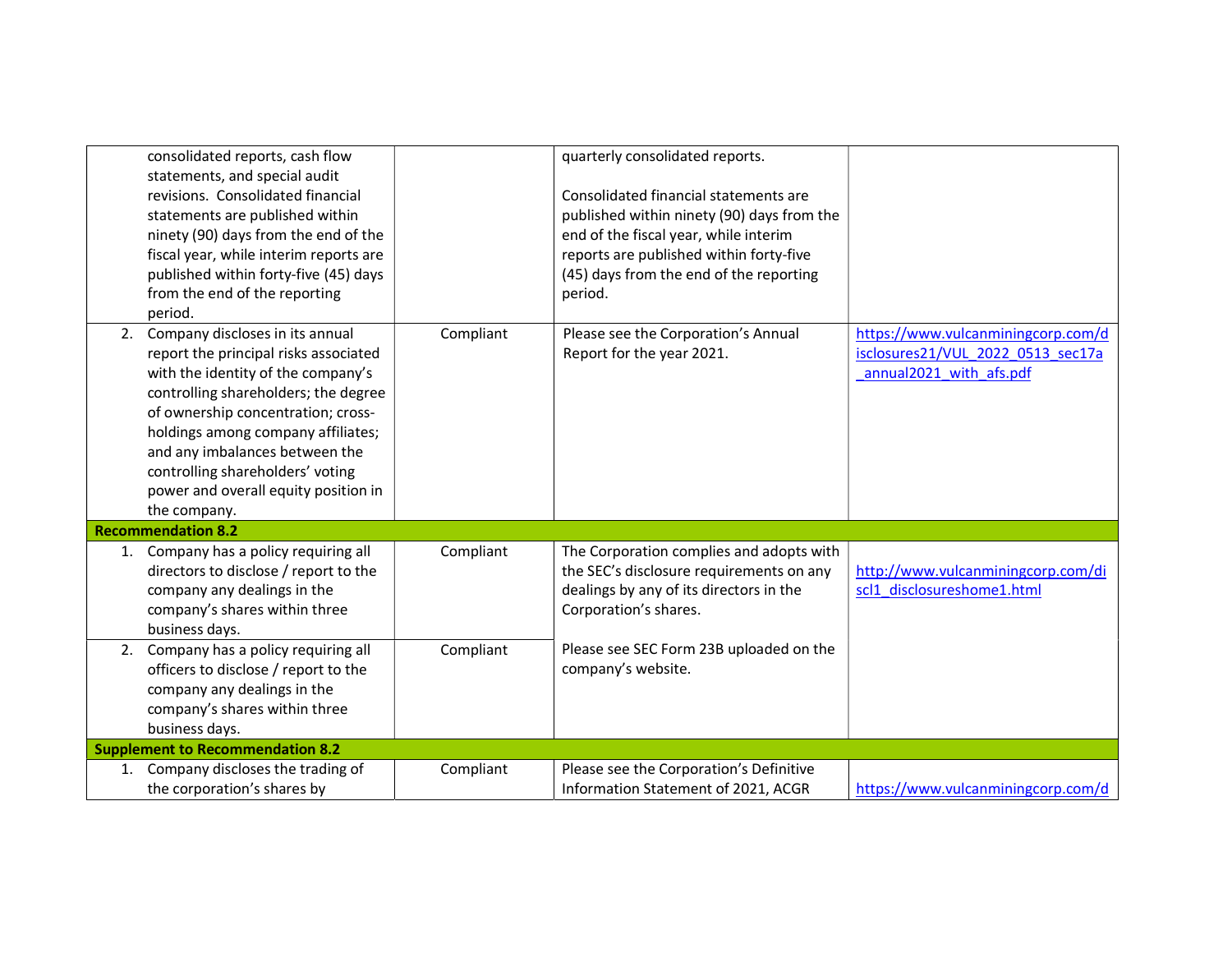| directors, officers (or persons<br>performing similar functions) and<br>controlling shareholders. This<br>includes the disclosure of the<br>company's purchase of its shares<br>from the market. (e.g. share buy-<br>back program) |           | 2016, and Public Ownership Report, and<br>Top 100 Shareholders uploaded on<br>Corporation's website. | isclosures21/VUL 2021 1018 sec def<br>initive info statement 2021.pdf<br>http://www.vulcanminingcorp.com/di<br>sclosures17/VUL 2017 0531 amende<br>d corporate governance manual.pdf<br>http://www.vulcanminingcorp.com/di<br>sclosures17/VUL 2017 0530 secform<br>acgr2016.pdf<br>https://www.vulcanminingcorp.com/d<br>iscl1 other disclosures1.html |
|------------------------------------------------------------------------------------------------------------------------------------------------------------------------------------------------------------------------------------|-----------|------------------------------------------------------------------------------------------------------|--------------------------------------------------------------------------------------------------------------------------------------------------------------------------------------------------------------------------------------------------------------------------------------------------------------------------------------------------------|
| <b>Recommendation 8.3</b><br>Board fully discloses all relevant and<br>1.                                                                                                                                                          | Compliant | Please see the directors' academic                                                                   | http://www.vulcanminingcorp.com/di                                                                                                                                                                                                                                                                                                                     |
| material information on individual                                                                                                                                                                                                 |           | qualifications, share ownership in the                                                               | sclosures17/VUL 2017 0530 secform                                                                                                                                                                                                                                                                                                                      |
| board members to evaluate their                                                                                                                                                                                                    |           | company, membership in other boards,                                                                 | acgr2016.pdf                                                                                                                                                                                                                                                                                                                                           |
| experience and qualifications, and<br>assess any potential conflicts of                                                                                                                                                            |           | other executive positions, professional<br>experiences, expertise and relevant                       | https://www.vulcanminingcorp.com/d                                                                                                                                                                                                                                                                                                                     |
| interest that might affect their                                                                                                                                                                                                   |           | trainings attended in the Corporation's                                                              | isclosures21/VUL 2021 1018 sec def                                                                                                                                                                                                                                                                                                                     |
| judgment.                                                                                                                                                                                                                          |           | Definitive Information Statement of 2021                                                             | initive info statement 2021.pdf                                                                                                                                                                                                                                                                                                                        |
| Board fully discloses all relevant and<br>2.<br>material information on key                                                                                                                                                        | Compliant | and ACGR 2016.                                                                                       |                                                                                                                                                                                                                                                                                                                                                        |
| executives to evaluate their                                                                                                                                                                                                       |           |                                                                                                      |                                                                                                                                                                                                                                                                                                                                                        |
| experience and qualifications, and                                                                                                                                                                                                 |           |                                                                                                      |                                                                                                                                                                                                                                                                                                                                                        |
| assess any potential conflicts of<br>interest that might affect their                                                                                                                                                              |           |                                                                                                      |                                                                                                                                                                                                                                                                                                                                                        |
| judgment.                                                                                                                                                                                                                          |           |                                                                                                      |                                                                                                                                                                                                                                                                                                                                                        |
| <b>Recommendation 8.4</b>                                                                                                                                                                                                          |           |                                                                                                      |                                                                                                                                                                                                                                                                                                                                                        |
| 1. Company provides a clear disclosure<br>of its policies and procedure for                                                                                                                                                        | Compliant |                                                                                                      | http://www.vulcanminingcorp.com/di<br>sclosures17/VUL 2017 0530 secform                                                                                                                                                                                                                                                                                |
| setting Board remuneration,                                                                                                                                                                                                        |           |                                                                                                      | acgr2016.pdf                                                                                                                                                                                                                                                                                                                                           |
| including the level and mix of the                                                                                                                                                                                                 |           | Please see the Corporation's Definitive                                                              |                                                                                                                                                                                                                                                                                                                                                        |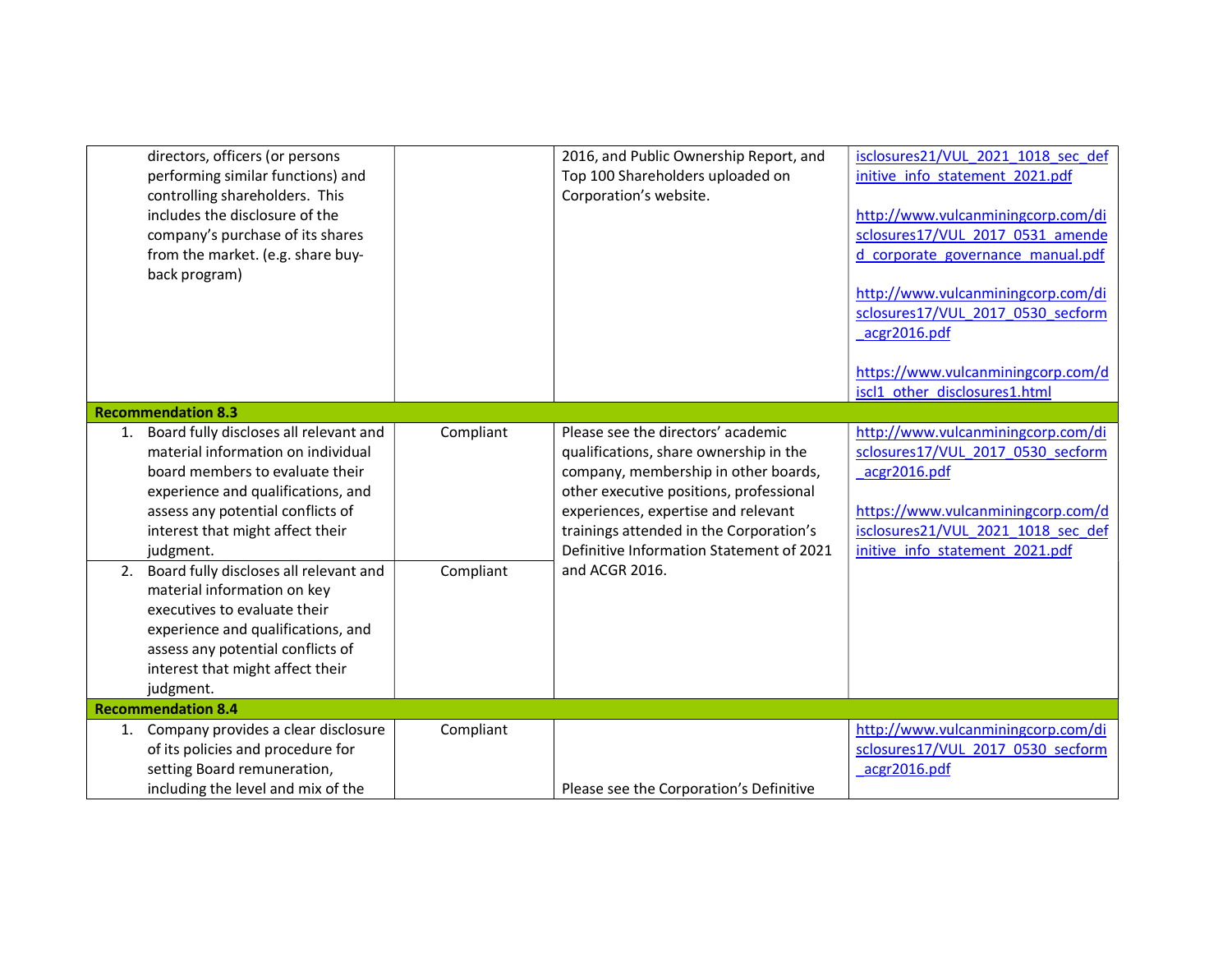|    | same.                                                                                                                                                                                       |           | Information Statement of 2021, ACGR                                                                                                                                                                                             | https://www.vulcanminingcorp.com/d                                                                                                              |
|----|---------------------------------------------------------------------------------------------------------------------------------------------------------------------------------------------|-----------|---------------------------------------------------------------------------------------------------------------------------------------------------------------------------------------------------------------------------------|-------------------------------------------------------------------------------------------------------------------------------------------------|
|    | 2. Company provides a clear disclosure<br>of its policies and procedure for<br>setting executive remuneration,<br>including the level and mix of the<br>same.                               | Compliant | 2016, by-laws and the Amended Manual<br>on Corporate Governance.                                                                                                                                                                | isclosures21/VUL 2021 1018 sec def<br>initive info statement 2021.pdf<br>http://www.vulcanminingcorp.com/di<br>sclosures17/VUL 2017 0531 amende |
| 3. | Company discloses the<br>remuneration on an individual basis,<br>including termination and<br>retirement provisions.                                                                        | Compliant |                                                                                                                                                                                                                                 | d corporate governance manual.pdf                                                                                                               |
|    | <b>Recommendation 8.5</b>                                                                                                                                                                   |           |                                                                                                                                                                                                                                 |                                                                                                                                                 |
| 1. | Company discloses its policies<br>governing Related Party<br>Transactions (RPTs) and other<br>unusual or infrequently occurring<br>transactions in their Manual on<br>Corporate Governance. | Compliant | Please refer to additional information<br>provided under Recommendation 2.7.                                                                                                                                                    | https://www.vulcanminingcorp.com/d<br>ocuments/VUL 2019 related party t<br>ransaction policy.pdf                                                |
|    | 2. Company discloses material or<br>significant RPTs reviewed and<br>approved during the year.                                                                                              | Compliant | Please refer to the Corporation's Annual<br>Report 2021 under Related Party<br>Transaction.<br>https://www.vulcanminingcorp.com/discl<br>osures21/VUL 2022 0513 sec17a annual<br>2021 with afs.pdf                              |                                                                                                                                                 |
|    | <b>Supplement to Recommendation 8.5</b>                                                                                                                                                     |           |                                                                                                                                                                                                                                 |                                                                                                                                                 |
|    | 1. Company requires directors to<br>disclose their interests in<br>transactions or any other conflict of<br>interests.                                                                      | Compliant | Directors disclose their interests in<br>transactions or any other conflict of<br>interests during the board meeting at<br>which such transactions are discussed.<br>Please see Amended Manual of Corporate<br>Governance 2017. | http://www.vulcanminingcorp.com/di<br>sclosures17/VUL 2017 0531 amende<br>d corporate governance manual.pdf                                     |
|    | <b>Optional: Recommendation 8.5</b>                                                                                                                                                         |           |                                                                                                                                                                                                                                 |                                                                                                                                                 |
|    | 1. Company discloses that RPTs are                                                                                                                                                          | Compliant | Please see additional information under                                                                                                                                                                                         |                                                                                                                                                 |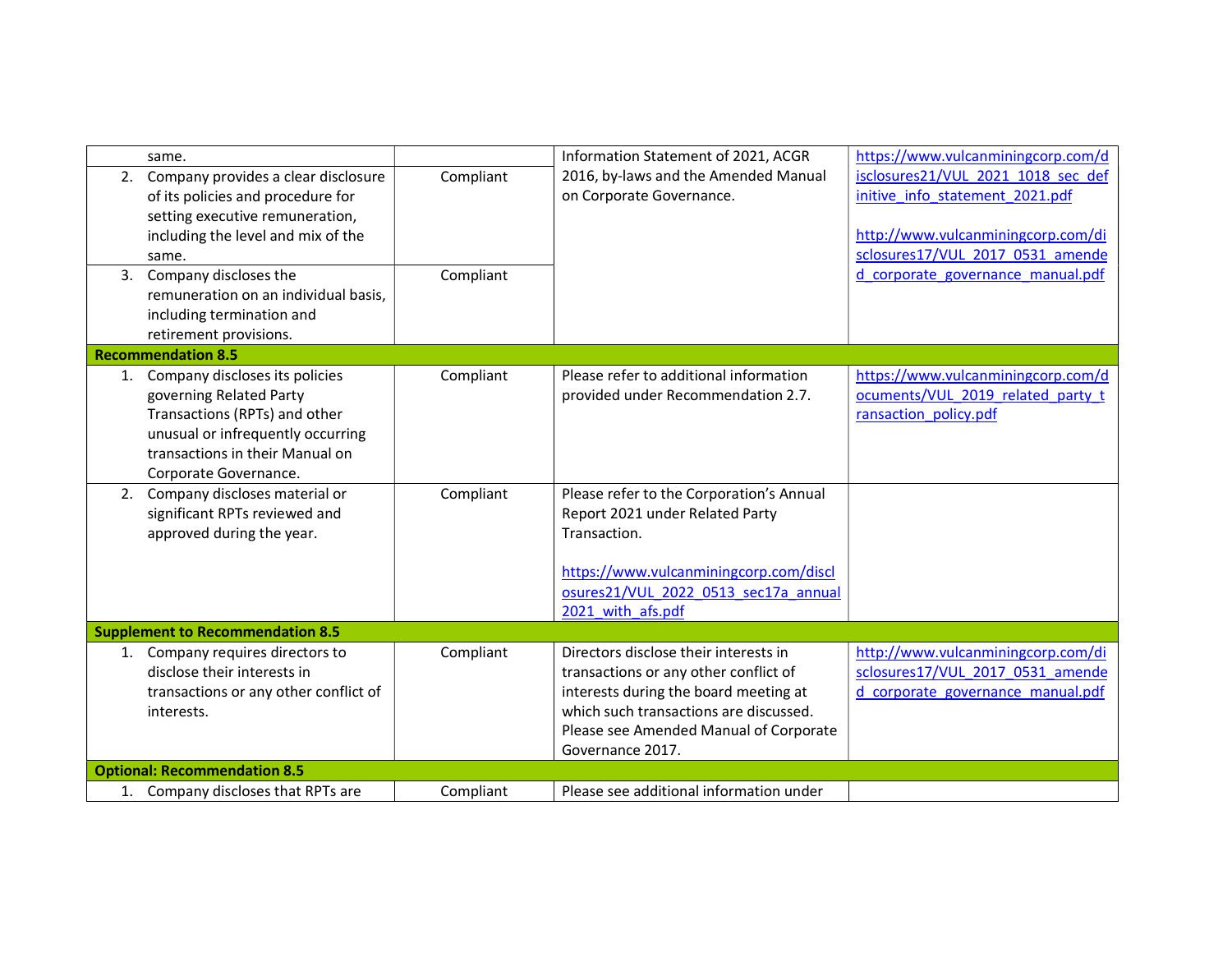|    | conducted in such a way to ensure<br>that they are fair and at arms'<br>length.                                                                                                                                                                                                                                        |           | Recommendation 2.7.                                                                                                                                                                                                                                                                                                              |                                                                                         |
|----|------------------------------------------------------------------------------------------------------------------------------------------------------------------------------------------------------------------------------------------------------------------------------------------------------------------------|-----------|----------------------------------------------------------------------------------------------------------------------------------------------------------------------------------------------------------------------------------------------------------------------------------------------------------------------------------|-----------------------------------------------------------------------------------------|
|    | <b>Recommendation 8.6</b>                                                                                                                                                                                                                                                                                              |           |                                                                                                                                                                                                                                                                                                                                  |                                                                                         |
| 1. | Company makes a full, fair, accurate<br>and timely disclosure to the public<br>of every material fact or event that<br>occur, particularly on the acquisition<br>or disposal of significant assets,<br>which could adversely affect the<br>viability or the interest of its<br>shareholders and other<br>stakeholders. | Compliant | Please see SEC Form 17C uploaded on the<br>Corporation's website.                                                                                                                                                                                                                                                                | http://www.vulcanminingcorp.com/di<br>sclosures17/VUL 2017 0530 secform<br>acgr2016.pdf |
| 2. | Board appoints an independent<br>party to evaluate the fairness of the<br>transaction price on the acquisition<br>or disposal of assets.                                                                                                                                                                               | Compliant | The Company appointed Asian Appraisal<br>Company, Inc. and Multinational<br>Investment Bancorporation (MIB) to<br>evaluate the fairness of the transaction<br>price relative to the increase in capital<br>stock and additional subscription of HGP<br>Group in the Company at a transaction<br>price for approval by the SEC    |                                                                                         |
|    | <b>Supplement to Recommendation 8.6</b>                                                                                                                                                                                                                                                                                |           |                                                                                                                                                                                                                                                                                                                                  |                                                                                         |
|    | 1. Company discloses the existence<br>justification and details on<br>shareholder agreements, voting<br>trust agreements, confidentiality<br>agreements, and such other<br>agreements that may impact on the<br>control, ownership, and strategic<br>direction of the company.                                         | Compliant | It has been the practice of the Company<br>to disclose such agreements to the SEC<br>and PSE. Please refer to the company's<br>Annual Report 2021 and results of annual<br>stockholders' meeting 2021 in SEC Form<br>17C.<br>https://www.vulcanminingcorp.com/discl<br>osures21/VUL 2022 0513 sec17a annual<br>2021 with afs.pdf |                                                                                         |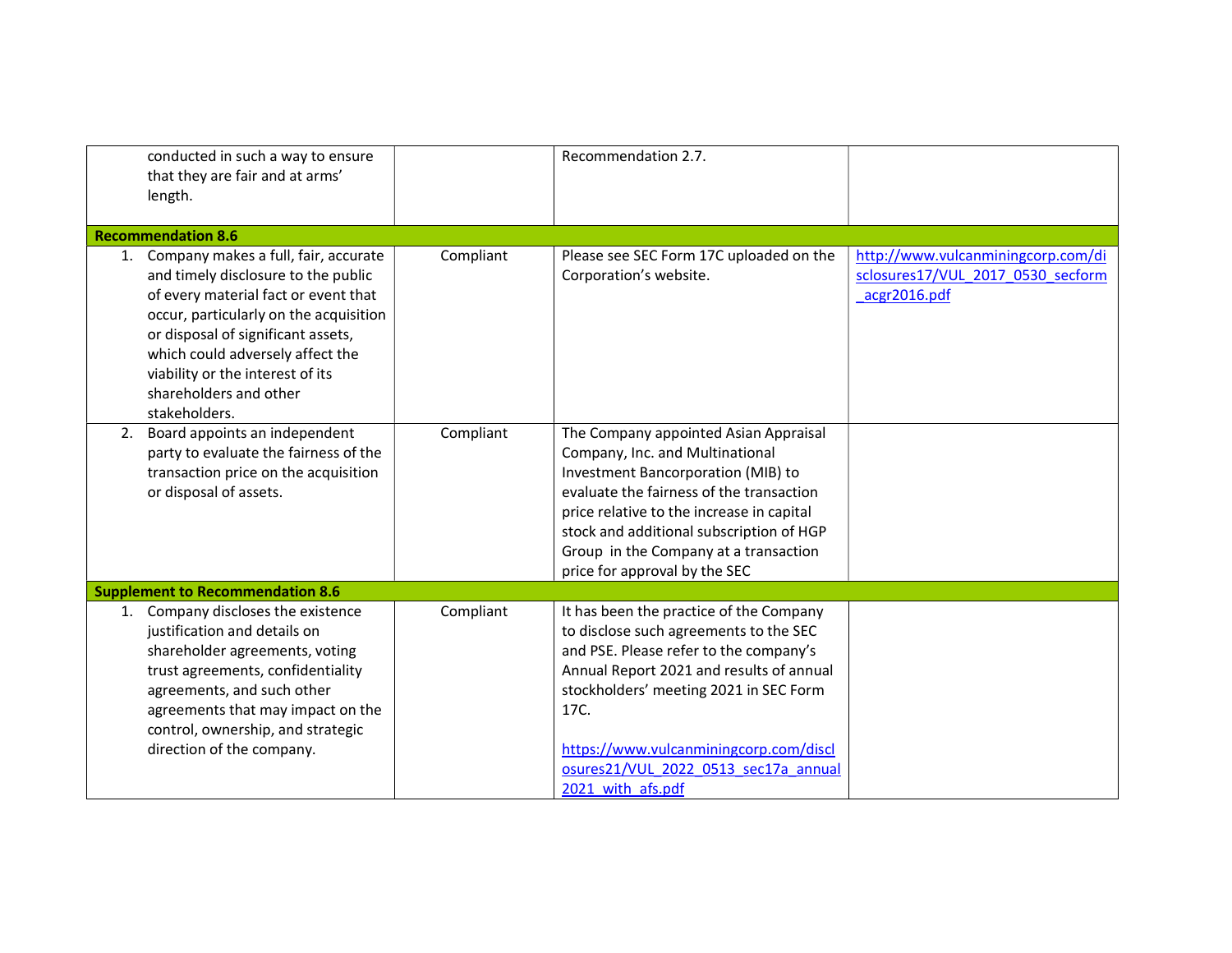|                                                   |           | https://www.vulcanminingcorp.com/discl                |                                    |
|---------------------------------------------------|-----------|-------------------------------------------------------|------------------------------------|
|                                                   |           | osures21/VUL 2021 1108 pse results of                 |                                    |
|                                                   |           | asm.pdf                                               |                                    |
| <b>Recommendation 8.7</b>                         |           |                                                       |                                    |
| 1. Company's corporate governance                 | Compliant | Please see the Corporation's Amended                  | http://www.vulcanminingcorp.com/di |
| policies, programs and procedures                 |           | Manual on Corporate Governance 2017.                  | sclosures17/VUL 2017 0531 amende   |
| are contained in its Manual on                    |           |                                                       | d corporate governance manual.pdf  |
| Corporate Governance (MCG).                       |           |                                                       |                                    |
| 2. Company's MCG is submitted to the              | Compliant |                                                       |                                    |
| SEC and PSE.                                      |           |                                                       |                                    |
| Company's MCG is posted on its<br>3.              | Compliant |                                                       |                                    |
| company website.                                  |           |                                                       |                                    |
|                                                   |           |                                                       |                                    |
| <b>Supplement to Recommendation 8.7</b>           |           |                                                       |                                    |
| 1. Company submits to the SEC and                 | Compliant | Please see the Corporation's website:                 |                                    |
| PSE an updated MCG to disclose any                |           |                                                       |                                    |
| changes in its corporate governance<br>practices. |           | http://www.vulcanminingcorp.com/cg1_c<br>ghome1.html. |                                    |
|                                                   |           |                                                       |                                    |
| <b>Optional: Principle 8</b>                      |           |                                                       |                                    |
| 1. Does the company's Annual Report               |           |                                                       |                                    |
| disclose the following information:               |           |                                                       |                                    |
| a. Corporate Objectives                           |           |                                                       |                                    |
| b. Financial performance                          |           |                                                       |                                    |
| indicators                                        |           |                                                       |                                    |
| Non-financial performance<br>c.                   |           |                                                       |                                    |
| indicators                                        |           |                                                       |                                    |
| d. Dividend Policy                                |           |                                                       |                                    |
| Biographical details (at least<br>e.              | Compliant | Please see the company's Annual Report                |                                    |
| age academic qualifications,                      |           | 2021 containing the said information on               |                                    |
| date of first appointment,                        |           | the website.                                          |                                    |
| relevant experience, and                          |           |                                                       |                                    |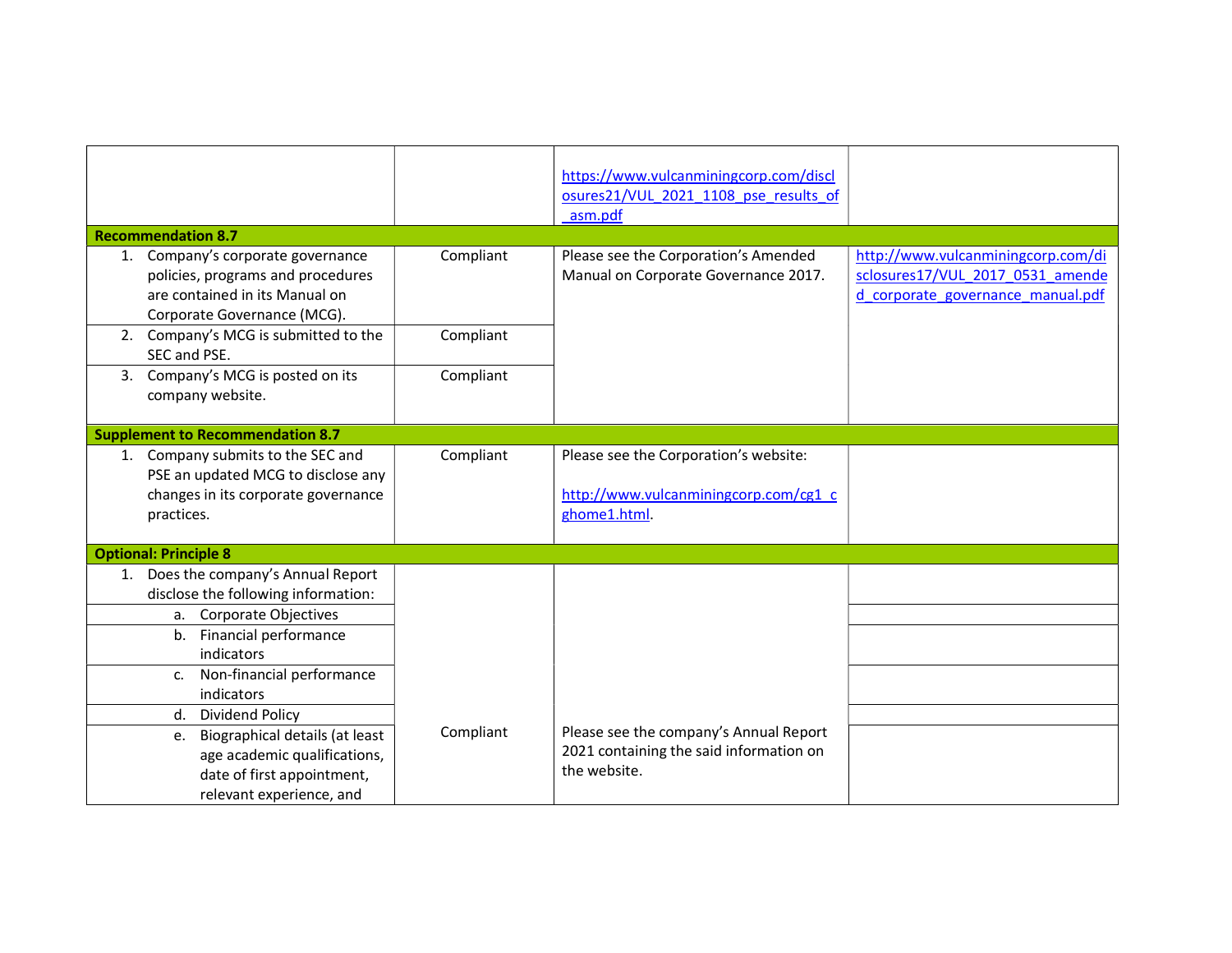|    | other directorships in listed<br>companies) of all directors |           | https://www.vulcanminingcorp.com/discl<br>osures21/VUL 2022 0513 sec17a annual |  |
|----|--------------------------------------------------------------|-----------|--------------------------------------------------------------------------------|--|
|    | f <sub>r</sub><br>Attendance details of each                 |           | 2021 with afs.pdf                                                              |  |
|    | director in all directors                                    |           |                                                                                |  |
|    | meetings held during the                                     |           |                                                                                |  |
|    | year                                                         |           |                                                                                |  |
|    | Total remuneration of each<br>g.                             |           |                                                                                |  |
|    | member of the board of                                       |           |                                                                                |  |
|    | directors                                                    |           |                                                                                |  |
|    | 2. The Annual Report contains a                              | Compliant |                                                                                |  |
|    | statement confirming the                                     |           |                                                                                |  |
|    | company's full compliance with the                           |           |                                                                                |  |
|    | Code of Corporate Governance and                             |           |                                                                                |  |
|    | where there is non-compliance,                               |           |                                                                                |  |
|    | identifies and explains reason for                           |           |                                                                                |  |
|    | each such issue.                                             |           |                                                                                |  |
|    | 3. The Annual Report/Annual CG                               | Compliant |                                                                                |  |
|    | Report discloses that the board of                           |           |                                                                                |  |
|    | directors conducted a review of the                          |           |                                                                                |  |
|    | company's material controls                                  |           |                                                                                |  |
|    | (including operational financial and                         |           |                                                                                |  |
|    | compliance controls) and risk                                |           |                                                                                |  |
|    | management systems.                                          |           |                                                                                |  |
| 4. | The Annual Report/Annual CG                                  | Compliant |                                                                                |  |
|    | Report contains a statement from                             |           |                                                                                |  |
|    | the board of directors or Audit                              |           |                                                                                |  |
|    | Committee commenting on the                                  |           |                                                                                |  |
|    | adequacy of the company's internal                           |           |                                                                                |  |
|    | controls/risk management systems.                            |           |                                                                                |  |
|    | 5. The company discloses in the                              | Compliant |                                                                                |  |
|    | Annual Report the key risks to which                         |           |                                                                                |  |
|    | the company is materially exposed                            |           |                                                                                |  |
|    | to (i.e. financial operational                               |           |                                                                                |  |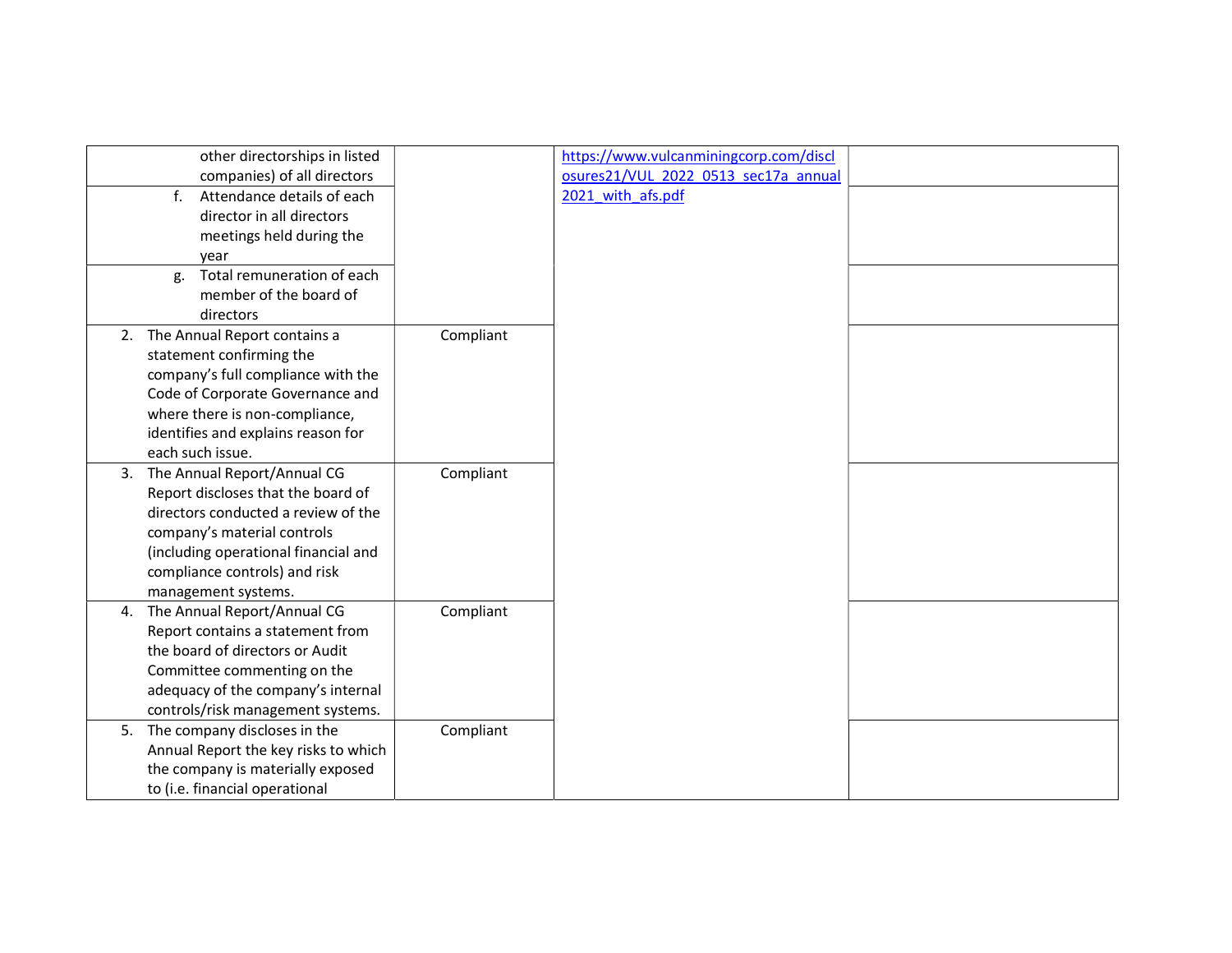|    | including IT, environmental, social,<br>economic).                                                                                                                                         |           |                                                                                                                                                            |                                                                                                                                                                                                        |
|----|--------------------------------------------------------------------------------------------------------------------------------------------------------------------------------------------|-----------|------------------------------------------------------------------------------------------------------------------------------------------------------------|--------------------------------------------------------------------------------------------------------------------------------------------------------------------------------------------------------|
|    |                                                                                                                                                                                            |           | Principle 9: The company should establish standards for the appropriate selection of an external auditor, and exercise effective oversight of the same to  |                                                                                                                                                                                                        |
|    | strengthen the external auditor's independence and enhance audit quality.<br><b>Recommendation 9.1</b>                                                                                     |           |                                                                                                                                                            |                                                                                                                                                                                                        |
|    | 1. Audit Committee has a robust<br>process for approving and<br>recommending the appointment,<br>reappointment, removal, and fees<br>of the external auditors.                             | Compliant | Please see the Definitive Information<br>Statement 2021, and ACGR 2016.                                                                                    | https://www.vulcanminingcorp.com/d<br>isclosures21/VUL 2021 1018 sec def<br>initive info statement 2021.pdf<br>http://www.vulcanminingcorp.com/di<br>sclosures17/VUL 2017 0530 secform<br>acgr2016.pdf |
|    | 2. The appointment, reappointment,<br>removal, and fees of the external<br>auditor is recommended by the<br>Audit Committee, approved by the<br>Board and ratified by the<br>shareholders. | Compliant | The reappointment and fees of the<br>external auditor were ratified by 69.77%<br>of the total shareholders during the last<br>Annual Stockholders Meeting. |                                                                                                                                                                                                        |
| 3. | For removal of the external auditor,<br>the reasons for removal or change<br>are disclosed to the regulators and<br>the public through the company<br>website and required disclosures.    | Compliant | The company retained the external<br>auditor.                                                                                                              |                                                                                                                                                                                                        |
|    | <b>Supplement to Recommendation 9.1</b>                                                                                                                                                    |           |                                                                                                                                                            |                                                                                                                                                                                                        |
|    | 1. Company has a policy of rotating<br>the lead audit partner every five<br>years.                                                                                                         | Compliant | Please see the Definitive Information<br>Statement of 2021, the ACGR 2016.                                                                                 | https://www.vulcanminingcorp.com/d<br>isclosures21/VUL 2021 1018 sec def<br>initive info statement 2021.pdf<br>http://www.vulcanminingcorp.com/di<br>sclosures17/VUL 2017 0530 secform                 |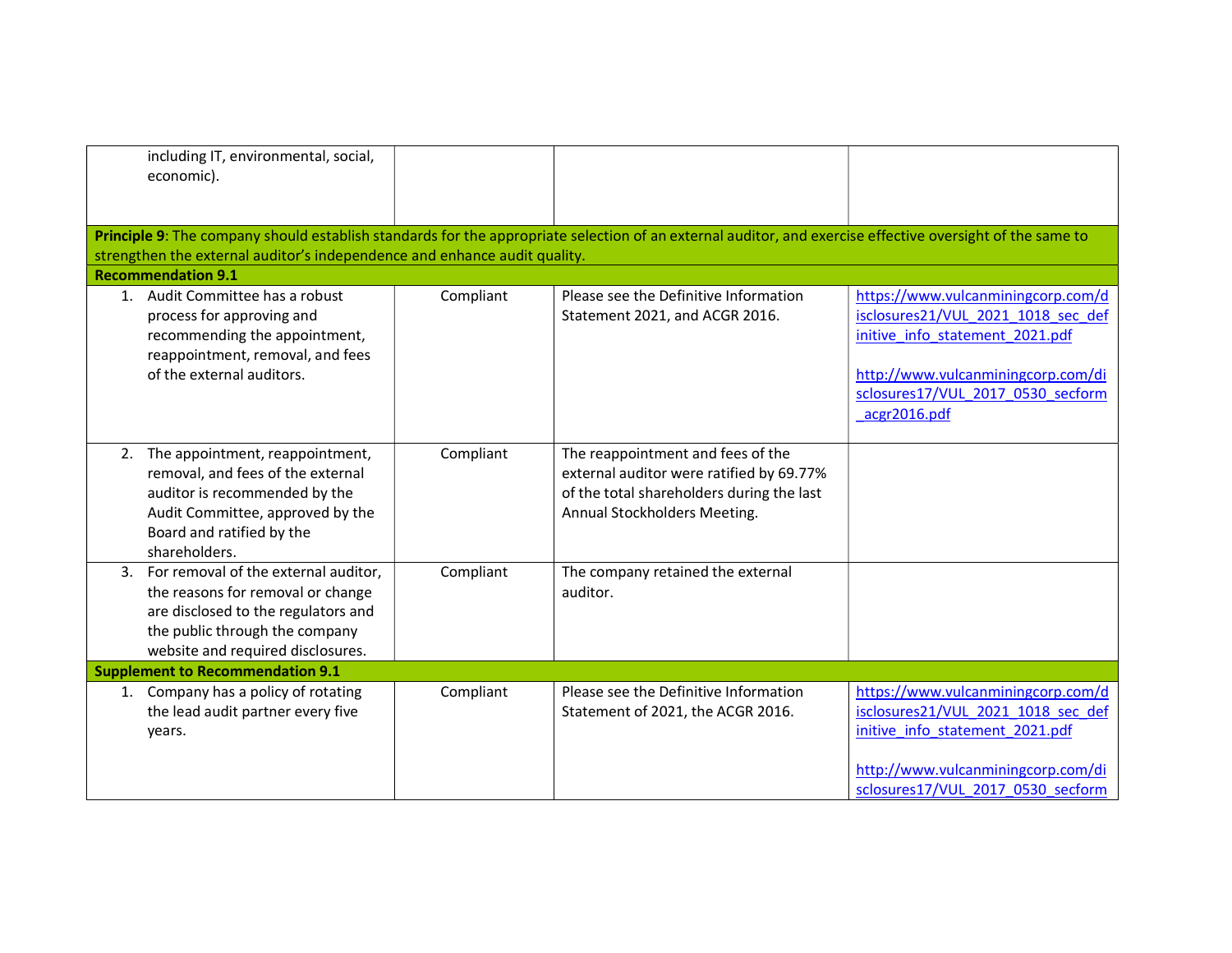|                                                                                                                                                                                                                                                                                                                                                                                                                                                                                                                                                                                                                                                                                                                 |                        |                                                                                                                                                                                                                                                                                                                                                                                | acgr2016.pdf |
|-----------------------------------------------------------------------------------------------------------------------------------------------------------------------------------------------------------------------------------------------------------------------------------------------------------------------------------------------------------------------------------------------------------------------------------------------------------------------------------------------------------------------------------------------------------------------------------------------------------------------------------------------------------------------------------------------------------------|------------------------|--------------------------------------------------------------------------------------------------------------------------------------------------------------------------------------------------------------------------------------------------------------------------------------------------------------------------------------------------------------------------------|--------------|
| <b>Recommendation 9.2</b>                                                                                                                                                                                                                                                                                                                                                                                                                                                                                                                                                                                                                                                                                       |                        |                                                                                                                                                                                                                                                                                                                                                                                |              |
| 1. Audit Committee Charter includes<br>the Audit Committee's responsibility<br>on:<br>assessing the integrity and<br>i.<br>independence of external<br>auditors:<br>ii.<br>exercising effective<br>oversight to review and<br>monitor the external<br>auditor's independence and<br>objectivity; and<br>exercising effective<br>iii.<br>oversight to review and<br>monitor the effectiveness of<br>the audit process taking into<br>consideration relevant<br>Philippine professional and<br>regulatory requirements.<br>Audit Committee Charter contains<br>2.<br>the Committee's responsibility on<br>reviewing and monitoring the<br>external auditor's suitability and<br>effectiveness on an annual basis. | Compliant<br>Compliant | Please see ACGR 2016 and Amended<br>Manual on Corporate Governance 2017.<br>http://www.vulcanminingcorp.com/disclo<br>sures17/VUL 2017 0530 secform acgr20<br>16.pdf<br>http://www.vulcanminingcorp.com/disclo<br>sures17/VUL 2017 0531 amended corp<br>orate governance manual.pdf<br>https://www.vulcanminingcorp.com/docu<br>ments/VUL 2019 audit committee chart<br>er.pdf |              |
| <b>Supplement to Recommendation 9.2</b>                                                                                                                                                                                                                                                                                                                                                                                                                                                                                                                                                                                                                                                                         |                        |                                                                                                                                                                                                                                                                                                                                                                                |              |
| 1. Audit Committee ensures that the<br>external auditor is credible,<br>competent and has the ability to<br>understand complex related party<br>transactions, its counterparties, and<br>valuations of such transactions.                                                                                                                                                                                                                                                                                                                                                                                                                                                                                       | Compliant              | Please see ACGR 2016 and Amended<br>Manual on Corporate Governance 2017.<br>http://www.vulcanminingcorp.com/disclo<br>sures17/VUL 2017 0530 secform acgr20<br>16.pdf                                                                                                                                                                                                           |              |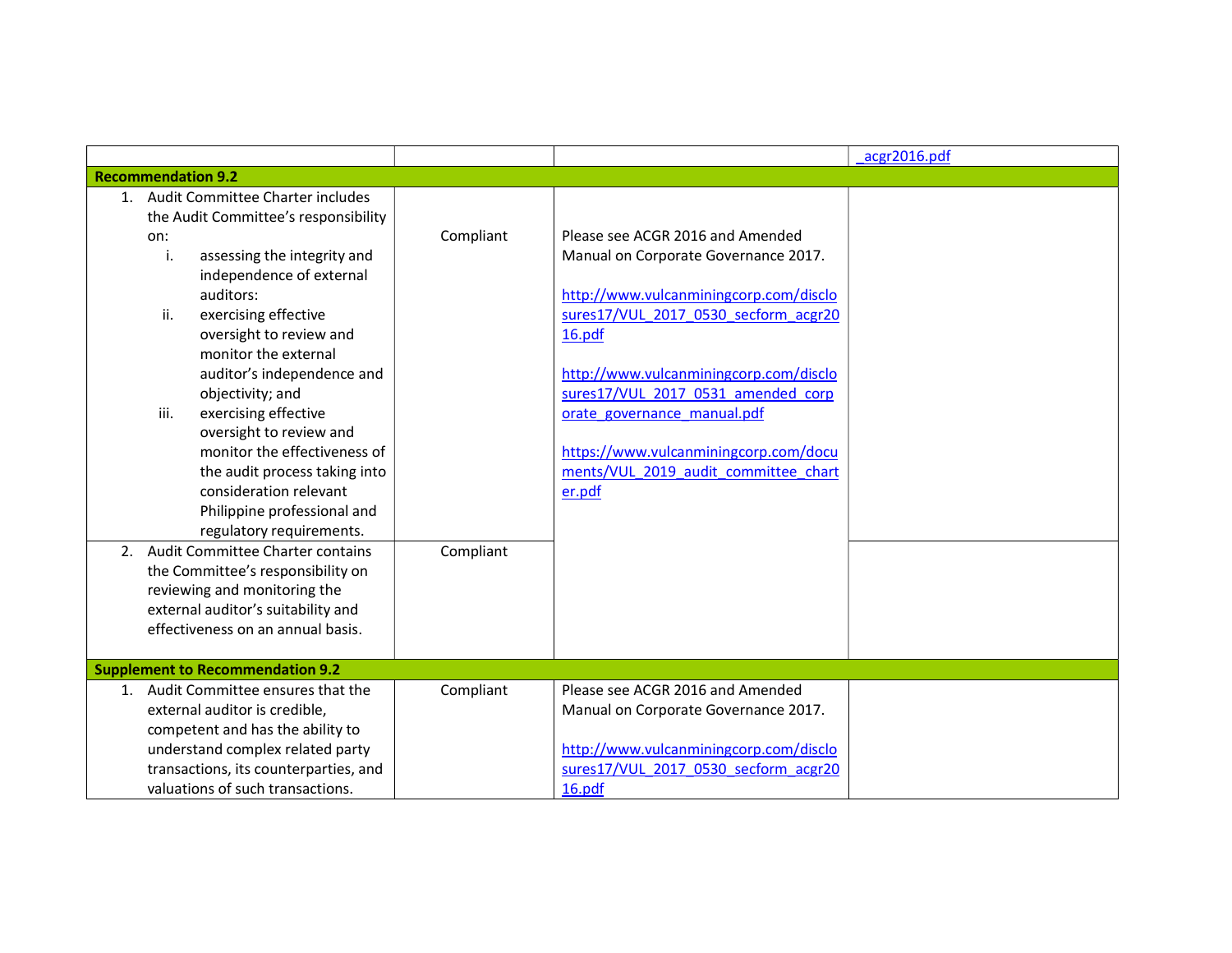| 2. | Audit Committee ensures that the<br>external auditor has adequate<br>quality control procedures.                                                                                                                             | Complaint | http://www.vulcanminingcorp.com/disclo<br>sures17/VUL 2017 0531 amended corp<br>orate governance manual.pdf<br>https://www.vulcanminingcorp.com/docu<br>ments/VUL 2019 audit committee chart<br>er.pdf                                                                  |                                                                                                                                                                                                |
|----|------------------------------------------------------------------------------------------------------------------------------------------------------------------------------------------------------------------------------|-----------|-------------------------------------------------------------------------------------------------------------------------------------------------------------------------------------------------------------------------------------------------------------------------|------------------------------------------------------------------------------------------------------------------------------------------------------------------------------------------------|
|    | <b>Recommendation 9.3</b>                                                                                                                                                                                                    |           |                                                                                                                                                                                                                                                                         |                                                                                                                                                                                                |
|    | 1. Company discloses the nature of<br>non-audit services performed by its<br>external auditor in the Annual<br>Report to deal with the potential<br>conflict of interest.                                                    | Compliant | The External Auditor of the Corporation<br>currently does not perform any non-audit<br>services.                                                                                                                                                                        |                                                                                                                                                                                                |
| 2. | Audit Committee stays alert for any<br>potential conflict of interest<br>situations, given the guidelines or<br>policies on non-audit services,<br>which could be viewed as impairing<br>the external auditor's objectivity. | Compliant | Please see the Amended Manual on<br>Corporate Governance 2017 and ACGR<br>2016.                                                                                                                                                                                         | http://www.vulcanminingcorp.com/di<br>sclosures17/VUL 2017 0531 amende<br>d corporate governance manual.pdf                                                                                    |
|    | <b>Supplement to Recommendation 9.3</b>                                                                                                                                                                                      |           |                                                                                                                                                                                                                                                                         |                                                                                                                                                                                                |
|    | 1. Fees paid for non-audit services do<br>not outweigh the fees paid for audit<br>services.                                                                                                                                  | Compliant | The External Auditor of the Corporation<br>currently does not perform any non-audit<br>services.                                                                                                                                                                        |                                                                                                                                                                                                |
|    | <b>Additional Recommendation to Principle 9</b>                                                                                                                                                                              |           |                                                                                                                                                                                                                                                                         |                                                                                                                                                                                                |
|    | 1. Company's external auditor is duly<br>accredited by the SEC under Group<br>category                                                                                                                                       | Compliant | The Corporation's current external auditor<br>is Sycip Gorres Velayo & Co., and the<br>handling partner is Alvin M. Pinpin His<br>office is located at 6760 Ayala Avenue,<br>Makati City 1226 with<br>tel. No. (632) 8910307.<br>SEC Accreditation No. 0781-AR-3, Group | Please see Independent Auditor's<br>Report on the Company's 2021<br><b>Annual Report</b><br>https://www.vulcanminingcorp.com/d<br>isclosures21/VUL 2022 0513 sec17a<br>annual2021 with afs.pdf |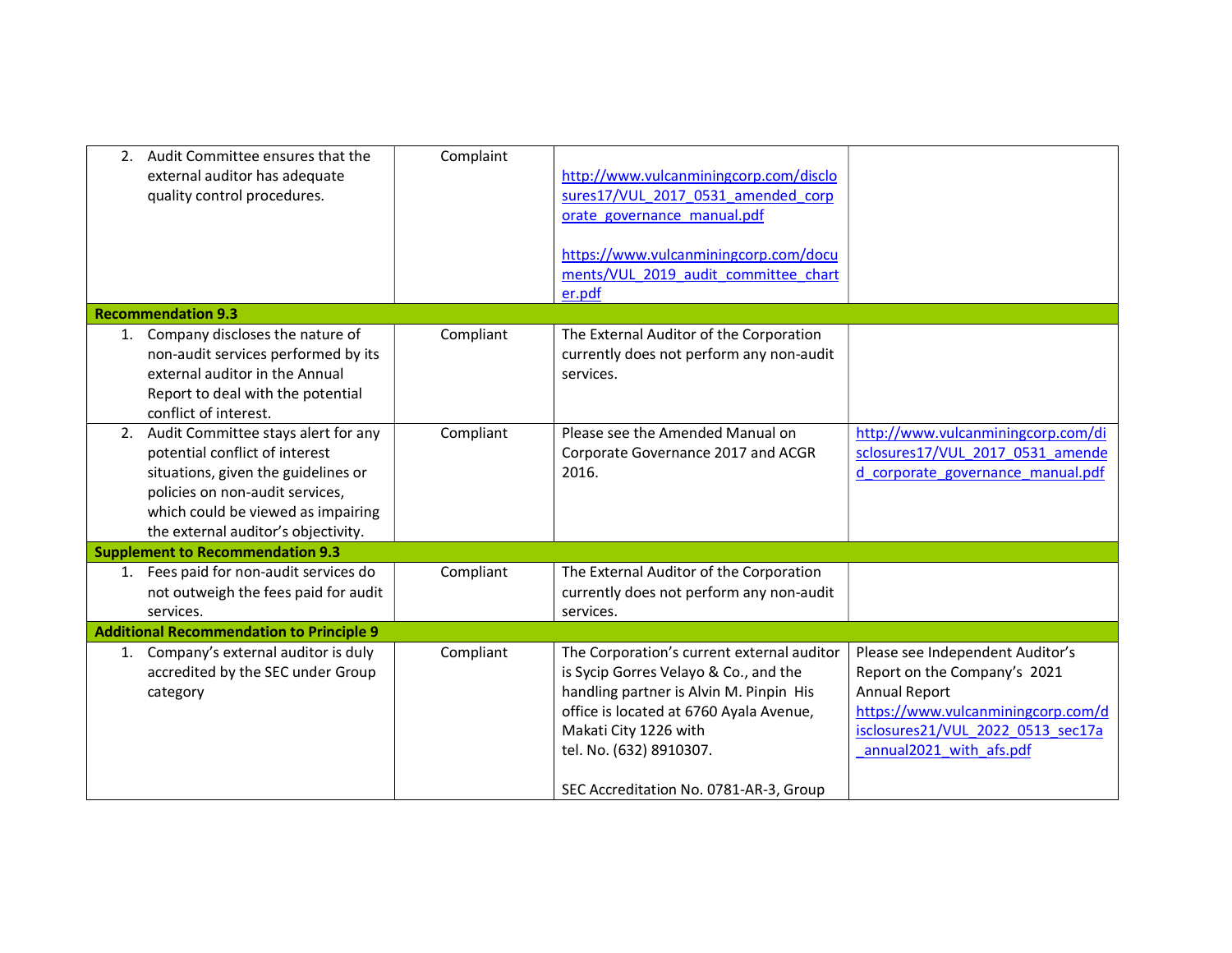|                                                                                                                                                                                                                                                           |               | A, April 03, 2018 valid until April 02, 2021                                                                                                                                                                |                                                                                                                                                                                      |
|-----------------------------------------------------------------------------------------------------------------------------------------------------------------------------------------------------------------------------------------------------------|---------------|-------------------------------------------------------------------------------------------------------------------------------------------------------------------------------------------------------------|--------------------------------------------------------------------------------------------------------------------------------------------------------------------------------------|
| Company's external auditor agreed<br>2.<br>to be subjected to the SEC Oversight<br>Assurance Review (SOAR) Inspection<br>Program conducted by the SEC's<br>Office of the General Accountant<br>(OGA)                                                      | Non-Compliant |                                                                                                                                                                                                             | To the best of its knowledge, the<br>Corporation is not aware whether or<br>not its external auditor agreed to be<br>subject to the SOAR inspection<br>program conducted by the SEC. |
| Principle 10: The company should ensure that the material and reportable non-financial and sustainability issues are disclosed.                                                                                                                           |               |                                                                                                                                                                                                             |                                                                                                                                                                                      |
| <b>Recommendation 10.1</b>                                                                                                                                                                                                                                |               |                                                                                                                                                                                                             |                                                                                                                                                                                      |
| Board has a clear and focused policy<br>1.<br>on the disclosure of non-financial<br>information with emphasis on the<br>management of economic,<br>environment, social and governance<br>(EESG) issues of its business, which<br>underpin sustainability. | Compliant     | Being a publicly-listed company, the<br>Corporation is required to comply with<br>the full disclosure approach in reporting<br>non-financial matters that materially<br>affect the business of the company. |                                                                                                                                                                                      |
| Company adopts a globally<br>2.<br>recognized standard/framework in<br>reporting sustainability and non-<br>financial issues.                                                                                                                             | Compliant     | Please see the sustainability report<br>attached to the Company's Annual Report.<br>https://www.vulcanminingcorp.com/discl<br>osures21/VUL 2022 0513 sec17a annual<br>2021 with afs.pdf                     |                                                                                                                                                                                      |
| Principle 11: The company should maintain a comprehensive and cost-efficient communication channel for disseminating relevant information. This<br>channel is crucial for informed decision-making by investors, stakeholders and other interested users. |               |                                                                                                                                                                                                             |                                                                                                                                                                                      |
| <b>Recommendation 11.1</b>                                                                                                                                                                                                                                |               |                                                                                                                                                                                                             |                                                                                                                                                                                      |
| 1. Company has media and analysts'<br>briefings                                                                                                                                                                                                           | Non-compliant |                                                                                                                                                                                                             | During annual meetings, media<br>representatives are free to interview<br>the Corporation's appointed<br>spokesperson.                                                               |
| <b>Supplement to Principle 11</b>                                                                                                                                                                                                                         |               |                                                                                                                                                                                                             |                                                                                                                                                                                      |
| 1. Company has a website disclosing<br>up-to-date information on the<br>following:                                                                                                                                                                        |               |                                                                                                                                                                                                             |                                                                                                                                                                                      |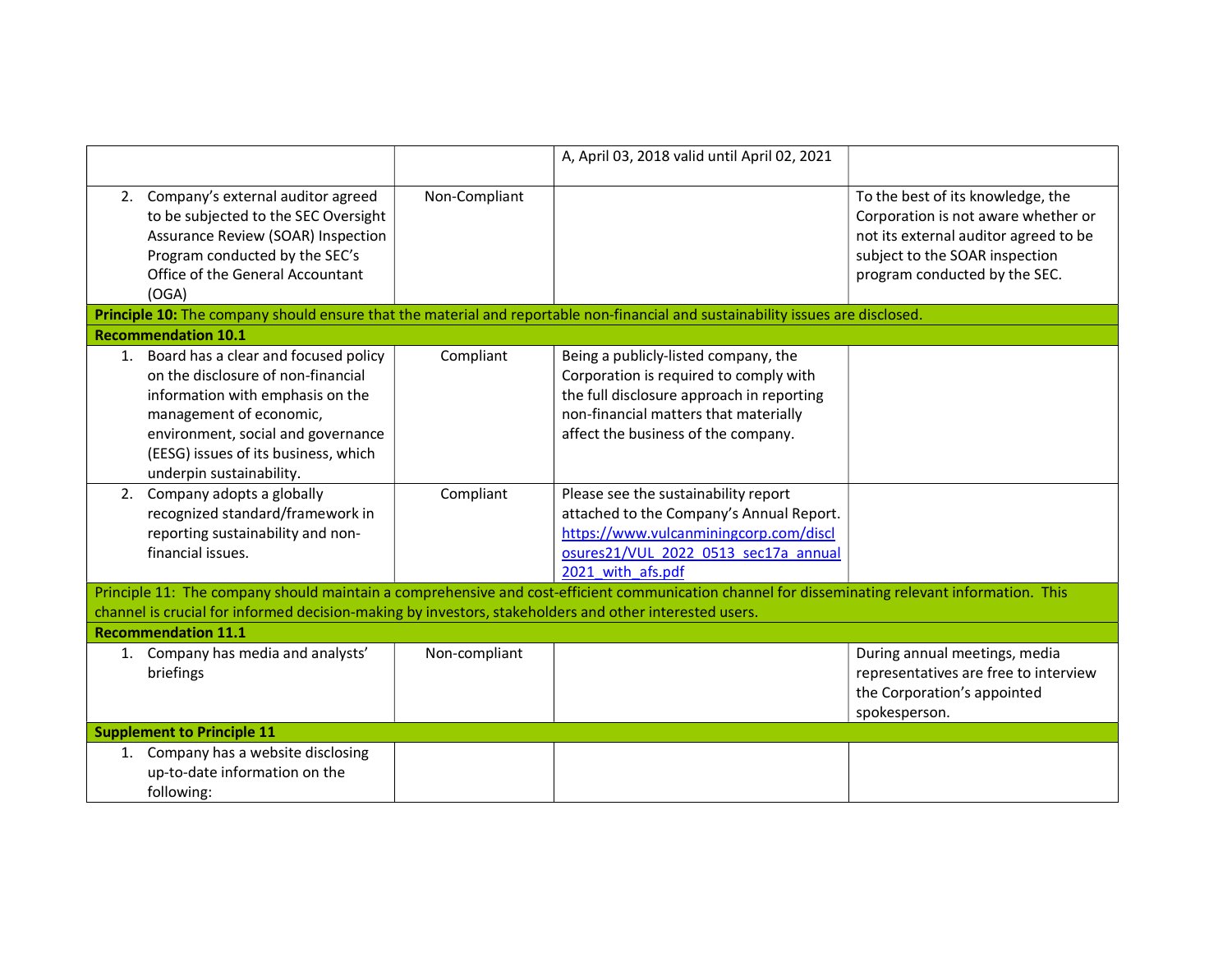| a. Financial<br>statements/reports (latest                                                                                                                                                                                   |                                    |
|------------------------------------------------------------------------------------------------------------------------------------------------------------------------------------------------------------------------------|------------------------------------|
| quarterly)                                                                                                                                                                                                                   |                                    |
| Materials provided in<br>Please see the Corporation's website:<br>b.                                                                                                                                                         |                                    |
| www.vulcanminingcorp.com<br>briefings to analysts and<br>Compliant                                                                                                                                                           |                                    |
| media                                                                                                                                                                                                                        |                                    |
| Downloadable annual<br>C <sub>1</sub>                                                                                                                                                                                        |                                    |
| report                                                                                                                                                                                                                       |                                    |
| d. Notice of ASM and/or SSM                                                                                                                                                                                                  |                                    |
| Minutes of ASM and/or SSM<br>e.                                                                                                                                                                                              |                                    |
|                                                                                                                                                                                                                              |                                    |
| Company's Articles of<br>f.                                                                                                                                                                                                  |                                    |
| Incorporation                                                                                                                                                                                                                |                                    |
| <b>Additional Recommendation to Principle 11</b>                                                                                                                                                                             |                                    |
| 1. Company complies with SEC<br>Please see the Corporation's website:<br>Compliant                                                                                                                                           |                                    |
| prescribed website template.<br>www.vulcanminingcorp.com                                                                                                                                                                     |                                    |
|                                                                                                                                                                                                                              |                                    |
|                                                                                                                                                                                                                              |                                    |
|                                                                                                                                                                                                                              |                                    |
|                                                                                                                                                                                                                              |                                    |
| Principle 12: To ensure the integrity, transparency and proper governance in the conduct of its affairs, the company should have a strong and effective<br>internal control system and enterprise risk management framework. |                                    |
| <b>Recommendation 12.1</b>                                                                                                                                                                                                   |                                    |
| Please see ACGR 2016 and Amended<br>Compliant                                                                                                                                                                                | http://www.vulcanminingcorp.com/di |
| 1. Company has an adequate and                                                                                                                                                                                               |                                    |
| effective internal control system in<br>Manual Corporate Governance 2017.<br>the conduct of its business.<br>acgr2016.pdf                                                                                                    | sclosures17/VUL 2017 0530 secform  |
| Please refer to additional information                                                                                                                                                                                       |                                    |
| under Recommendations 2.10.                                                                                                                                                                                                  | http://www.vulcanminingcorp.com/di |
|                                                                                                                                                                                                                              | sclosures17/VUL 2017 0531 amende   |
| Compliant<br>Please see ACGR 2016, and additional<br>Company has an adequate and<br>2.                                                                                                                                       |                                    |
|                                                                                                                                                                                                                              |                                    |
| effective enterprise risk<br>information under Recommendations                                                                                                                                                               | d corporate governance manual.pdf  |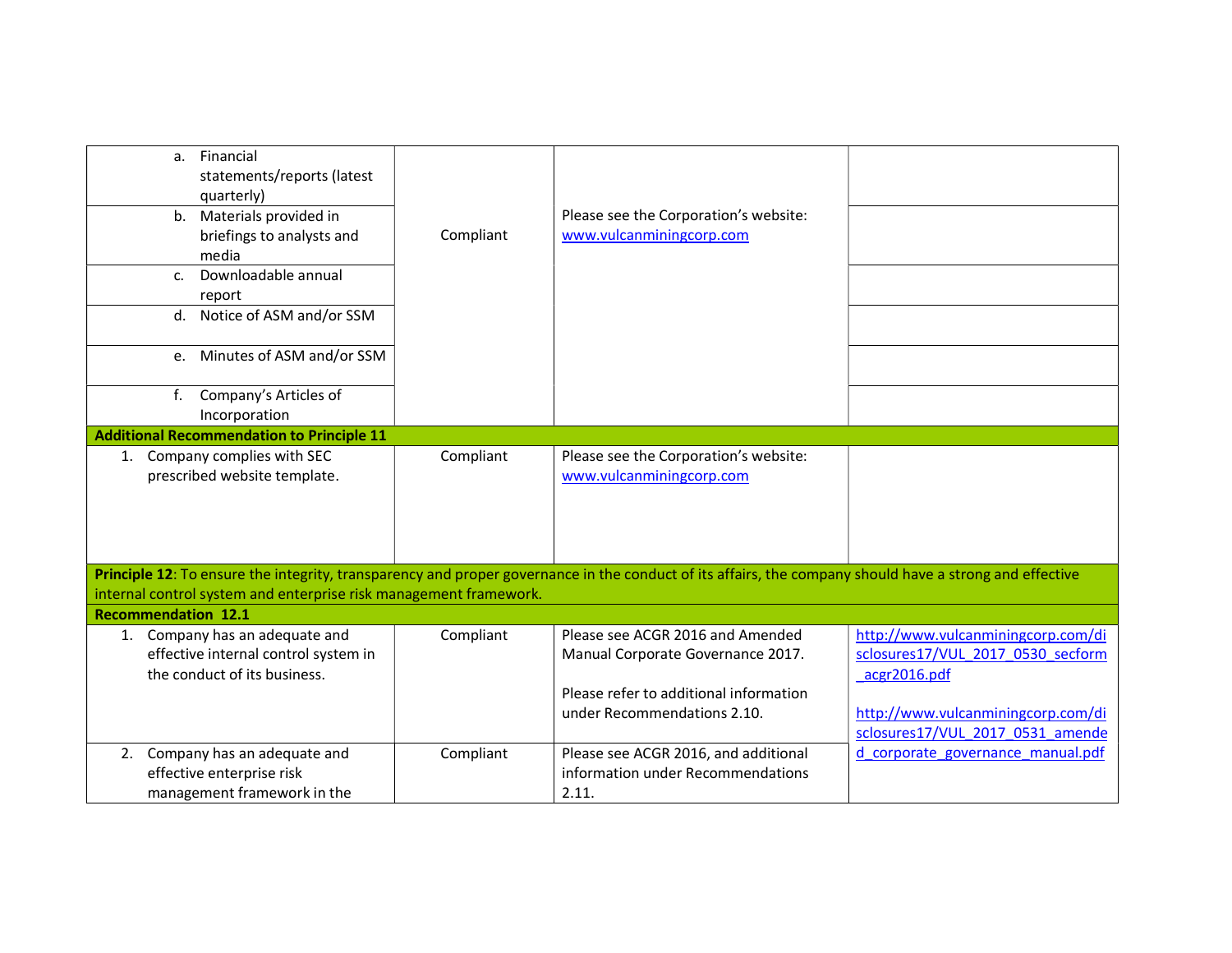| conduct of its business.                                                                                                                                                                                                                                                                                                                     |               |                                                                                                                                                                                                             |                                                                                                                                                                                                                                                                                                                                                                                          |
|----------------------------------------------------------------------------------------------------------------------------------------------------------------------------------------------------------------------------------------------------------------------------------------------------------------------------------------------|---------------|-------------------------------------------------------------------------------------------------------------------------------------------------------------------------------------------------------------|------------------------------------------------------------------------------------------------------------------------------------------------------------------------------------------------------------------------------------------------------------------------------------------------------------------------------------------------------------------------------------------|
| <b>Supplement to Recommendation 12.1</b>                                                                                                                                                                                                                                                                                                     |               |                                                                                                                                                                                                             |                                                                                                                                                                                                                                                                                                                                                                                          |
| Company has a formal<br>1.<br>comprehensive enterprise-wide<br>compliance program covering<br>compliance with laws and relevant<br>regulations that is annually<br>reviewed. The programs include<br>appropriate training and awareness<br>initiatives to facilitate<br>understanding, acceptance and<br>compliance with the said issuances. | Non-compliant |                                                                                                                                                                                                             | Given that the company has no<br>employees due to lack of operations,<br>the Company has no formal<br>comprehensive enterprise-wide<br>compliance program. However, in<br>previous years, personnel were<br>encouraged to attend trainings and<br>information campaign seminars on<br>new laws/regulations being<br>implemented that impact on the<br>Company's business and operations. |
| <b>Optional: Recommendation 12.</b>                                                                                                                                                                                                                                                                                                          |               |                                                                                                                                                                                                             |                                                                                                                                                                                                                                                                                                                                                                                          |
| 1. Company has a governance process<br>on IT issues including disruption,<br>cyber security, and disaster<br>recovery, to ensure that all key risks<br>are identified, managed and<br>reported to the board.                                                                                                                                 |               |                                                                                                                                                                                                             |                                                                                                                                                                                                                                                                                                                                                                                          |
| <b>Recommendation 12.2</b>                                                                                                                                                                                                                                                                                                                   |               |                                                                                                                                                                                                             |                                                                                                                                                                                                                                                                                                                                                                                          |
| Company has in place an<br>1.<br>independent internal audit function<br>that provides an independent and<br>objective assurance, and consulting<br>services designed to add value and<br>improve the company's operations.                                                                                                                   | Compliant     | Please see Executive Officers<br>https://www.vulcanminingcorp.com/hom<br>e1 executiveofficers1.html<br>https://www.vulcanminingcorp.com/discl<br>osures21/VUL 2021 1108 pse results or<br>g meeting bod.pdf | Mr. Paolo Antonio A. Martinez<br>Corporate Finance and Corporate<br><b>Planning Executive</b><br>Chief Audit Executive / Internal Audit<br>Head                                                                                                                                                                                                                                          |
| <b>Recommendation 12.3</b>                                                                                                                                                                                                                                                                                                                   |               |                                                                                                                                                                                                             |                                                                                                                                                                                                                                                                                                                                                                                          |
| Company has a qualified Chief Audit<br>1.<br>Executive (CAE) appointed by the                                                                                                                                                                                                                                                                | Compliant     | Please see Executive Officers<br>https://www.vulcanminingcorp.com/hom                                                                                                                                       |                                                                                                                                                                                                                                                                                                                                                                                          |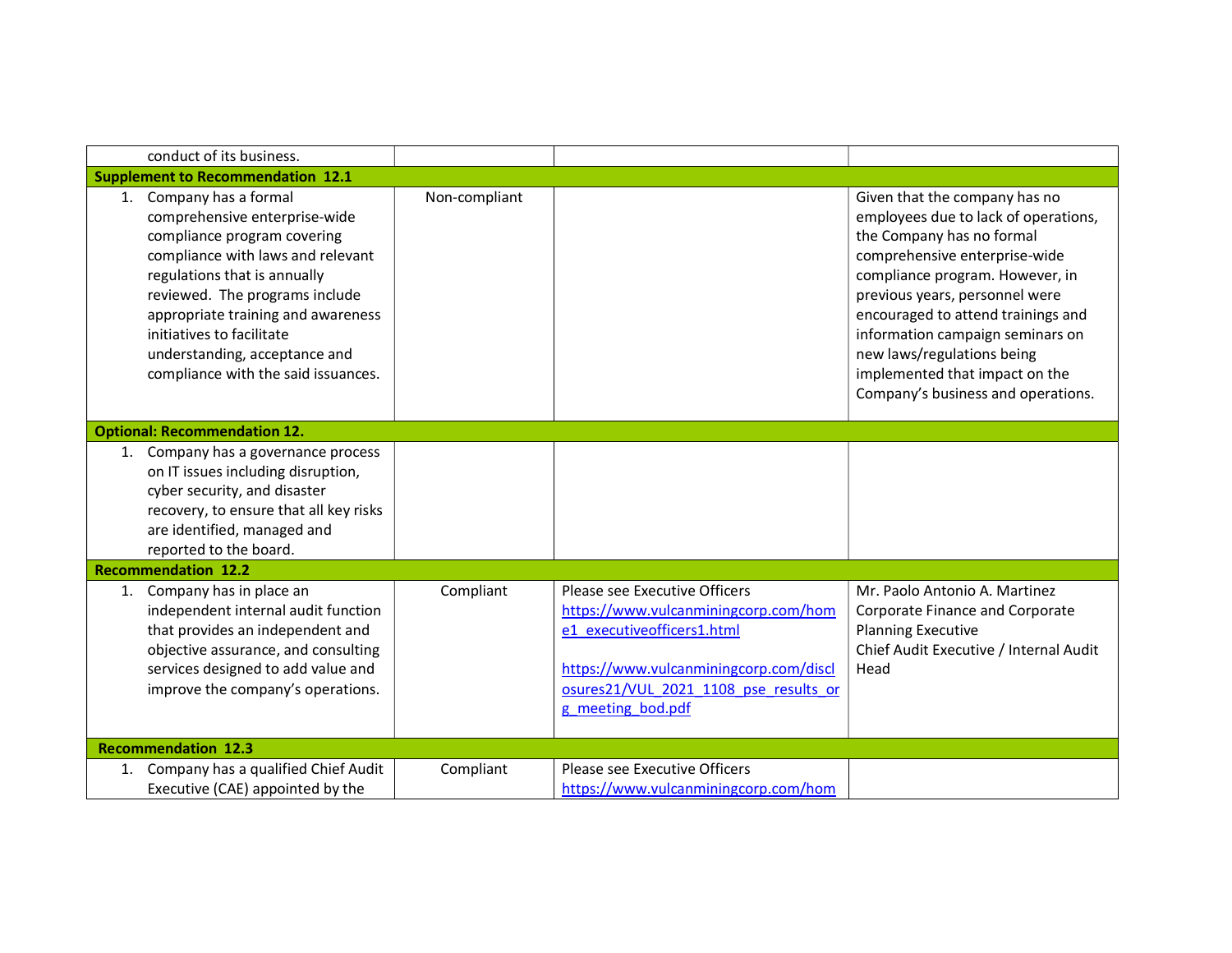| Board.                                    |           | e1 executiveofficers1.html             |                                      |
|-------------------------------------------|-----------|----------------------------------------|--------------------------------------|
|                                           |           | https://www.vulcanminingcorp.com/discl |                                      |
|                                           |           | osures21/VUL 2021 1108 pse results or  |                                      |
|                                           |           |                                        |                                      |
|                                           |           | g meeting bod.pdf                      |                                      |
| 2. CAE oversees and is responsible for    | Compliant | Please see Amended Manual Corporate    |                                      |
| the internal audit activity, a            |           | Governance 2017                        |                                      |
| qualified independent executive or        |           |                                        |                                      |
| senior management personnel is            |           | http://www.vulcanminingcorp.com/disclo |                                      |
| assigned the responsibility for           |           | sures17/VUL 2017 0531 amended corp     |                                      |
| managing the fully outsourced             |           | orate governance manual.pdf            |                                      |
| internal audit activity.                  |           |                                        |                                      |
| 3. In case of a fully outsourced internal | Compliant | Please see Amended Manual Corporate    |                                      |
| audit activity, qualified independent     |           | Governance 2017                        |                                      |
| executive or senior management            |           |                                        |                                      |
| personnel is assigned the                 |           | http://www.vulcanminingcorp.com/disclo |                                      |
| responsibility for managing the fully     |           | sures17/VUL 2017 0531 amended corp     |                                      |
| outsourced internal audit activity.       |           | orate governance manual.pdf            |                                      |
| <b>Recommendation 12.4</b>                |           |                                        |                                      |
| 1. Company has a separate risk            | Compliant | Please see Executive Officers          | The Company has the Audit and Risk   |
| management function to identify,          |           | https://www.vulcanminingcorp.com/hom   | Oversight Committee and a Chief Risk |
| assess and monitor key risk,              |           | e1 executiveofficers1.html             | Officer.                             |
| exposures.                                |           |                                        |                                      |
|                                           |           | https://www.vulcanminingcorp.com/discl |                                      |
|                                           |           | osures21/VUL 2021 1108 pse results or  |                                      |
|                                           |           | g meeting bod.pdf                      |                                      |
| <b>Supplement to Recommendation 12.4</b>  |           |                                        |                                      |
| 1. Company seeks external technical       | Compliant | Please see Executive Officers          | The Company has an Audit and Risk    |
| support in risk management when           |           | https://www.vulcanminingcorp.com/hom   | Oversight Committee and a Chief Risk |
| such competence is not available          |           | e1 executiveofficers1.html             | Officer                              |
| internally.                               |           |                                        |                                      |
|                                           |           | https://www.vulcanminingcorp.com/discl |                                      |
|                                           |           | osures21/VUL 2021 1108 pse results or  |                                      |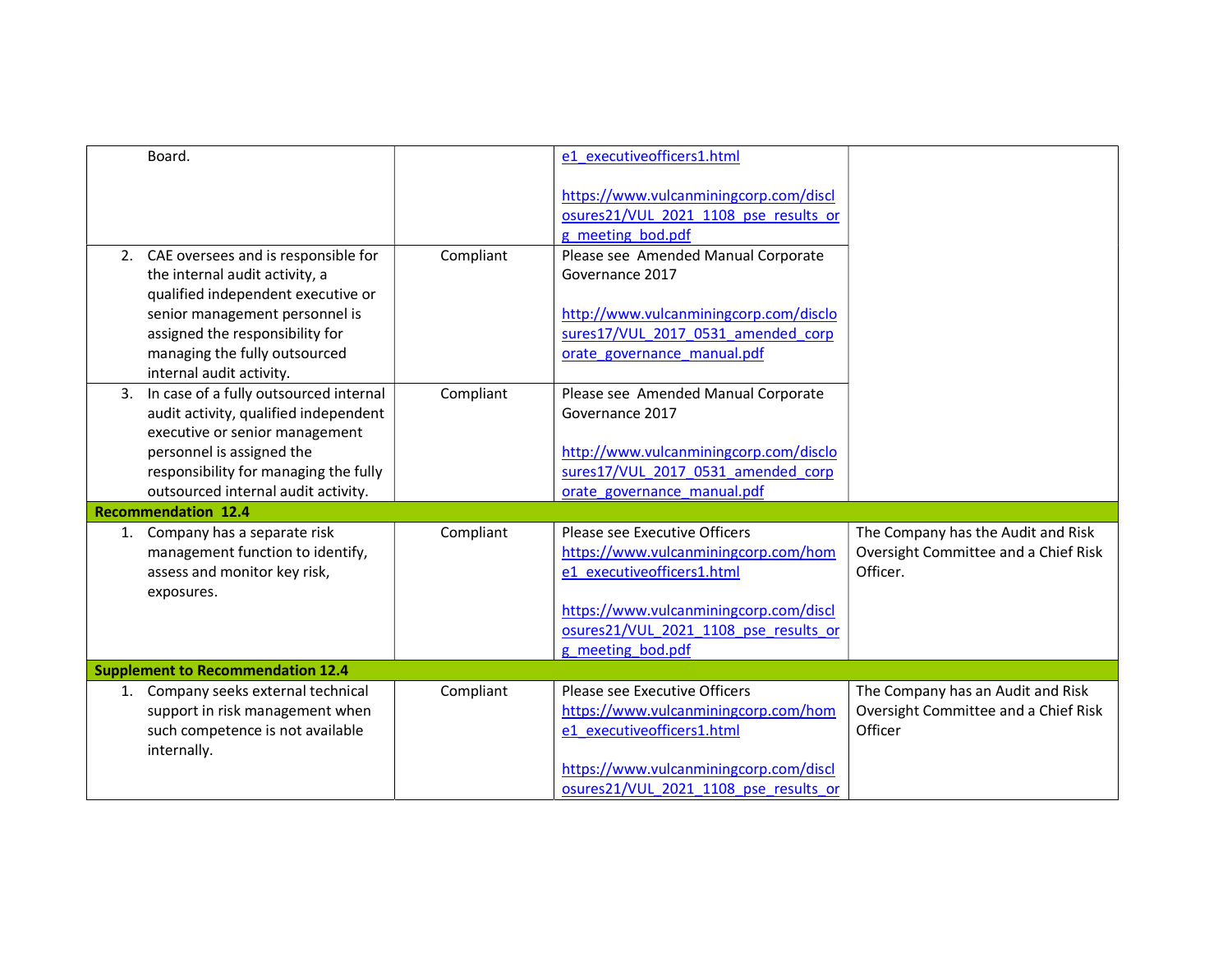|                                                                                                                                                                                                                             |           | g meeting bod.pdf                                                                                                    |                                                                                                                                                                                                                                                                                         |
|-----------------------------------------------------------------------------------------------------------------------------------------------------------------------------------------------------------------------------|-----------|----------------------------------------------------------------------------------------------------------------------|-----------------------------------------------------------------------------------------------------------------------------------------------------------------------------------------------------------------------------------------------------------------------------------------|
| <b>Recommendation 12.5</b>                                                                                                                                                                                                  |           |                                                                                                                      |                                                                                                                                                                                                                                                                                         |
| In managing the company's Risk<br>1.<br>Management System, the company<br>has a Chief Risk Officer (CRO), who<br>is the ultimate champion of<br>Enterprise Risk Management (ERM)                                            | Compliant | The Company has an Audit and Risk<br>Oversight Committee and a Chief Risk<br>Officer<br>Please see Amended Manual on | http://www.vulcanminingcorp.com/di<br>sclosures17/VUL 2017 0531 amende<br>d corporate governance manual.pdf                                                                                                                                                                             |
| 2. CRO has adequate authority,<br>stature, resources and support to<br>fulfill his/her responsibilities.                                                                                                                    | Compliant | Corporate Governance 2017 outlining the<br>functions of the CRO.                                                     |                                                                                                                                                                                                                                                                                         |
| <b>Additional Recommendation to Principle 12</b>                                                                                                                                                                            |           |                                                                                                                      |                                                                                                                                                                                                                                                                                         |
| Company's Chief Executive Officer<br>1.<br>and Chief Audit Executive CAE)<br>attest in writing, at least annually,<br>that a sound internal audit, control<br>and compliance system is in place<br>and working effectively. | Compliant |                                                                                                                      | The company has a CAE, the Chairman<br>of the Board, CEO and Treasurer who<br>sign the Statement of Management's<br><b>Responsibility for Financial Statements</b><br>yearly, and the company submits the<br>annual Special Form for Investment<br>and Publicly-Held Companies (PHFS1). |
| Principle 13: The company should treat all shareholders fairly and equitably, and also recognize, protect and facilitate the exercise of their rights.                                                                      |           |                                                                                                                      |                                                                                                                                                                                                                                                                                         |
| <b>Recommendation 13.1</b>                                                                                                                                                                                                  |           |                                                                                                                      |                                                                                                                                                                                                                                                                                         |
| 1. Board ensures that basic<br>shareholder rights are disclosed in<br>the Manual on Corporate<br>Governance.                                                                                                                | Compliant | Please see page 24-27 of the Amended<br>Manual on Corporate Governance 2017.                                         | http://www.vulcanminingcorp.com/di<br>sclosures17/VUL 2017 0531 amende<br>d corporate governance manual.pdf                                                                                                                                                                             |
| Board ensures that basic<br>2.<br>shareholder rights are disclosed on<br>the company's website.                                                                                                                             | Compliant | The amended Manual on Corporate<br>Governance 2017 is uploaded on the<br>website.                                    |                                                                                                                                                                                                                                                                                         |
| <b>Supplement to Recommendation 13.1</b>                                                                                                                                                                                    |           |                                                                                                                      |                                                                                                                                                                                                                                                                                         |
| 1. Company's common share has one<br>vote for one share.                                                                                                                                                                    | Compliant |                                                                                                                      |                                                                                                                                                                                                                                                                                         |
| 2. Board ensures that all shareholders                                                                                                                                                                                      | Compliant |                                                                                                                      |                                                                                                                                                                                                                                                                                         |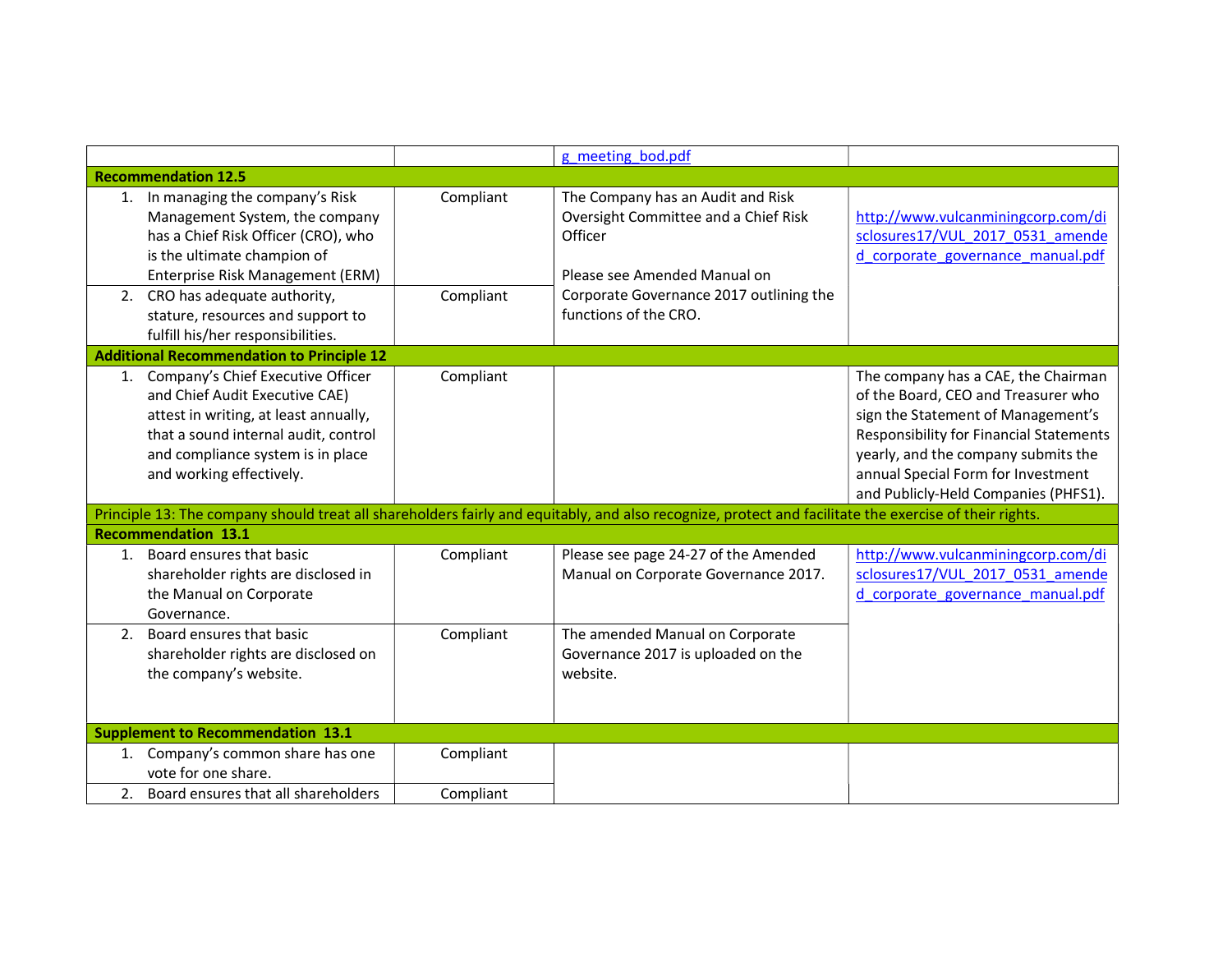|    | of the same class are treated<br>equally with respect to voting rights,<br>subscription rights and transfer<br>rights.                                                                                         |           | Please see the Corporation's by-laws,                                                                                | http://www.vulcanminingcorp.com/ao<br>i%20and%20bylaws/VUL 2010 0525<br>amended by laws vulcan.pdf                         |
|----|----------------------------------------------------------------------------------------------------------------------------------------------------------------------------------------------------------------|-----------|----------------------------------------------------------------------------------------------------------------------|----------------------------------------------------------------------------------------------------------------------------|
| 3. | Board has an effective, secure, and<br>efficient voting system.                                                                                                                                                | Compliant | ACGR 2016, Amended Manual on<br>Corporate Governance 2017 and                                                        | https://www.vulcanminingcorp.com/d<br>isclosures21/VUL 2021 1018 sec def                                                   |
| 4. | Board has an effective shareholder<br>voting mechanisms such as<br>supermajority or "majority of<br>minority" requirements to protect<br>minority shareholders against<br>actions of controlling shareholders. | Complaint | Definitive Information Statement 2021.<br>The company has not declared dividends                                     | initive info statement 2021.pdf<br>http://www.vulcanminingcorp.com/di<br>sclosures17/VUL 2017 0530 secform<br>acgr2016.pdf |
| 5. | Board allows shareholders to call a<br>special shareholders' meeting and<br>submit a proposal for consideration<br>or agenda item at the AGM or<br>special meeting.                                            | Complaint | in 2021.                                                                                                             | http://www.vulcanminingcorp.com/di<br>sclosures17/VUL 2017 0531 amende<br>d corporate governance manual.pdf                |
| 6. | Board clearly articulates and<br>enforces policies with respect to<br>treatment of minority shareholders.                                                                                                      | Complaint |                                                                                                                      |                                                                                                                            |
| 7. | Company has a transparent and<br>specific dividend policy.                                                                                                                                                     | Complaint |                                                                                                                      |                                                                                                                            |
|    | <b>Optional: Recommendation 13.1</b>                                                                                                                                                                           |           |                                                                                                                      |                                                                                                                            |
|    | 1. Company appoints an independent<br>party to count and/or validate the<br>votes at the Annual Shareholders'<br>Meeting.                                                                                      | Complaint | The Corporation appointed its stock and<br>transfer agent to count the votes at the<br>Annual Stockholders' Meeting. |                                                                                                                            |
|    | <b>Recommendation 13.2</b>                                                                                                                                                                                     |           |                                                                                                                      |                                                                                                                            |
| 1. | Board encourages active<br>shareholder participation by<br>sending the Notice of Annual and                                                                                                                    | Complaint | Please see the Agenda included in the<br>Company's Definitive information                                            | The Corporation's by-laws requires<br>notices to be sent to stockholders at<br>least 10 days before the date of            |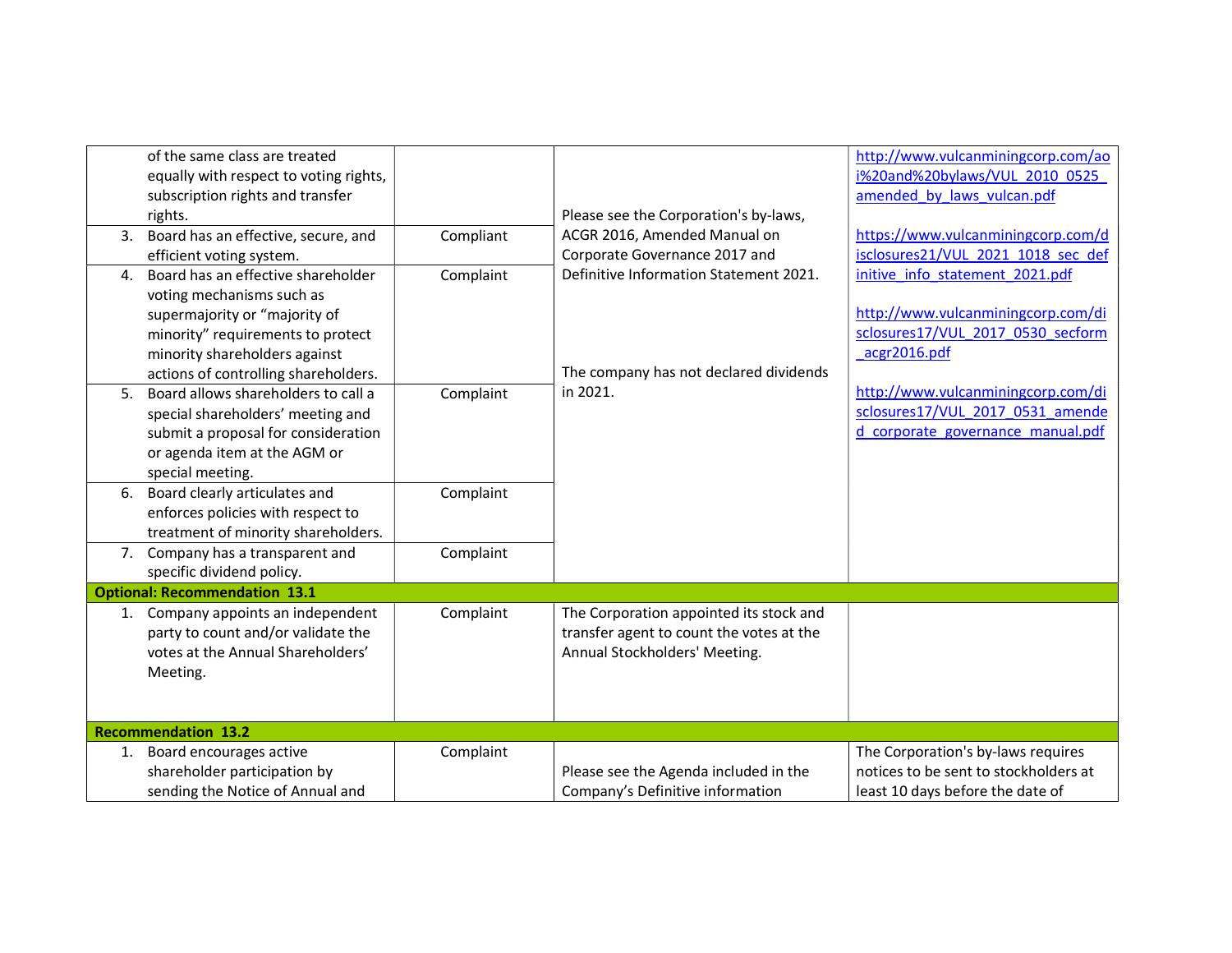| Special Stockholders' Meeting with<br>sufficient and relevant information<br>at least 28 days before the meeting.                                                                                                                                                                                                              |           | Statement (SEC Form 20-IS).<br>https://www.vulcanminingcorp.com/discl<br>osures21/VUL 2021 1018 sec definitive<br>info statement 2021.pdf                                                                                           | annual meetings. However, for the<br>past years, the Company has been<br>doing its best to follow the Asian<br>Corporate Governance Scorecard to<br>send notices out at least 28 days<br>before the meeting. |
|--------------------------------------------------------------------------------------------------------------------------------------------------------------------------------------------------------------------------------------------------------------------------------------------------------------------------------|-----------|-------------------------------------------------------------------------------------------------------------------------------------------------------------------------------------------------------------------------------------|--------------------------------------------------------------------------------------------------------------------------------------------------------------------------------------------------------------|
| <b>Supplement to Recommendation 13.2</b>                                                                                                                                                                                                                                                                                       |           |                                                                                                                                                                                                                                     |                                                                                                                                                                                                              |
| 1. Company's Notice of Annual<br>Stockholders' Meeting contains the<br>following information:<br>a. The profiles of directors<br>(i.e., age, academic<br>qualifications, date of first<br>appointment, experience,<br>and directorships in other<br>listed companies)<br>b. Auditors seeking<br>appointment/re-<br>appointment | Compliant | Please see the Corporation's Definitive<br>Information Statement for the year 2021,<br>and the Corporation's website:<br>https://www.vulcanminingcorp.com/discl<br>osures21/VUL 2021 1018 sec definitive<br>info statement 2021.pdf |                                                                                                                                                                                                              |
| c. Proxy documents                                                                                                                                                                                                                                                                                                             |           |                                                                                                                                                                                                                                     |                                                                                                                                                                                                              |
| <b>Optional: Recommendation 13.2</b>                                                                                                                                                                                                                                                                                           |           |                                                                                                                                                                                                                                     |                                                                                                                                                                                                              |
| 1. Company provides rationale for the<br>agenda items for the annual<br>stockholders meeting                                                                                                                                                                                                                                   | Compliant | Please see the Corporation's Definitive<br>Information Statement for the year 2021,<br>and the Corporation's website                                                                                                                |                                                                                                                                                                                                              |
|                                                                                                                                                                                                                                                                                                                                |           | https://www.vulcanminingcorp.com/discl<br>osures21/VUL 2021 1018 sec definitive<br>info statement 2021.pdf                                                                                                                          |                                                                                                                                                                                                              |
| <b>Recommendation 13.3</b>                                                                                                                                                                                                                                                                                                     |           |                                                                                                                                                                                                                                     |                                                                                                                                                                                                              |
| Board encourages active<br>1.<br>shareholder participation by making<br>the result of the votes taken during                                                                                                                                                                                                                   | Compliant | The minutes of the annual stockholders'                                                                                                                                                                                             |                                                                                                                                                                                                              |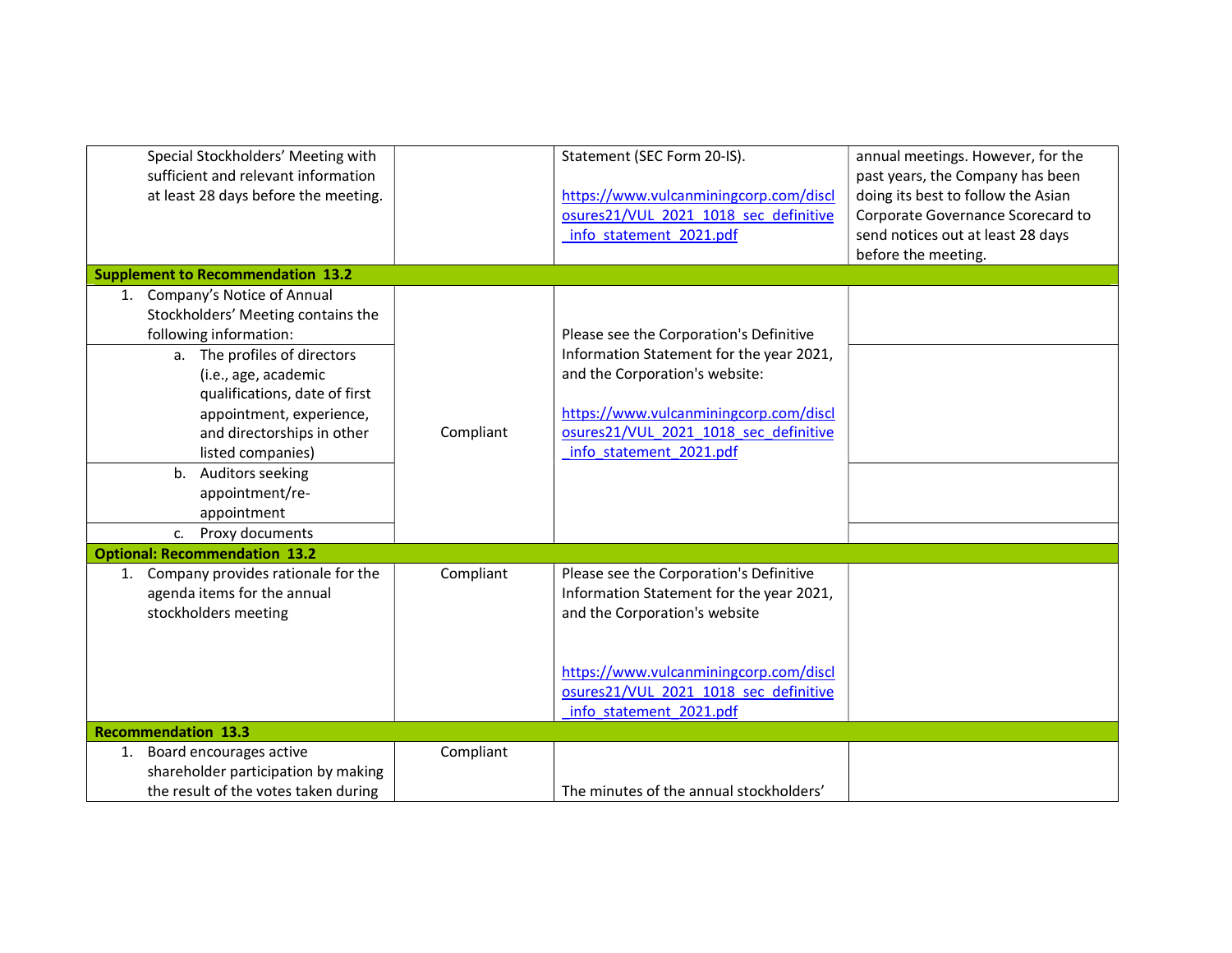|             | the most recent Annual or Special<br>Shareholders' Meeting publicly<br>available the next working day.                                                                           |           | meeting as approved by the stockholders<br>are uploaded on the company's website.                                                                                                                                                                                                                                                                |                                                                                                                                                                                                        |
|-------------|----------------------------------------------------------------------------------------------------------------------------------------------------------------------------------|-----------|--------------------------------------------------------------------------------------------------------------------------------------------------------------------------------------------------------------------------------------------------------------------------------------------------------------------------------------------------|--------------------------------------------------------------------------------------------------------------------------------------------------------------------------------------------------------|
| 2.          | Minutes of the Annual and Special<br>Shareholders' Meetings were<br>available on the company website<br>within five business days from the<br>end of the meeting                 | Compliant | http://www.vulcanminingcorp.com/discl1<br>minutes asm1.html                                                                                                                                                                                                                                                                                      |                                                                                                                                                                                                        |
|             | <b>Supplemental to Recommendation 13.3</b>                                                                                                                                       |           |                                                                                                                                                                                                                                                                                                                                                  |                                                                                                                                                                                                        |
| $1_{\cdot}$ | Board ensures the attendance of<br>the external auditor and other<br>relevant individuals to answer<br>shareholders questions during the<br>ASM and SSM                          | Compliant | The Corporation's external auditor, SGV &<br>Co., is always present for the conduct of<br>its ASM and SSM.                                                                                                                                                                                                                                       |                                                                                                                                                                                                        |
|             | <b>Recommendation 13.4</b>                                                                                                                                                       |           |                                                                                                                                                                                                                                                                                                                                                  |                                                                                                                                                                                                        |
|             | 1. Board makes available, at the option<br>of a shareholder, an alternative<br>dispute mechanism to resolve intra-<br>corporate disputes in an amicable<br>and effective manner. | Compliant | Under the Corporation's Amended<br>Manual on Corporate Governance, the<br>Board of Directors shall establish an<br>alternative dispute resolution system that<br>can amicably settle conflicts or differences<br>between the Corporation and its<br>stockholders, and the Corporation and<br>third parties, including regulatory<br>authorities. | http://www.vulcanminingcorp.com/di<br>sclosures17/VUL 2017 0530 secform<br>acgr2016.pdf<br>http://www.vulcanminingcorp.com/di<br>sclosures17/VUL 2017 0531 amende<br>d corporate governance manual.pdf |
|             | 2. The alternative dispute mechanism<br>is included in the company's Manual<br>on Corporate Governance.                                                                          | Compliant | Please see the Corporation's Amended<br>Manual on Corporate Governance, and<br>ACGR 2016.                                                                                                                                                                                                                                                        |                                                                                                                                                                                                        |
|             | <b>Recommendation 13.5</b>                                                                                                                                                       |           |                                                                                                                                                                                                                                                                                                                                                  |                                                                                                                                                                                                        |
| $1_{-}$     | Board establishes an Investor<br>Relations Officer (IRO) to ensure                                                                                                               | Compliant | Atty. Adrian S. Arias<br>Tel. No.: 8635-6130                                                                                                                                                                                                                                                                                                     | http://www.vulcanminingcorp.com/ir<br>1 irhome1.html                                                                                                                                                   |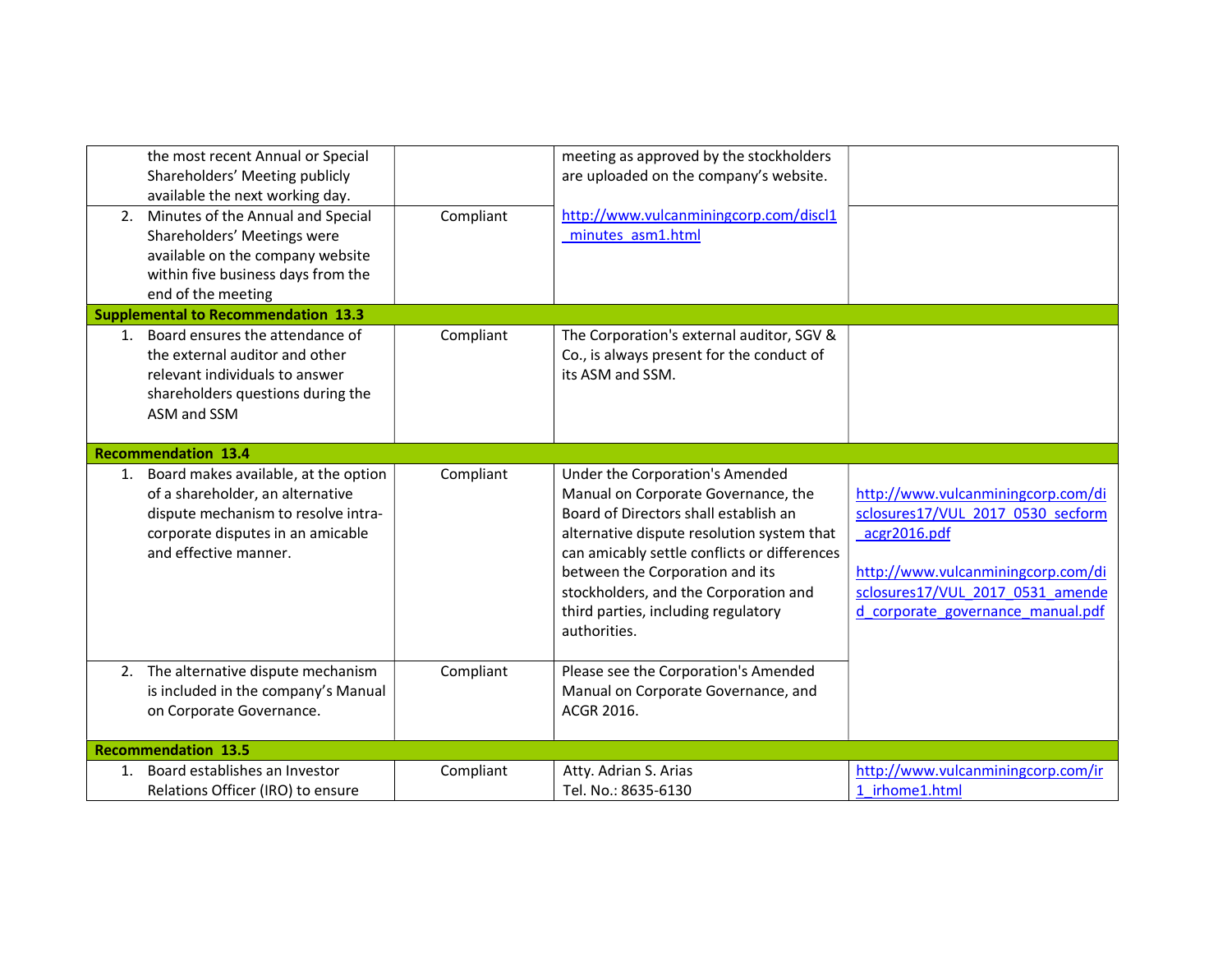| constant engagement with its                                                                                                                               |               | Fax No.: 8631-3113                        |                                    |
|------------------------------------------------------------------------------------------------------------------------------------------------------------|---------------|-------------------------------------------|------------------------------------|
| shareholders.                                                                                                                                              |               | info@vulcanminingcorp.com                 |                                    |
| 2. IRO is present at every                                                                                                                                 | Compliant     | IRO is present at every shareholders'     |                                    |
| shareholder's meeting.                                                                                                                                     |               | meeting because he is also a director of  |                                    |
|                                                                                                                                                            |               | the corporation.                          |                                    |
| <b>Supplemental Recommendations to Principle 13</b>                                                                                                        |               |                                           |                                    |
| 1. Board avoids anti-takeover measure                                                                                                                      | Non-compliant |                                           | There have been no such instances. |
| or similar devices that may entrench                                                                                                                       |               |                                           |                                    |
| ineffective management or the                                                                                                                              |               |                                           |                                    |
| existing controlling shareholder                                                                                                                           |               |                                           |                                    |
| group                                                                                                                                                      |               |                                           |                                    |
| Company has at least thirty percent<br>2.                                                                                                                  | Compliant     | The Corporation's public float is 52.39%. |                                    |
| (30%) public float to increase                                                                                                                             |               | https://www.vulcanminingcorp.com/discl    |                                    |
| liquidity in the market.                                                                                                                                   |               | 1 disclosureshome1.html                   |                                    |
|                                                                                                                                                            |               |                                           |                                    |
| <b>Optional: Principle 13</b>                                                                                                                              |               |                                           |                                    |
| 1. Company has policies and practices                                                                                                                      |               |                                           |                                    |
| to encourage shareholders to                                                                                                                               |               |                                           |                                    |
| engage with the company beyond                                                                                                                             |               |                                           |                                    |
| the Annual Stockholders' Meeting                                                                                                                           |               |                                           |                                    |
| 2. Company practices secure                                                                                                                                |               |                                           |                                    |
| electronic voting in absentia at the                                                                                                                       |               |                                           |                                    |
| Annual Shareholders' Meeting.                                                                                                                              |               |                                           |                                    |
| Principle 14: The rights of stakeholders established by law, by contractual relations and through voluntary commitments must be respected. Where           |               |                                           |                                    |
| stakeholders' rights and/or interests are at stake, stakeholders should have the opportunity to obtain prompt effective redress for the violation of their |               |                                           |                                    |
| rights.                                                                                                                                                    |               |                                           |                                    |
| <b>Recommendation 14.1</b>                                                                                                                                 |               |                                           |                                    |
| 1. Board identifies the company's                                                                                                                          | Compliant     | Please see Amended Manual on              | http://www.vulcanminingcorp.com/di |
| various stakeholders and promotes                                                                                                                          |               | Corporate Governance 2017 and ACGR        | sclosures17/VUL 2017 0531 amende   |
| cooperation between them and the                                                                                                                           |               | 2016.                                     | d corporate governance manual.pdf  |
| company in creating wealth, growth                                                                                                                         |               |                                           |                                    |
| and sustainability.                                                                                                                                        |               |                                           |                                    |
| <b>Recommendation 14.2</b>                                                                                                                                 |               |                                           |                                    |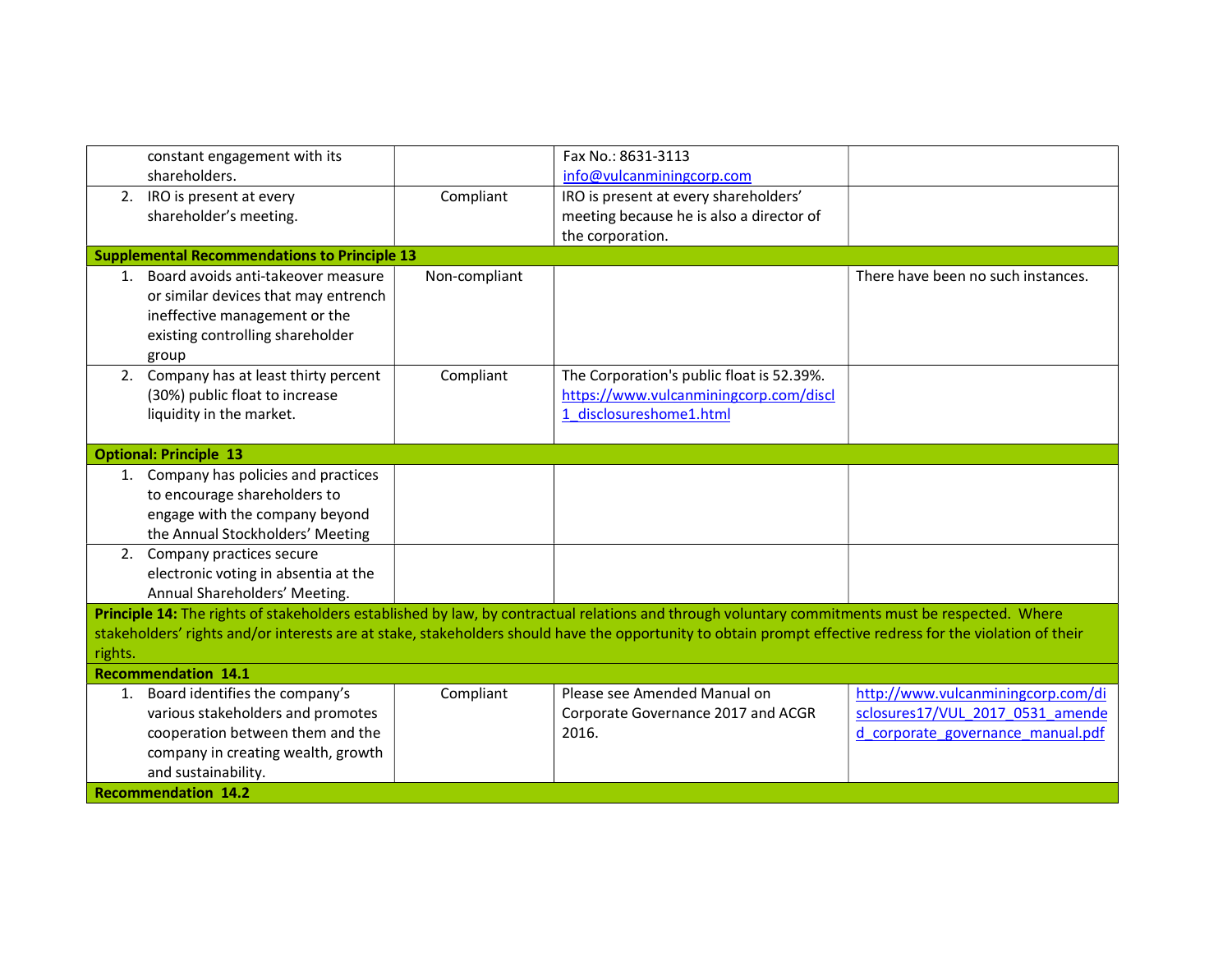| Board establishes clear policies and<br>1.<br>programs to provide a mechanism<br>on the fair treatment and protection<br>of stakeholders                                                                                                                                                                                               | Compliant | Please see Amended Manual on<br>Corporate Governance 2017 and ACGR<br>2016.                   | http://www.vulcanminingcorp.com/di<br>sclosures17/VUL 2017 0531 amende<br>d corporate governance manual.pdf<br>http://www.vulcanminingcorp.com/di<br>sclosures17/VUL 2017 0530 secform<br>acgr2016.pdf |
|----------------------------------------------------------------------------------------------------------------------------------------------------------------------------------------------------------------------------------------------------------------------------------------------------------------------------------------|-----------|-----------------------------------------------------------------------------------------------|--------------------------------------------------------------------------------------------------------------------------------------------------------------------------------------------------------|
| <b>Recommendation 14.3</b>                                                                                                                                                                                                                                                                                                             |           |                                                                                               |                                                                                                                                                                                                        |
| Board adopts a transparent<br>1.<br>framework and process that allow<br>stakeholders to communicate with<br>the company and to obtain redress<br>for the violation of their rights.                                                                                                                                                    | Compliant | The stakeholders may contact the IRO.                                                         |                                                                                                                                                                                                        |
| <b>Supplement to Recommendation 14.3</b>                                                                                                                                                                                                                                                                                               |           |                                                                                               |                                                                                                                                                                                                        |
| 1. Company establishes an alternative<br>dispute resolution system so that<br>conflicts and differences with key<br>stakeholder is settled in a fair and<br>expeditious manner.                                                                                                                                                        | Compliant | Please see the Corporation's Amended<br>Manual on Corporate Governance 2017<br>and ACGR 2016. | http://www.vulcanminingcorp.com/di<br>sclosures17/VUL 2017 0531 amende<br>d corporate governance manual.pdf<br>http://www.vulcanminingcorp.com/di<br>sclosures17/VUL 2017 0530 secform<br>acgr2016.pdf |
| <b>Additional Recommendations to Principle 14</b>                                                                                                                                                                                                                                                                                      |           |                                                                                               |                                                                                                                                                                                                        |
| Company does not seek any<br>1.<br>exemption from the application of a<br>law, rule or regulation especially<br>when it refers to a corporate<br>governance issue. If an exemption<br>was sought, the company discloses<br>the reason for such action, as well<br>as presents specific steps being<br>taken to finally comply with the | Compliant | The company has not sought any<br>exemption at this point.                                    |                                                                                                                                                                                                        |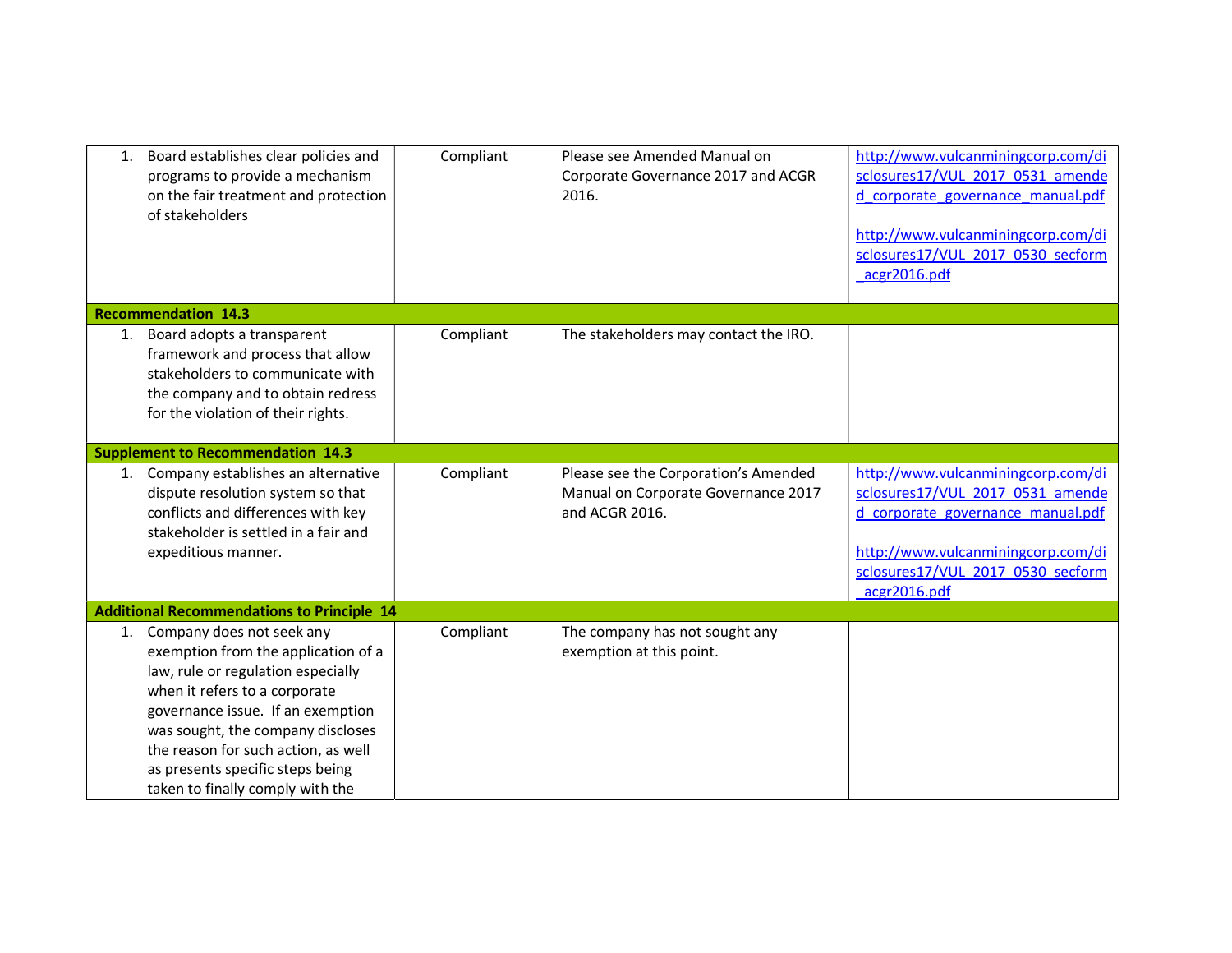|    | applicable law, rule or regulation.                                                                                                                                                   |               |                                                                                                                                                                                                                                                                                                                                                           |                                                                                                                                                                                                |
|----|---------------------------------------------------------------------------------------------------------------------------------------------------------------------------------------|---------------|-----------------------------------------------------------------------------------------------------------------------------------------------------------------------------------------------------------------------------------------------------------------------------------------------------------------------------------------------------------|------------------------------------------------------------------------------------------------------------------------------------------------------------------------------------------------|
|    | 2. Company respects intellectual<br>property rights.                                                                                                                                  | Compliant     | It has been the practice of the company to<br>keep proprietary information on<br>exploration and/or production projects,<br>including research data confidential and<br>are not disclosed to third parties without<br>the written consent/approval of the<br>potential joint venture partners, and are<br>always covered by non-disclosure<br>agreements. |                                                                                                                                                                                                |
|    | <b>Optional: Principle 14</b>                                                                                                                                                         |               |                                                                                                                                                                                                                                                                                                                                                           |                                                                                                                                                                                                |
|    | 1. Company discloses its policies and<br>practices that address customers'<br>welfare                                                                                                 |               |                                                                                                                                                                                                                                                                                                                                                           |                                                                                                                                                                                                |
| 2. | Company discloses its policies and<br>practices that address<br>supplier/contractor selection<br>procedures.                                                                          |               |                                                                                                                                                                                                                                                                                                                                                           |                                                                                                                                                                                                |
|    |                                                                                                                                                                                       |               | Principle 15: A mechanism for employee participation should be developed to create a symbolic environment, realize the company's goals and participate                                                                                                                                                                                                    |                                                                                                                                                                                                |
|    | in its corporate governance processes.                                                                                                                                                |               |                                                                                                                                                                                                                                                                                                                                                           |                                                                                                                                                                                                |
|    | <b>Recommendation 15.1</b>                                                                                                                                                            |               |                                                                                                                                                                                                                                                                                                                                                           |                                                                                                                                                                                                |
|    | 1. Board establishes policies, programs<br>and procedures that encourage<br>employees to actively participate in<br>the realization of the company's<br>goals and in its governances. | Non-compliant |                                                                                                                                                                                                                                                                                                                                                           | Due to no operations, the company<br>currently does not have any<br>employees.                                                                                                                 |
|    | <b>Supplement to Recommendation 15.1</b>                                                                                                                                              |               |                                                                                                                                                                                                                                                                                                                                                           |                                                                                                                                                                                                |
|    | 1. Company has a<br>reward/compensation policy that<br>accounts for the performance of the<br>company beyond short-term<br>financial measures.                                        | Non-compliant |                                                                                                                                                                                                                                                                                                                                                           | The Corporation does not have any<br>ESOP. Based on the assessment of the<br>Board of Directors, full compliance<br>with this recommendation is not<br>necessary taking into account the size, |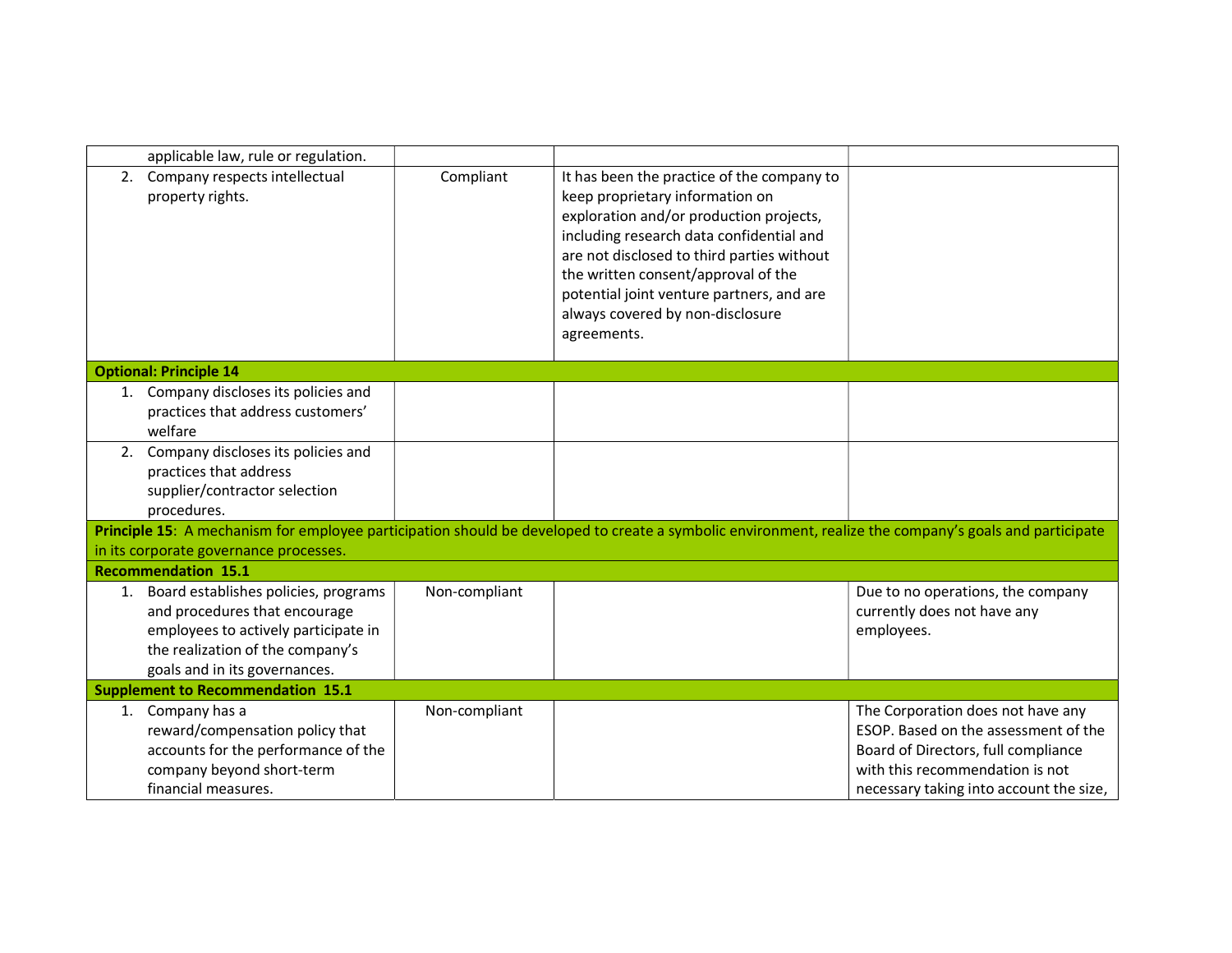|             |                                                                                                                                                      |               |                                                                                                                                                         | structure, risk profile and non-<br>operation of the Corporation.                                                                                                                                      |
|-------------|------------------------------------------------------------------------------------------------------------------------------------------------------|---------------|---------------------------------------------------------------------------------------------------------------------------------------------------------|--------------------------------------------------------------------------------------------------------------------------------------------------------------------------------------------------------|
|             | 2. Company has policies and practices<br>on health, safety and welfare of its<br>employees.                                                          | Compliant     | https://www.vulcanminingcorp.com/docu<br>ments/VUL 2019 policies on health saf<br>ety etc.pdf                                                           |                                                                                                                                                                                                        |
| 3.          | Company has policies and practices<br>on training and development of its<br>employees.                                                               | Compliant     | https://www.vulcanminingcorp.com/docu<br>ments/VUL 2019 policies on health saf<br>ety etc.pdf                                                           |                                                                                                                                                                                                        |
|             | <b>Recommendation 15.2</b>                                                                                                                           |               |                                                                                                                                                         |                                                                                                                                                                                                        |
| $1_{\cdot}$ | Board sets the tone and makes a<br>stand against corrupt practices by<br>adopting an anti-corruption policy<br>and program in its Code of Conduct.   | Compliant     | Please see the Corporation's Amended<br>Manual on Corporate Governance 2017<br>and ACGR 2016.                                                           | http://www.vulcanminingcorp.com/di<br>sclosures17/VUL 2017 0531 amende<br>d corporate governance manual.pdf<br>http://www.vulcanminingcorp.com/di<br>sclosures17/VUL 2017 0530 secform<br>acgr2016.pdf |
| 2.          | Board disseminates the policy and<br>program to employees across the<br>organization through trainings to<br>embed them in the company's<br>culture. | Non-compliant | Due to no operations, the company<br>currently does not have any employees.                                                                             |                                                                                                                                                                                                        |
|             | <b>Supplement to Recommendation 15.2</b>                                                                                                             |               |                                                                                                                                                         |                                                                                                                                                                                                        |
| 1.          | Company has clear and policies and<br>procedures on curbing and<br>penalizing employee involvement in<br>offering, paying and receiving<br>bribes.   | Compliant     | Please refer to additional information<br>under Supplement to Recommendations<br>7.1.<br>There has been no findings of any<br>violation of this policy. |                                                                                                                                                                                                        |
|             | <b>Recommendation 15.3</b>                                                                                                                           |               |                                                                                                                                                         |                                                                                                                                                                                                        |
|             | 1. Board establishes a suitable                                                                                                                      |               |                                                                                                                                                         |                                                                                                                                                                                                        |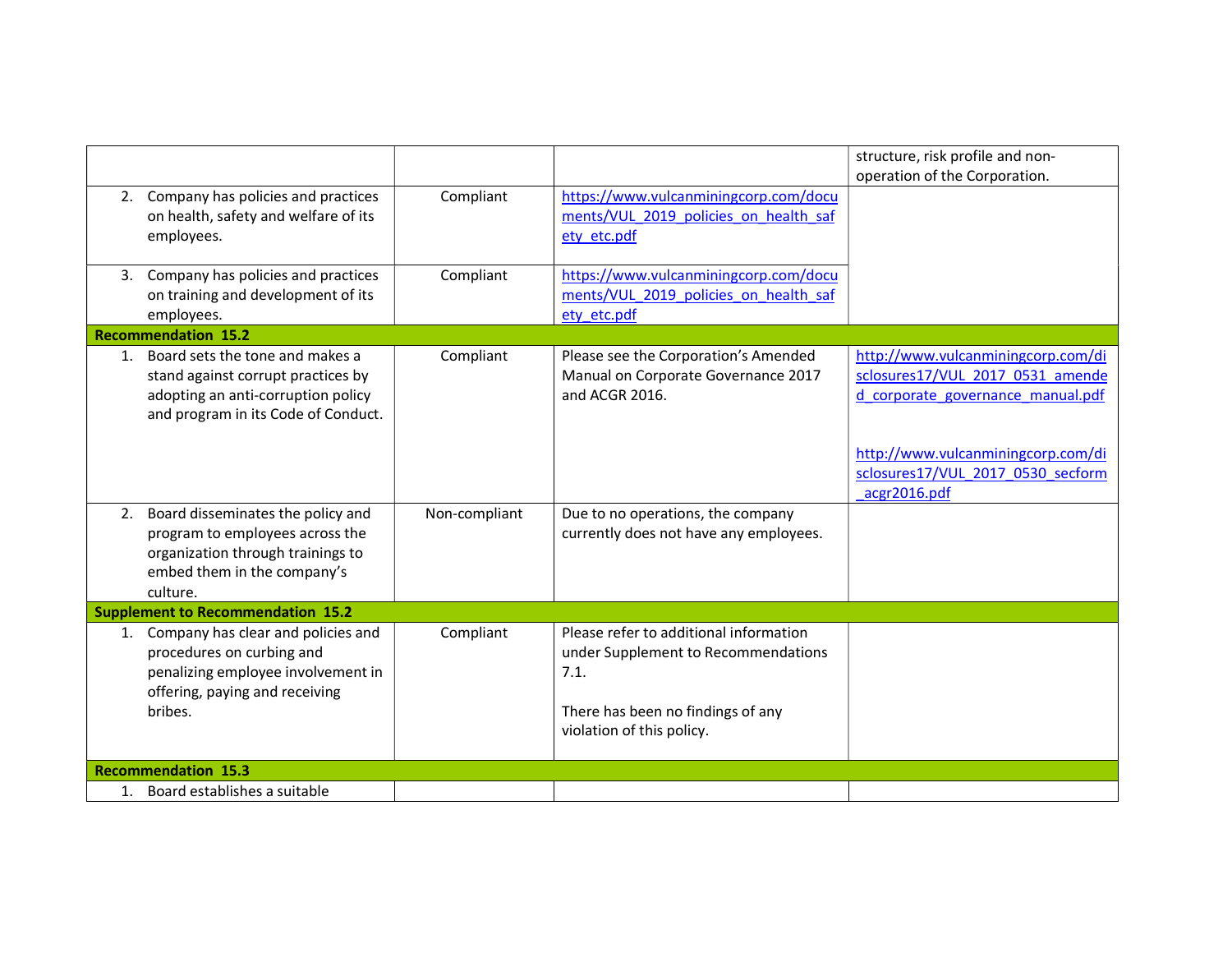| 2. | framework, for whistleblowing that<br>allows employees to freely<br>communicate their concerns about<br>illegal or unethical practices,<br>without fear of retaliation<br>Board establishes a suitable<br>framework for whistleblowing that<br>allows employees to have direct | Compliant | https://www.vulcanminingcorp.com/docu<br>ments/VUL 2019 whistle blower policy.                                                                      |                                                             |  |
|----|--------------------------------------------------------------------------------------------------------------------------------------------------------------------------------------------------------------------------------------------------------------------------------|-----------|-----------------------------------------------------------------------------------------------------------------------------------------------------|-------------------------------------------------------------|--|
|    | access to an independent member<br>of the Board or a unit created to                                                                                                                                                                                                           |           | pdf                                                                                                                                                 |                                                             |  |
|    | handle whistleblowing concerns.                                                                                                                                                                                                                                                |           |                                                                                                                                                     |                                                             |  |
| 3. | Board supervises and ensures the                                                                                                                                                                                                                                               |           |                                                                                                                                                     |                                                             |  |
|    | enforcement of the whistleblowing<br>framework.                                                                                                                                                                                                                                |           |                                                                                                                                                     |                                                             |  |
|    |                                                                                                                                                                                                                                                                                |           |                                                                                                                                                     |                                                             |  |
|    | Principle 16: The company should be socially responsible in all its dealings with the communities where it operates, it should ensure that its interactions                                                                                                                    |           |                                                                                                                                                     |                                                             |  |
|    |                                                                                                                                                                                                                                                                                |           | serve its environment and stakeholders in a positive and progressive manner that is fully supportive of its comprehensive and balanced development. |                                                             |  |
|    | <b>Recommendation 16.1</b>                                                                                                                                                                                                                                                     |           |                                                                                                                                                     |                                                             |  |
| 1. | Company recognizes and places                                                                                                                                                                                                                                                  | Compliant |                                                                                                                                                     | The company has previously complied                         |  |
|    | importance on the                                                                                                                                                                                                                                                              |           |                                                                                                                                                     | with DENR requirements for corporate                        |  |
|    | interdependences between                                                                                                                                                                                                                                                       |           |                                                                                                                                                     | social responsibility and rehabilitation                    |  |
|    | business and society, and promotes<br>a mutually beneficially relationship                                                                                                                                                                                                     |           |                                                                                                                                                     | programs for mining companies.<br>However, due to no mining |  |
|    | that allows the company to grow its                                                                                                                                                                                                                                            |           |                                                                                                                                                     | operations, the company currently                           |  |
|    | business, while contributing to the                                                                                                                                                                                                                                            |           |                                                                                                                                                     | does not have any employees who will                        |  |
|    | advancement of the society where it                                                                                                                                                                                                                                            |           |                                                                                                                                                     | plan and carry out such programs.                           |  |
|    | operates.                                                                                                                                                                                                                                                                      |           |                                                                                                                                                     |                                                             |  |
|    | <b>Optional: Principle 16</b>                                                                                                                                                                                                                                                  |           |                                                                                                                                                     |                                                             |  |
|    | 1. Company ensures that its value                                                                                                                                                                                                                                              | Compliant |                                                                                                                                                     | The company has previously complied                         |  |
|    | chain is environmentally friendly or                                                                                                                                                                                                                                           |           |                                                                                                                                                     | with DENR requirements for corporate                        |  |
|    | is consistent with promoting                                                                                                                                                                                                                                                   |           |                                                                                                                                                     | social responsibility and rehabilitation                    |  |
|    | sustainable development                                                                                                                                                                                                                                                        |           |                                                                                                                                                     | programs for mining companies.                              |  |
|    | 2. Company exerts effort to interact                                                                                                                                                                                                                                           |           |                                                                                                                                                     | However, due to no mining                                   |  |